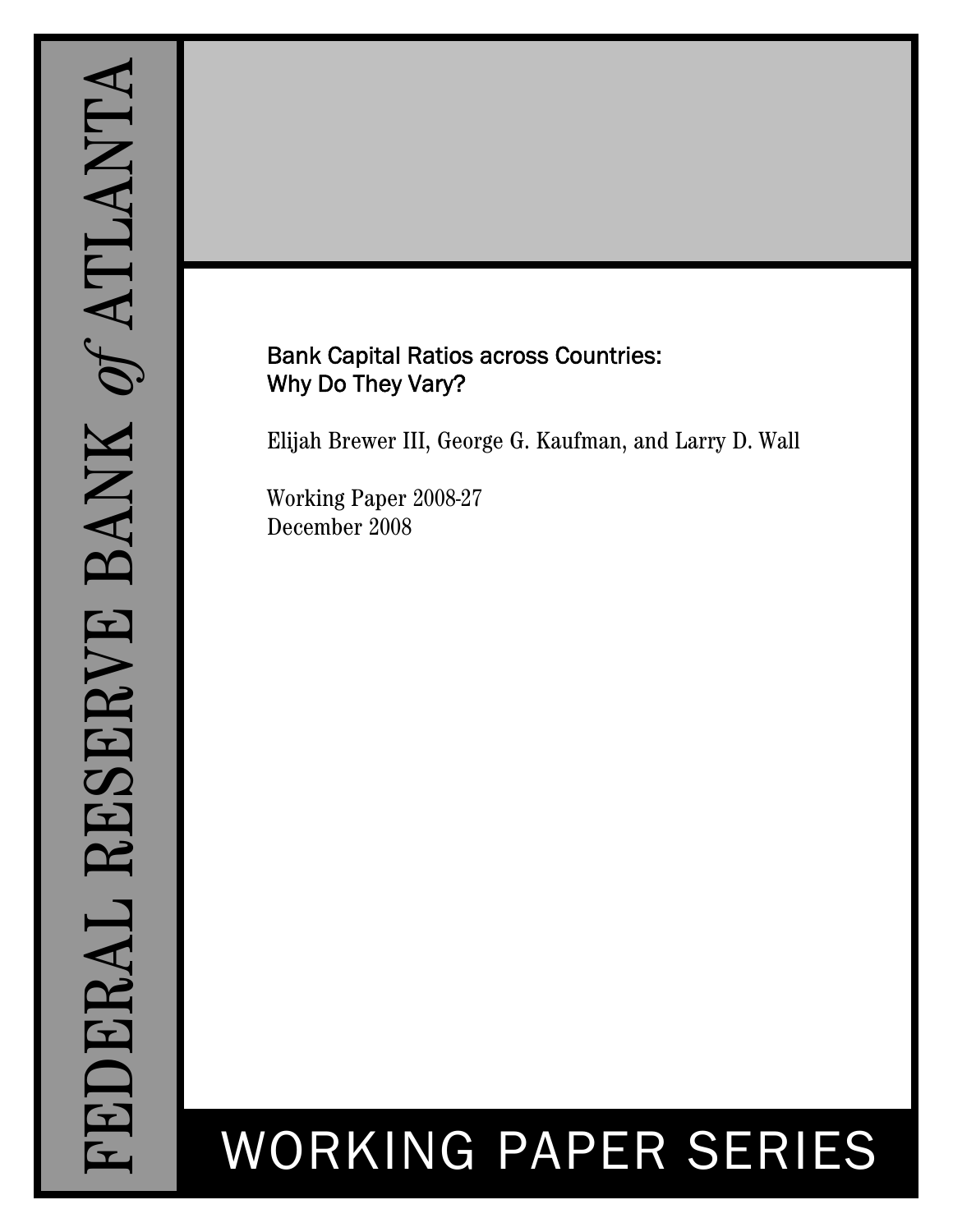## Bank Capital Ratios across Countries: Why Do They Vary?

Elijah Brewer III, George G. Kaufman, and Larry D. Wall

Working Paper 2008-27 December 2008

Abstract: This paper extends the literature on bank capital structure by modeling capital structure as a function of important public policy and bank regulatory characteristics of the home country, as well as of bank-specific variables, country-level macroeconomic conditions, and country-level financial characteristics. The model is estimated with annual data from 1992 to 2005 for an unbalanced panel of the seventy-eight largest private banks in the world headquartered in twelve industrial countries. The results indicate that bank capital ratios are significantly affected in the hypothesized directions by most of the bank-specific variables. Several of the country characteristic and policy variables are also significant with the predicted sign: Banks maintain higher capital ratios in home countries in which the bank sector is relatively smaller and in countries that practice prompt corrective actions more actively, have more stringent capital requirements, and have more effective corporate governance structures.

JEL classification: G21, G29

Key words: capital requirements, country public and regulatory policies, large banks

Federal Reserve Bank of Atlanta working papers, including revised versions, are available on the Atlanta Fed's Web site at www.frbatlanta.org. Click "Publications" and then "Working Papers." Use the WebScriber Service (at www.frbatlanta.org) to receive e-mail notifications about new papers.

The authors thank James R. Barth, Robert Bliss, Diana Hancock, Mark Flannery, Charles Goodhart, Edward Kane, Geoffrey Miller, Mitchell Petersen, Triphon Phumiwasana, participants at the Finlawmetrics 2008 Conference at Bocconi University, and an anonymous reviewer for valuable comments and suggestions on earlier versions of this paper. The research assistance of Syed Hussain is greatly appreciated. The views expressed here are the authors' and not necessarily those of the Federal Reserve Banks of Atlanta and Chicago or the Federal Reserve System. Any remaining errors are the authors' responsibility.

Please address questions regarding content to Elijah Brewer III, Finance Department, DePaul University, Suite 6100, 1 East Jackson Blvd., Chicago, IL 60604, 312-362-5151, ebrewer@depaul.edu, and the Federal Reserve Bank of Chicago, 230 South Lasalle Street, Chicago, IL 60604-1413; George G. Kaufman, College of Business Administration, Loyola University Chicago, 1 East Pearson Street, Chicago, IL 60611-2196, 312-915-7075, gkaufma@luc.edu, and the Federal Reserve Bank of Chicago, 230 South LaSalle Street, Chicago, IL 60604-1413; and Larry D. Wall, Research Department, Federal Reserve Bank of Atlanta, 1000 Peachtree Street, N.E., Atlanta, GA 30309-4470, 404-498-8937, larry.wall@atl.frb.org.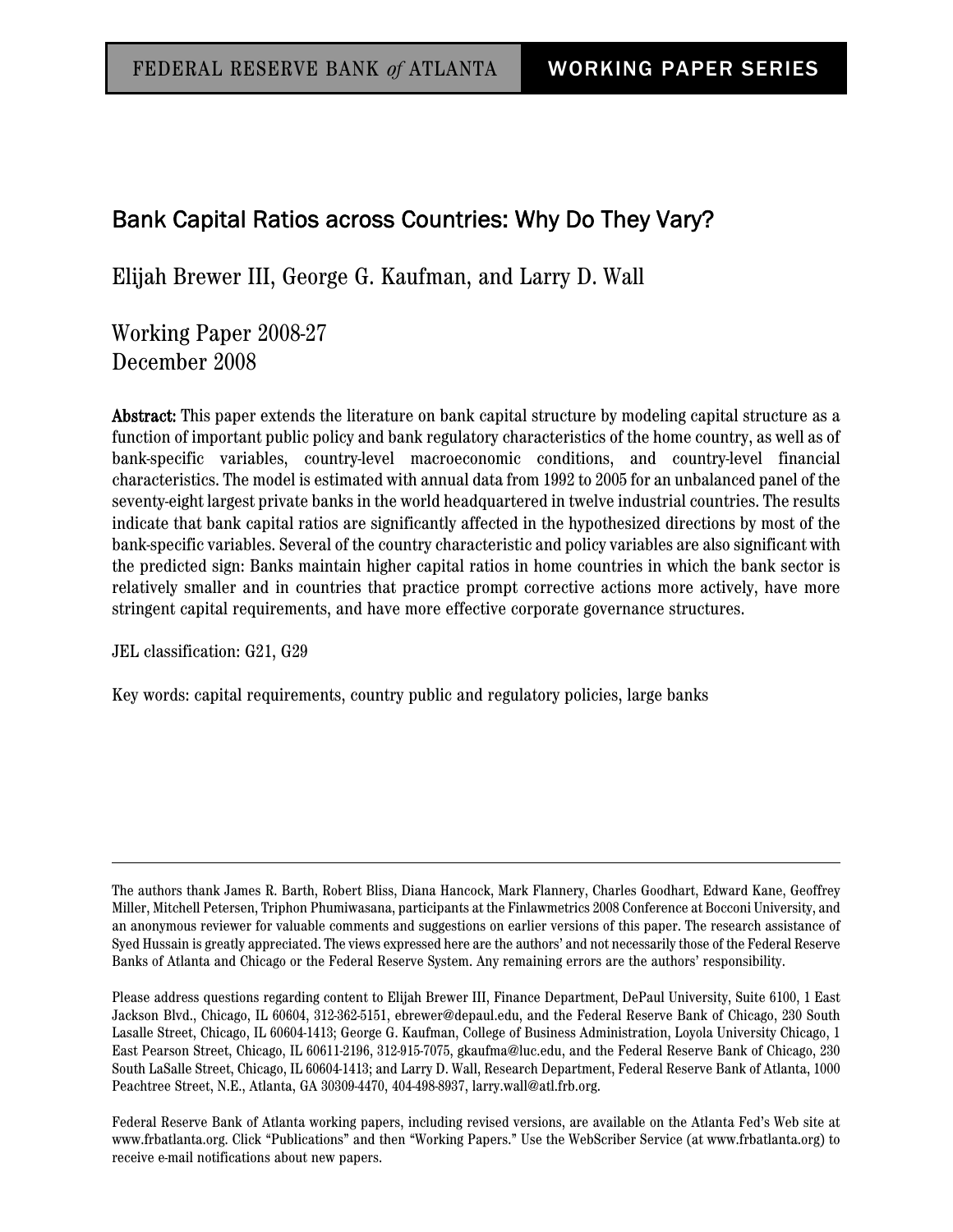## Bank Capital Ratios Across Countries: Why Do They Vary?

#### **1. Introduction**

 $\overline{a}$ 

Observed private capital ratios for large internationally active banking organizations, whether risk-adjusted or not, vary substantially among countries in which the banking organizations are headquartered. This variation exists despite the fact that many of these banking organizations compete with each other in the same or similar markets and thus are subject to more or less the same forces. They are also all subject to basically the same Basel minimum regulatory capital requirements that were intended to reduce differences in competitive inequality, including capital ratios, although U.S. banks are also subject to an additional minimum leverage constraint. The differences in capital ratios by home country are highlighted in Table 1. For example, over the period 1992-2005, the average simple book value equity capital to total on- balance sheet asset ratios (leverage ratios) for the largest private banks or bank holding companies in the world each year varied from a high of 8.40% for the United States to a low of 3.01% for Germany, in the 12 countries in which the headquarters of these banks were located. Likewise, over the same 14 year period, the average Tier 1 capital to risk-weighted on- and selected off-balance sheet assets (Basel I risk-weighted capital) for these banks varied from a high of 10.04% for Switzerland to a low of 6.27% again for Germany.<sup>1</sup>

 Why do capital ratios of these roughly similar banking organizations vary so much across different developed countries? This paper attempts to answer this puzzle. In particular, it focuses on whether the differences may reflect differences in home country public and prudential

<sup>&</sup>lt;sup>1</sup> Book value equity includes common stock, preferred stock and retained earnings. Tier 1 capital includes book equity and a few additions, such as for trust preferred securities, and a few deductions, most notably goodwill.. Thus, the equity leverage ratios can be greater or smaller than the tier 1 ratios.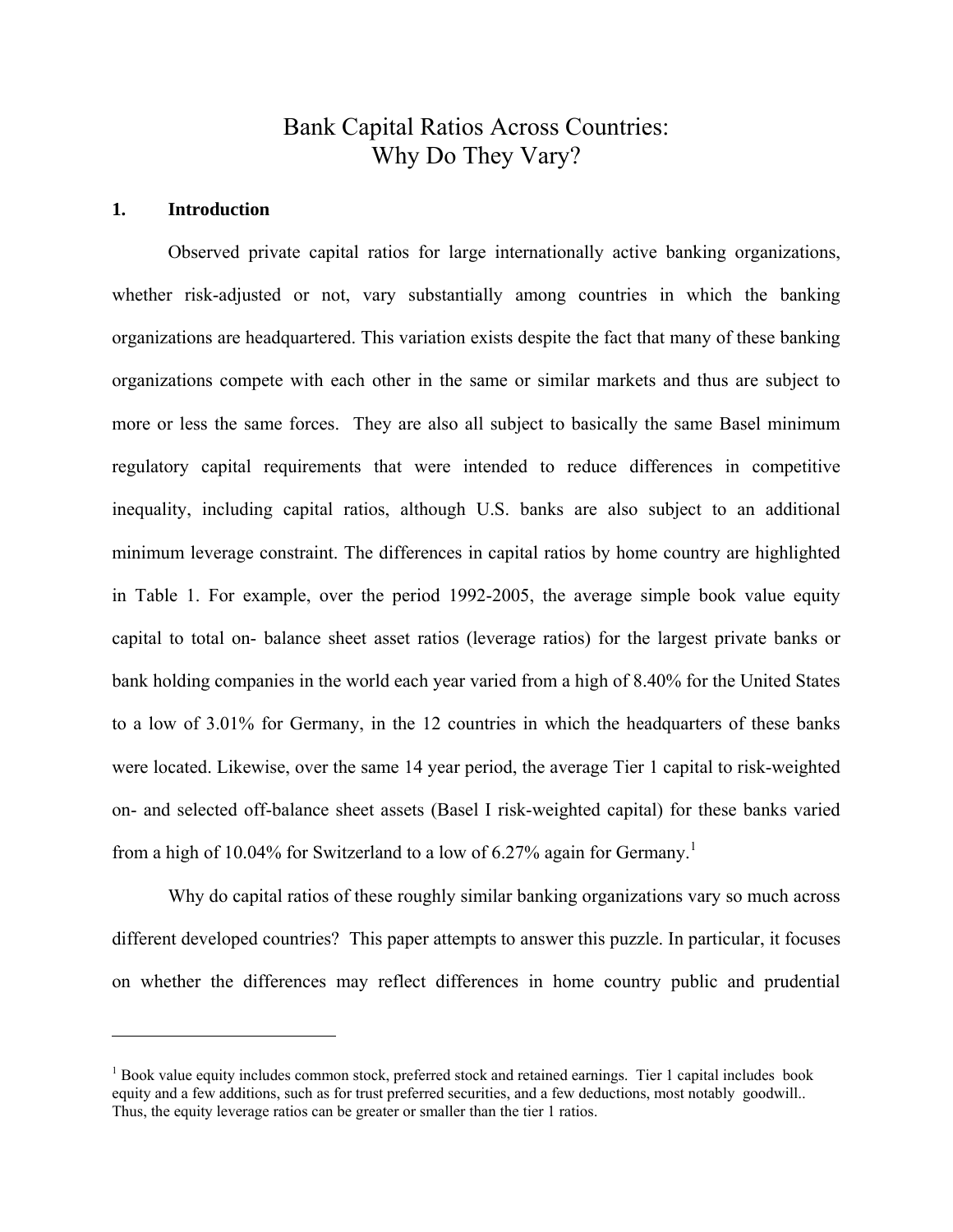regulatory policies towards domestic banks that affects both the likelihood and costs to the economy of bank failures, as well as differences in individual bank characteristics and in the macro-economic and financial characteristics of the headquarter country. The paper extends the existing literature by including the public and regulatory policy characteristics of individual countries that may affect the amount of capital private banks maintain. Previous studies of banks in developed countries either have been limited to individual countries, so that all banks are affected equally by the country's public policy and regulations towards banks, or, when analyzing bank capital ratios across countries, have not accounted for the public policy or regulatory factors. In other words, this paper explores the effects, if any, of public policy factors on bank capital structure.

Whether and how public policy variables impact capital ratios across countries is of current importance for at least two reasons. One, to the extent bank profitability is affected by bank capital ratios, knowledge of bank capital ratios may help explain intercountry differences in bank profitability and competitiveness. Two, the results may have implications for the design of government policies towards market discipline and prudential supervision. The different levels of bank capital ratios across countries may provide information about the extent to which the safety net is weakening market discipline and the need for public capital to implicitly supplement private capital, as well as the extent to which prudential supervision is substituting for the market discipline. If countries are dissatisfied with these outcomes, they may be able to modify them by changing their public or regulatory policies.

 Because observed private capital ratios at any moment of the time are not necessarily equilibrium target or desired ratios, the paper constructs a model to estimate the unobserved equilibrium ratios based on observed important characteristics of both the banks themselves and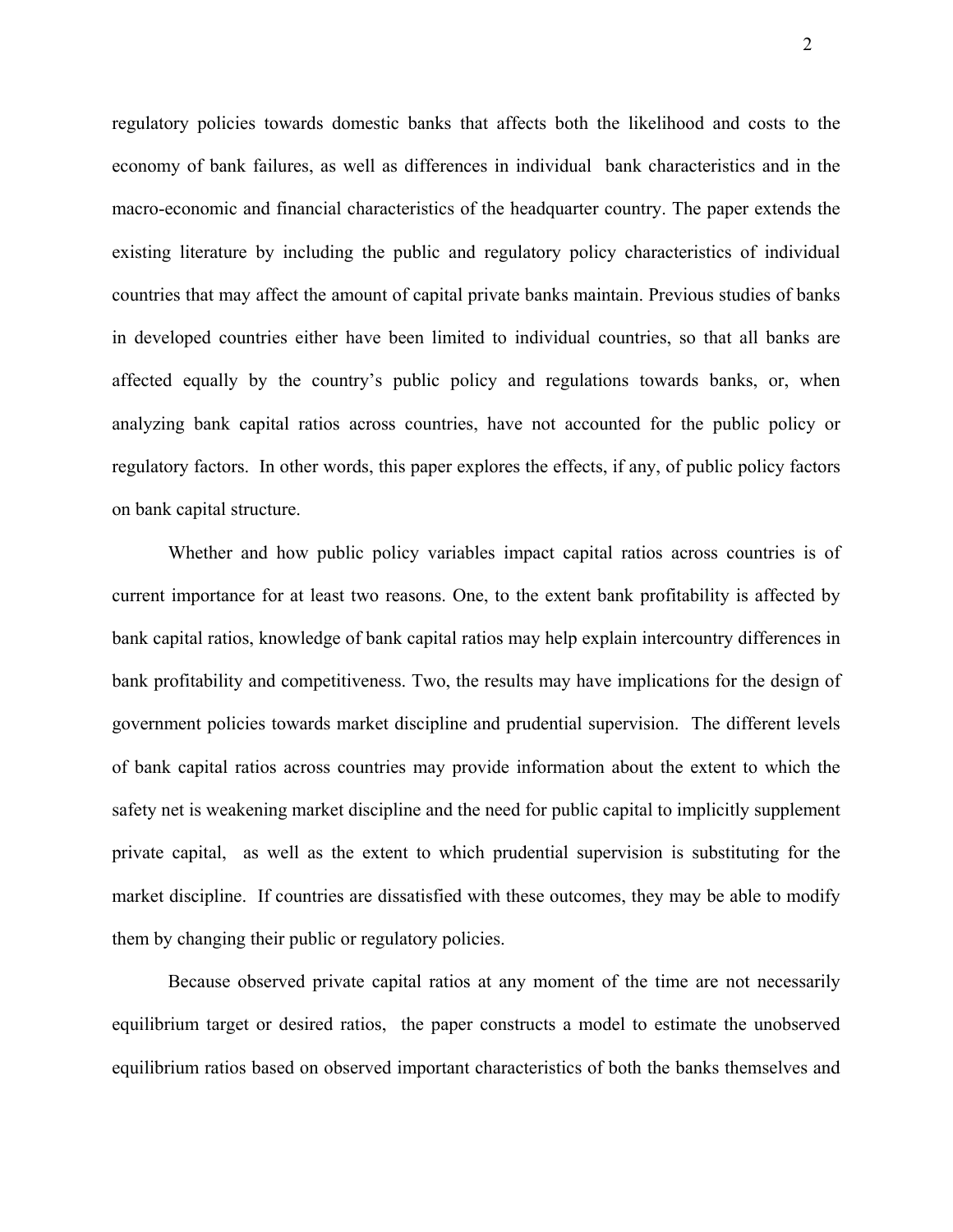the country in which they are headquartered. The banks are assumed to adjust their capital ratios from where they were in the previous observation period towards the current equilibrium target in a partial adjustment process. However, because our observations are limited by data availability to only annually, we cannot observe adjustments that are completed within one year. Accordingly, in robustness checks, we assume alternatively that the observed capital ratios are also the target equilibrium ratios.

In preview, the paper finds that for the years 1992 through 2005 the factors discussed above explain large bank equilibrium equity leverage ratios better than equilibrium tier 1 riskbased capital ratios, that larger banks have lower equilibrium capital ratios than smaller banks, and that the equilibrium equity leverage ratios are statistically significantly higher in countries that practice regulatory prompt corrective action and good corporate governance and significantly lower in countries whose financial markets are dominated by banks. The remainder of the paper is organized as follows. Section 2 summarizes alternative theories explaining banking organization's capital structure. Section 3 constructs the model of bank capital to be tested. Section 4 discusses the data used and the empirical methodology. Section 5 presents the results. Section 6 expands the specification with country regulatory and public policy variables to consider whether these variables may affect the desired bank capital ratios nonlinearly and depend on the values of other independent variables. Robustness tests are reported in section 7 and the conclusions in section 8

#### 2. *Determinants of bank capital structure*

Banks are private corporations that are subject to pervasive government regulation in all countries. As such, a bank's use of equity capital to fund its operations should be determined by the same set of forces that influence other firms plus the combined impact of any government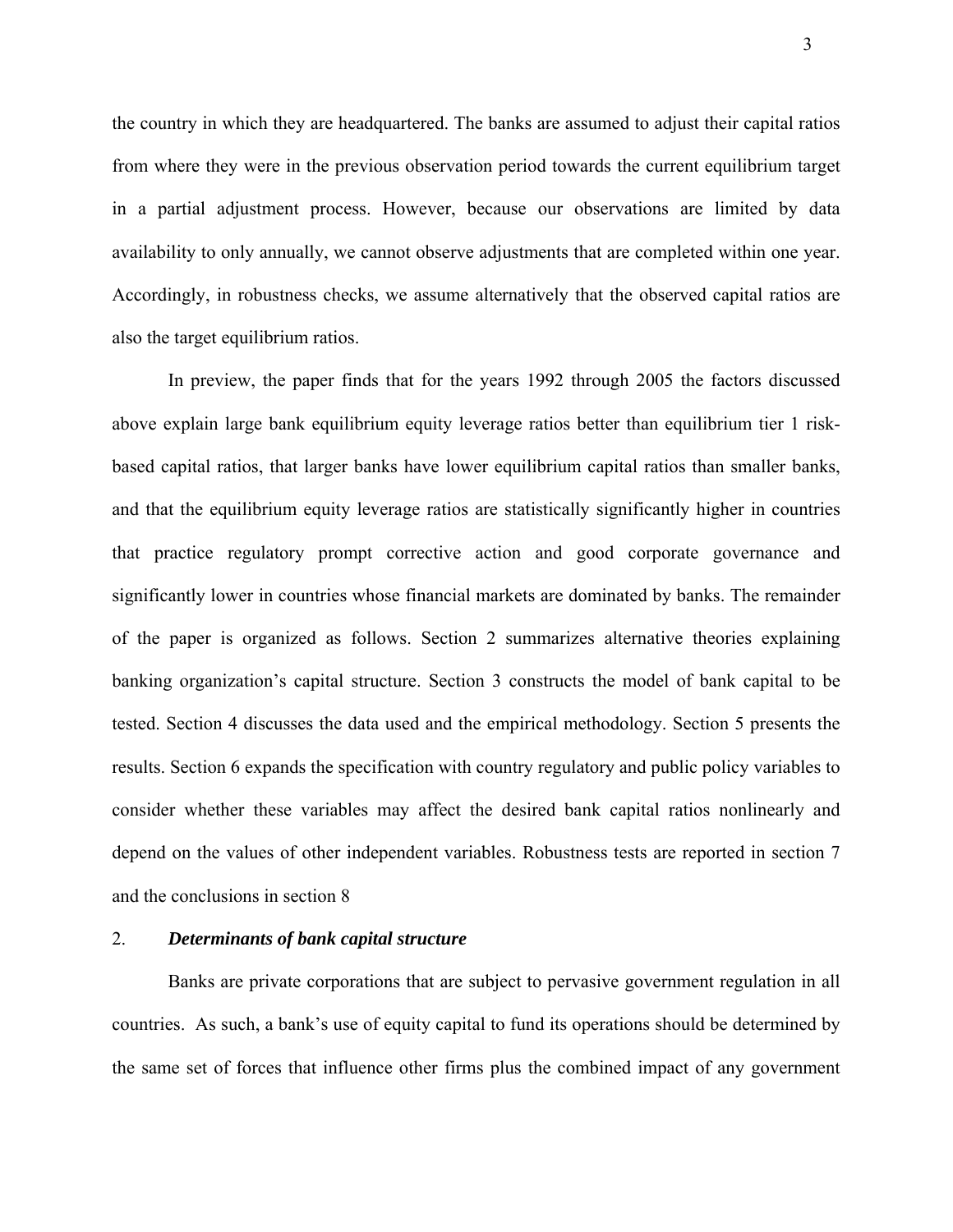safety net policies and capital regulation. Two alternative theories are identified in the literature that explains the capital structure for corporations in general. One theory holds that firms' capital positions are determined by the trade-off between the benefits and costs of debt financing.<sup>2</sup> The benefits of debt financing include any tax shield provided by debt but not by equity and reductions in the cost of agency conflicts between firm's owners and managers. The costs of debt financing include higher expected costs of financial distress and increases in the greater cost of agency conflicts between the firm's owners and its creditors.

The second theory holds that the short-run costs of adjusting a firm's capital structure exceed the benefits of capital structure changes over wide ranges. In this theory, firms change their capital structure in a pre-determined pecking order.<sup>3</sup> They rely first on retained earnings, which is cheapest to raise, to fund new projects. If this is inadequate, they then issue debt. They issue new equity to fund remaining projects only if the marginal costs of issuing additional debt exceed the costs of issuing equity. Under this "pecking order" theory, the firm's capital ratio at any moment of time can vary over potentially wide ranges.

The government may impact a bank's capital structure decisions in two ways. First, the government may provide under-priced guarantees, e.g., explicit deposit insurance and implicit guarantees of deposits and other liabilities.<sup>4</sup> The effect of under-priced liability guarantees is to reduce the marginal benefit of higher private capital and, thus, reduce bank's use of equity capital. Second, regulators may also alter banks' capital structure by increasing the costs associated with capital levels the regulators deem inadequate.

 $\overline{a}$ 

<sup>&</sup>lt;sup>2</sup> See Fama and French (2002) for a survey of the literature on the determinants of corporate capital structure.

 $3$  See Myers and Majluf (1984).

 $4$  See Berger, Herring and Szegö (1995) for a review of the literature on the determinants of bank capital structure.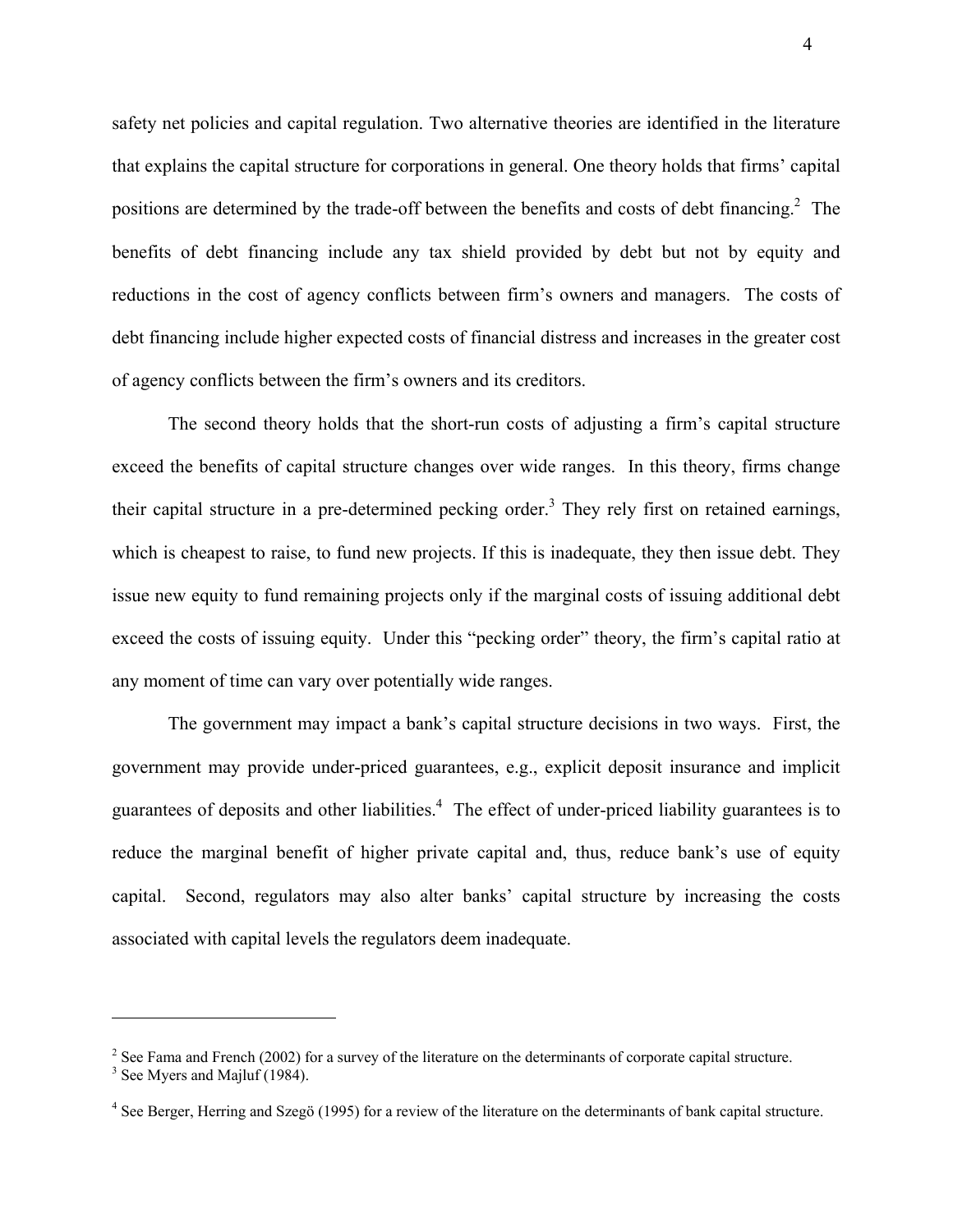If the costs of adjustment are not large enough to prevent adjustments in a bank's capital positions, then the impact of capital adequacy regulation would depend on whether the supervisor's requirements were above or below the individual bank's value maximizing level. If the regulatory capital requirements are less than the bank's optimum capital ratio, the regulations would have no effect. Let us call this the trade-off theory of bank capital determination with non-binding regulation. However, if the regulatory requirements are higher than the bank's optimal ratio and the costs of violating the requirements are sufficiently high, then banks would maintain capital levels exactly at supervisory minimums. We shall call this the trade-off theory with binding regulation. $5$ 

Alternatively, if the both the cost of adjustment and the cost of falling below the regulatory standards are high, banks would seek to maintain capital in excess of the regulatory minimums. That is, they would maintain a capital buffer above the minimum required ratio.<sup>6</sup> The size of the buffer depends on the costs of falling below the supervisory minimums, on the distribution of potential adverse shocks to capital, and, in the pecking order theory, on the changes in retained earnings.

The theories of capital determination under regulation reviewed above suggests that banking organizations' capital ratios are determined in one of four ways: (1) by the trade-off hypothesis with non-binding regulations, (2) by the trade-off theory with binding regulations, (3) by the pecking order with non-binding regulations or (4) by the pecking order hypothesis incorporating the costs of falling below the standards. The trade-off hypothesis with binding

1

 $<sup>5</sup>$  Marshall and Prescott (2001) provide a model with mispriced deposit insurance in which banks with sufficiently</sup> high franchise value maintain capital ratios near the social optimum but banks with lower franchise values must be constrained by regulation.

 $6$  Wall and Peterson (1987) conjecture the existence of a buffer in their empirical analysis of the impact of regulatory factors on bank capital determination. Barrios and Blanco (2003), Ayuso, Pérez and Saurina (2004), and Peura and Keppo (2006) provide formal models of the determination of such a buffer.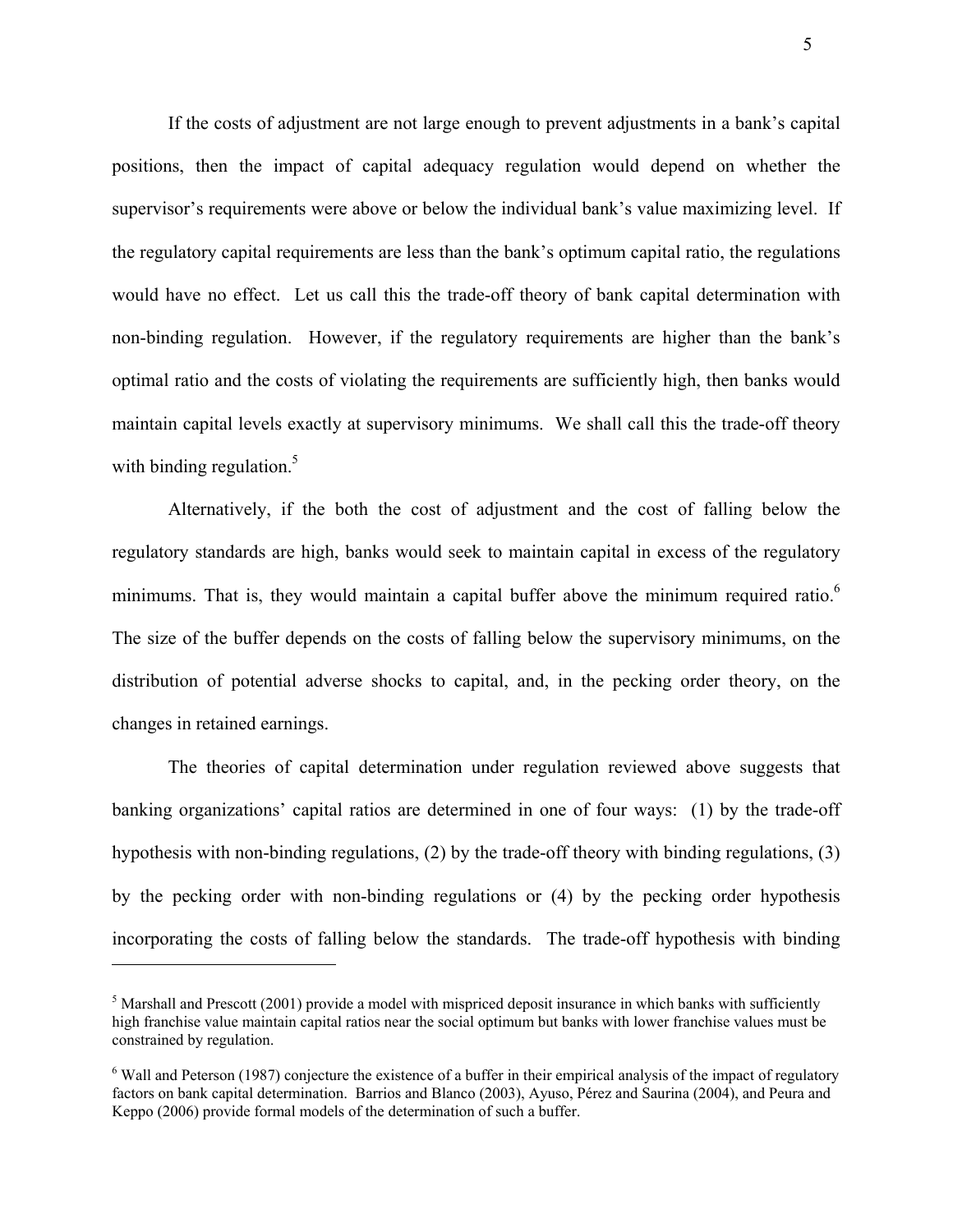regulation has a readily testable prediction. In instances where there is only one such minimum ratios, as is true in all countries in our sample but the United States, that banking organizations should generally be operating at or slightly above the minimum capital ratios specified by their regulators.<sup>7</sup> This prediction, however, is not consistent with the results found in previous studies of bank capital ratios nor is it consistent with the range of capital ratios we reported in Table 1. Basel I Tier 1 capital ratios generally exceed 7 percent whereas Basel I, which is the regulatory guideline in force during our sample period in most countries, only requires a minimum of 4 percent. This is also reported recently by Berger, DeYoung, and Flannery (2008).

Among the three remaining hypotheses, both the trade-off and pecking order with nonbinding regulations hypotheses assert that market forces alone determine bank capital ratios. The last hypothesis, pecking order with binding regulations, assigns a significant role to government regulation, but retains an important role for market forces in determining the cushion banks seek to maintain over the minimum capital requirements.

Most of the recent empirical literature has focused primarily on testing the impact of market and regulatory forces on capital ratios in only a single country. $\delta$  This limited focus misses a potentially valuable source of cross-sectional heterogeneity--cross-country differences in regulations and public policy forces that may affect both the cost of private capital and the cost of falling below the regulatory standard. This paper contributes to our understanding of

 $\overline{a}$ 

 $<sup>7</sup>$  The tradeoff hypothesis with binding regulation is also testable in principle in the United States provided one</sup> recognizes that only one of the two capital ratios, leverage or tier one, need be binding for any given bank. We do not verify this for the United States as the Federal Reserve's definition of primary capital includes items that are not a part of equity such as mandatory convertible instrument, perpetual debt and allowances for loan and lease losses.

<sup>&</sup>lt;sup>8</sup> See Jackson, et al. (1999) for a survey of empirical analysis of papers examining the relative roles of the supervisors and the regulators.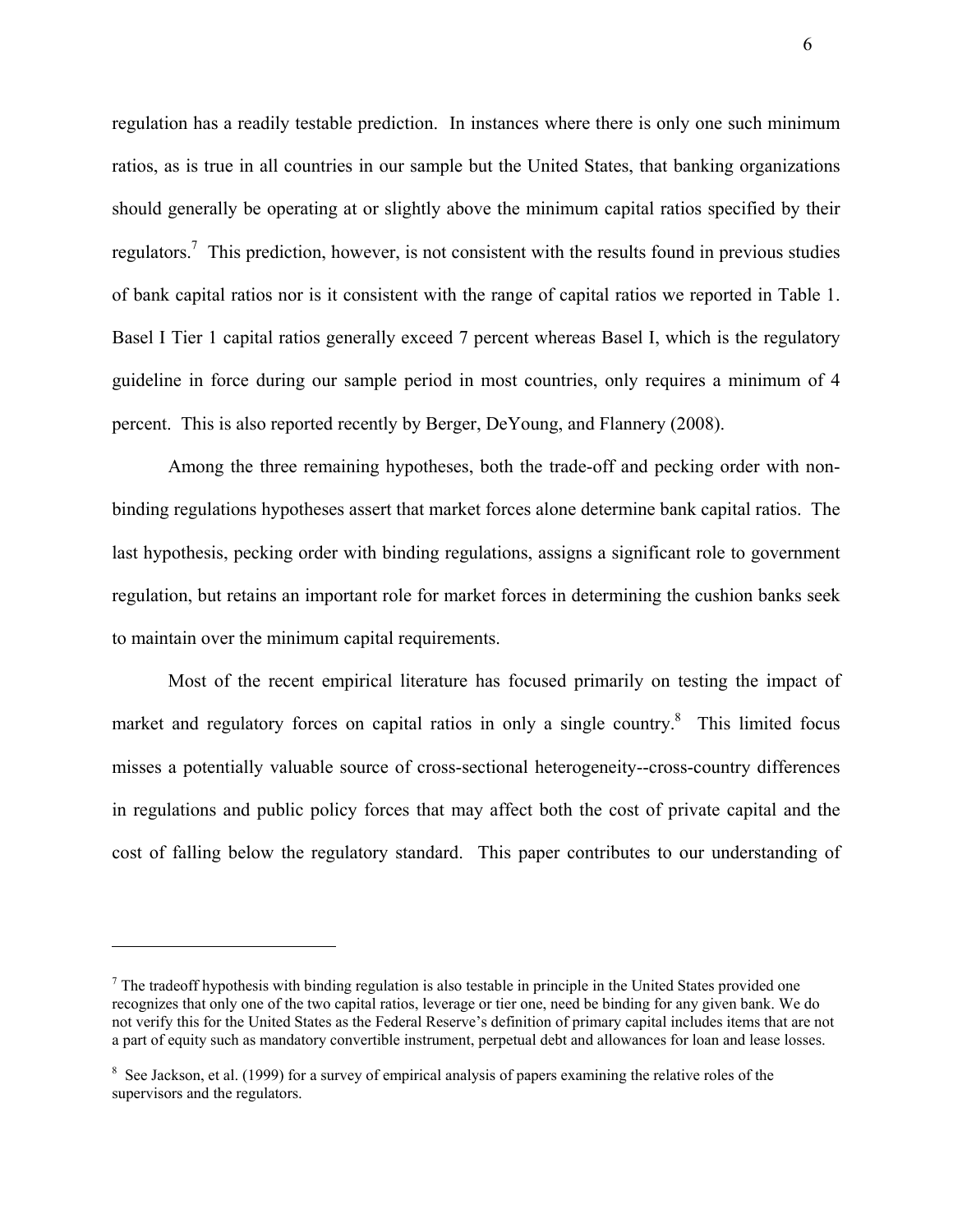bank capital regulation by conducting a more complete cross-country study of the determinants of capital regulation at large banks.<sup>9</sup>

#### **3. Theoretical framework and model specification**

The primary hypothesis examined in this article is that country-specific public policy and regulatory factors help to explain cross-country differences in capital ratios amongst large banking organizations. This regulatory effect hypothesis is tested empirically by examining the relation between changes in the capital ratios for these banks and the extent of a country's safety net, the quality of external governance mechanisms, and the degree in which a country's supervisory authorities may intervene effectively to promote a "safe and sound" banking system. These regulatory or public policy variables are in addition to the variables that explain a banking organization's capital structure by the banking organization's own ( bank specific) characteristics and those of the country in which it is headquartered ( country specific).

Following Marcus (1983), we relate a banking organization's (j) target equilibrium ratio of capital to total assets however measured  $(KRATIO<sup>*</sup>)$  to a set of exogenous variables, X:

$$
KRATIO^* = k_0 + kX \tag{1}
$$

We classify the exogenous variables into three groups: 1) bank-specific factors, 2) countryspecific macroeconomic factors, and 3) country-specific regulatory and public policy factors.

#### 3.1 Bank-specific factors

 $\overline{a}$ 

 $9$  The European Central Bank (2007) has also recently analyzed the capital ratios of large banks in the EU and the U.S. However, its focus was on the market determinants of banks' capital ratios and it only had one regulatory variable. The implication of the study's primary finding, that capital ratios are determined by market forces, for the role of regulatory forces is hard to interpret for two reasons. First, the pecking order theory with binding regulation assigns an important role to market forces. Second, the study's sole regulatory variable, whether the supervisors in each country said its capital standards were risk-based is hard to interpret given that both the EU and US had implemented Basel I at the start of this study's sample period.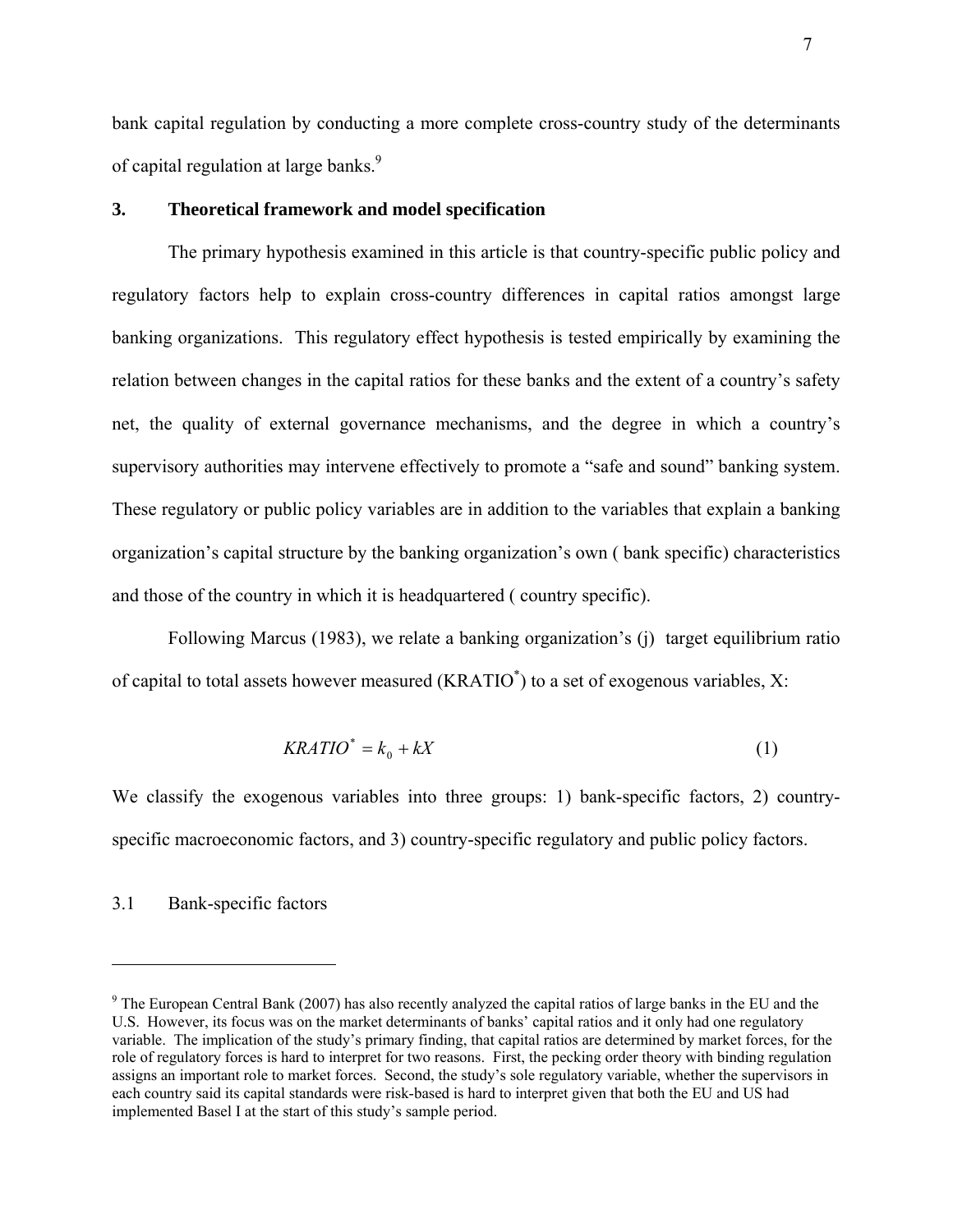Most recently, Gropp and Heider (2007) and earlier Shrieves and Dahl (1992) have analyzed the determinants of bank optimal capital structure. They found that a banking organization's asset-size is an important determinant of its capital ratio in an inverse direction. Larger banks have lower capital-to-asset ratios. This may occur because firm size serves as a proxy for a banking organization's asset diversification. Larger banking organizations typically have better-diversified asset portfolios than smaller firms, which reduces their risk exposure and thus capital needs. Larger banks may also be viewed as more likely to be " too-big-to-fail" and thus require less private capital to remain in operation. Gropp and Heider (2007) show that a banking organization's capital ratio is positively correlated with its risk exposure. An increase in a banking organization's risk increases its target capital ratio because it increases the probability of insolvency and the costs of bankruptcy for any given capital ratio.

Profitability also influences a banking organization's target capital ratio. Gropp and Heider (2007) find that more profitable banking organizations tend to have more capital relative to assets. This finding is consistent with the prediction of the pecking-order-theory of the capital structure that firms tend to first rely on their retained earnings to fund new projects.

#### 3.2 Country-specific macroeconomic factors

 $\overline{a}$ 

 A country's business cycle and economic growth rates and the extent to which its financial system is bank-based are important determinants of the capital structure of banking organizations headquartered in that country.<sup>10</sup> In recessions, defaults on bank loans increase and generate higher losses that are charged against bank capital and vice-versa. Higher growth rates in any given year may be associated with greater growth possibilities in the banking sector and

 $10$  To the extent that most of the banking organizations in our sample also have branches or subsidiaries in countries other than the one in which they are headquartered, this specification fails to capture all the relevant effects. But for most banking organizations, activities in its headquartered country may be expected to be the most important.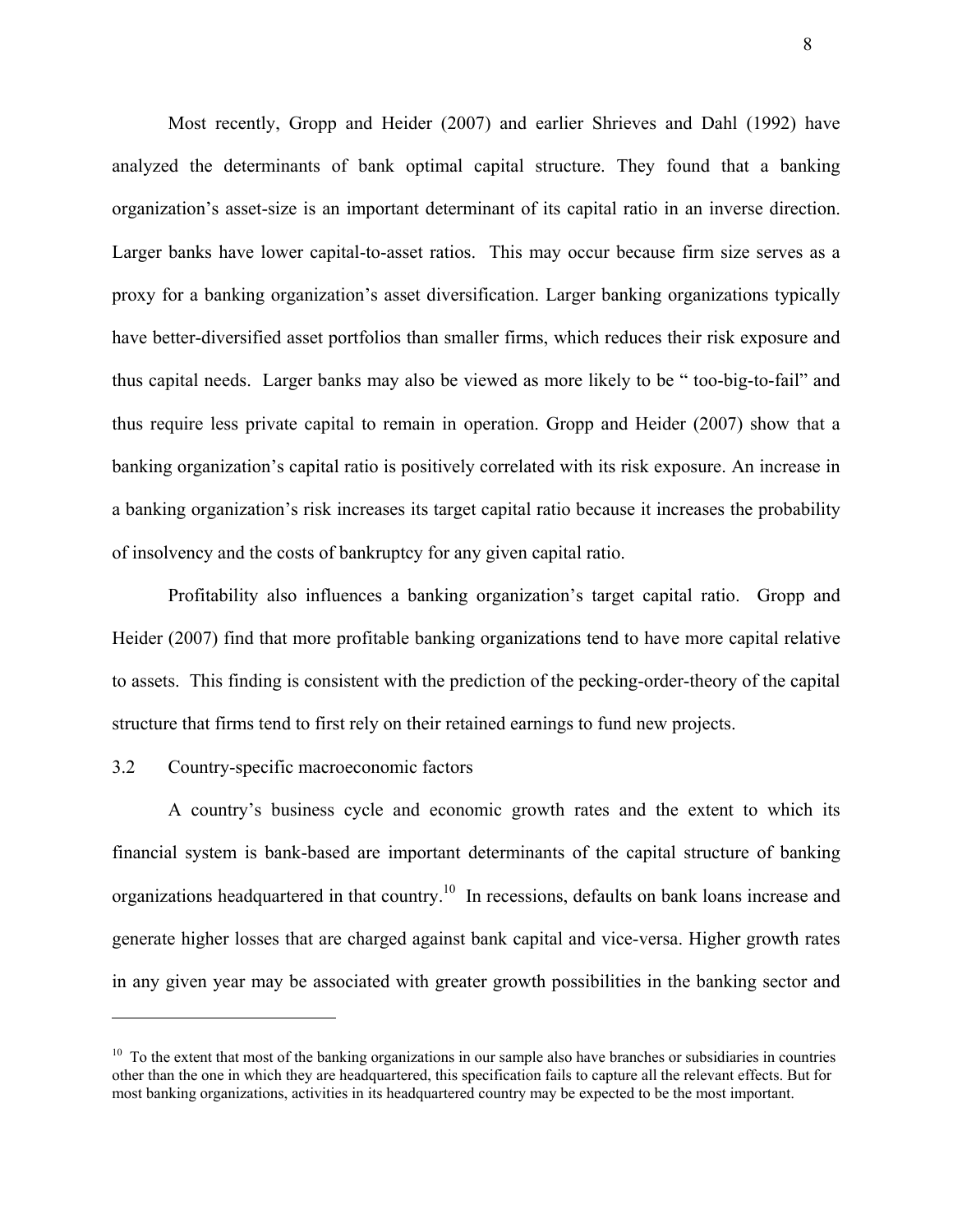higher target capital ratio to accommodate these possibilities. Higher growth rates may also increase the value of bank assets and thereby capital and capital ratios. Alternatively, higher growth rates may be associated with lower capital ratios under the pecking order theory if assets are growing faster than internally generated capital.

The extent to which a financial system is more bank-based than market-based could reflect the degree of competition within the system. Schaeck and Čihák (2007) show that banks tend to hold higher capital ratios when operating in a more competitive environment. This is consistent with the observation that more bank-based an economy is, the less is any competition from capital markets and the smaller are the risks of bank insolvency likely to be. The more a financial system is bank-based than market-based may also make regulatory capture easier and increase the incentive for bank supervisors to be more lenient in their treatment of undercapitalized banks. Lastly, the greater the importance of banks, the more extensive is the bank safety-net likely to be and the lower the private capitalization of banks.

#### 3.3 Country-specific public and regulatory policy factors

1

Government policies may influence capital both directly and indirectly through their impact on market discipline. All of the developed countries in our sample try to influence capital directly, including the enforcement of the Basel I risk-based capital standards.<sup>11</sup> However, their enforcement procedures differ which is likely to result in differences in the effectiveness of the regulation. Banking organizations are likely to increase their target capital ratios when they perceived that the regulatory authorities would impose a significant penalty on them for not being adequately capitalized. In countries in which the regulatory authorities have established pre-determined standards of capital deterioration that induce automatic timely and costly

<sup>&</sup>lt;sup>11</sup> Basel Committee on Bank Supervision, (1998) gives the 1988 Basel I standards updated to include revisions through 1998.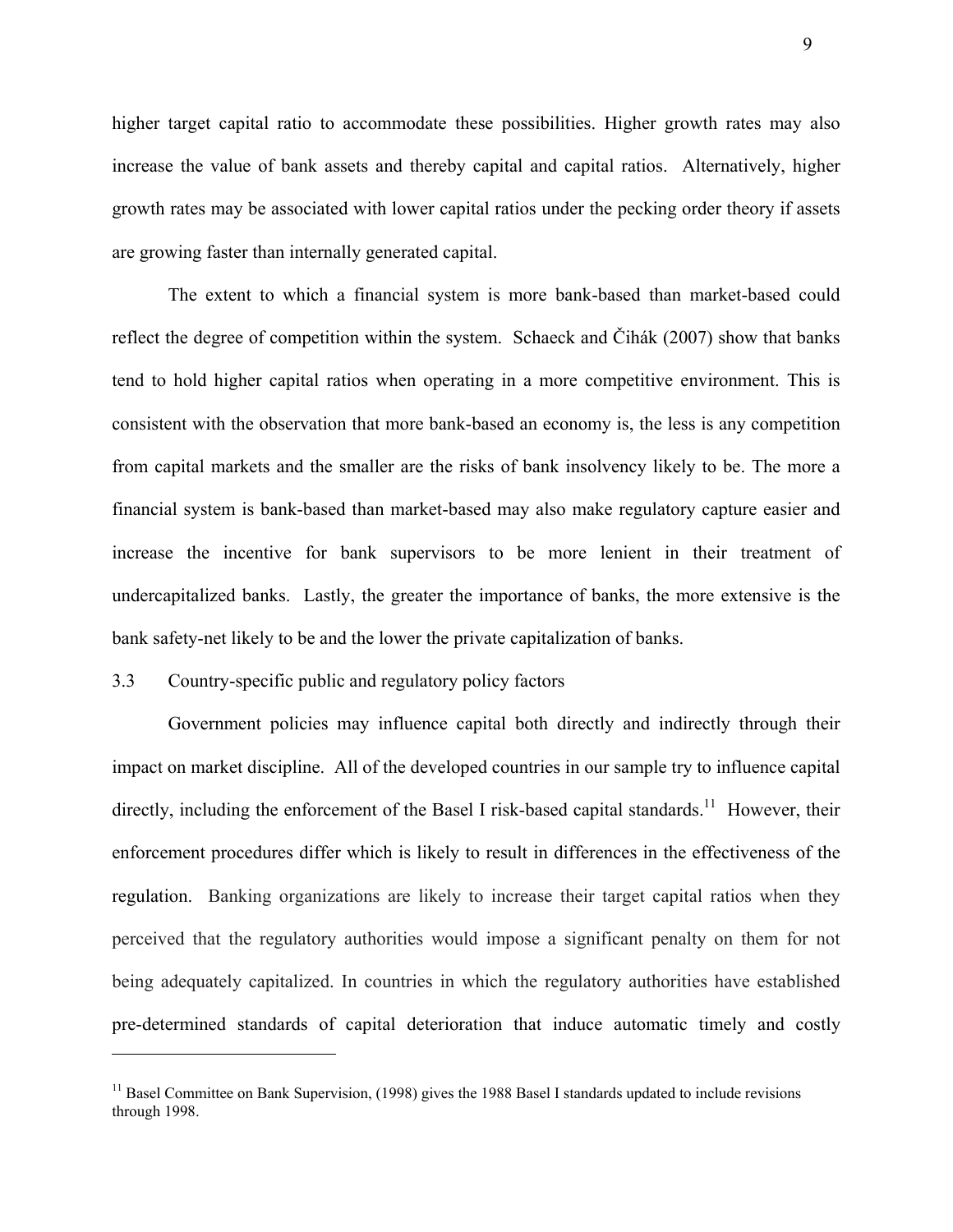sanctions by regulators along the lines of prompt corrective action (PCA) in the United States, banking organizations may desire to hold a buffer against shocks that could cause their capital ratios to fall below these levels. Additionally, bank size may also influence supervisory capital requirements to the extent large banks are able to exercise greater political influence over bank supervisors.

The extent of market discipline depends in part on the extent to which market participants are at risk versus the extent to which the government bears risk through its provision of a safety net. Market discipline may also depend on the extent to which banks disclose the information needed for the market to effectively discipline banks. Baumann and Nier (2003) find that banking organizations that disclose more information -- a sign of better governance -- tend to have higher capital ratios and more protection against unexpected losses than banking organizations that disclose less. Higher levels of external governance should also lead to higher profits because they suggest a greater degree of outside monitoring that encourages banking organizations to be both more efficient and thus, ceteris paribus, more profitable and more heavily capitalized.

#### 3.4 Control variables

Differences in accounting standards are a potential source of variations in capital ratios. In particular, United States Generally Accepted Accounting Principles (GAAP) and the International Accounting Standards place higher priority on accurate measurement of net income than on the conservative valuation of firm's assets. Additionally, bank capital ratios may be subject to variations through time, for many reasons, including changes in the Basel standards, world economic conditions, and public policy philosophy.

The target equilibrium capital-to-asset ratio model in equation (1) for bank j may now be written as: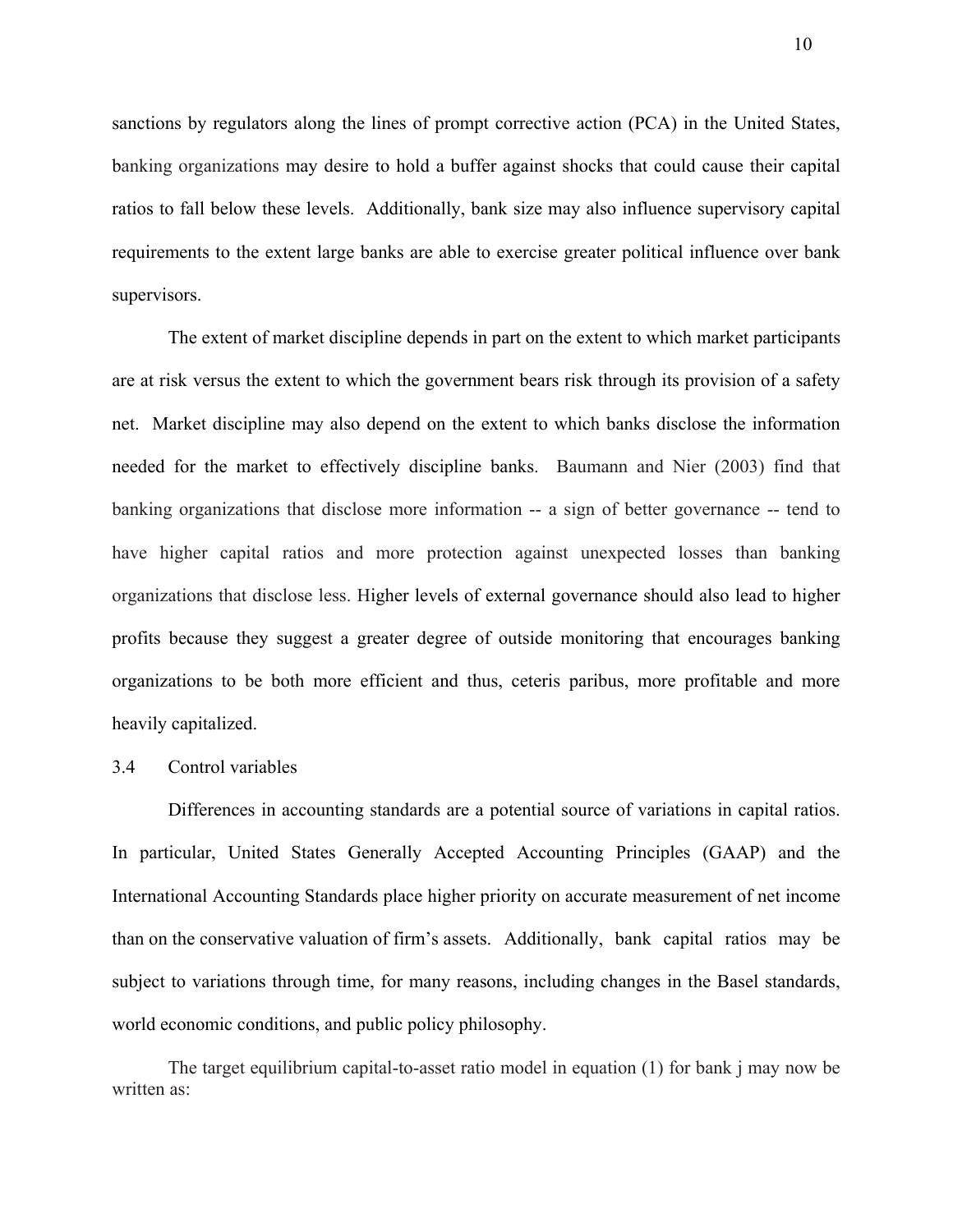$$
KRATIO^* = k_0 + b
$$
 Bank Specific Variables + *c* Country Macro Variables  
+ *d* Country Public and Regularory Policy Variables + *e* controls  
+ Time fixed effects (2)

But a bank's target equilibrium capital ratio in any period cannot be observed directly. However, the change in the bank's capital ratio from the previous observation period can be observed. As noted earlier, the unobserved equilibrium capital ratio can thus be stated as the sum of the observed previous period ratio and the observed change in the ratio. Thus, equation (2) can be rewritten to solve for the observed change in the ratio. Following Shrieves and Dahl (1992) and Wall and Peterson (1995), the observed change in a banking organization's capital ratio at any time can be decomposed into two components, 1) a discretionary adjustment to its targeted equilibrium ratio and 2) an adjustment caused by exogenous current events:

$$
\Delta KRATIO_{j,c,t} = \Delta^d KRATIO_{j,c,t} + E_{j,c,t} \tag{3}
$$

where *∆KRATIOj,c,t* is equal to the actual change in the capital ratio *∆<sup>d</sup> KRATIOj,c,t* is equal to the desired discretionary change in the capital ratio and  $E_{i,t}$  is an exogenously determined random shock.

 But the organization may not be able to adjust to its target equilibrium capital ratio instantaneously. Thus, the discretionary change in capital may in turn be decomposed into two components  $-1$ ) the unobserved target equilibrium in period t and 2) the observed capital ratio in the previous period,  $t-1$  – and modeled in a partial adjustment framework:

$$
\Delta KRATIO_{j,c,t} = \alpha (KRATIO_{j,c,t}^* - KRATIO_{j,c,t-1}) + E_{j,c,t}
$$
\n
$$
\tag{4}
$$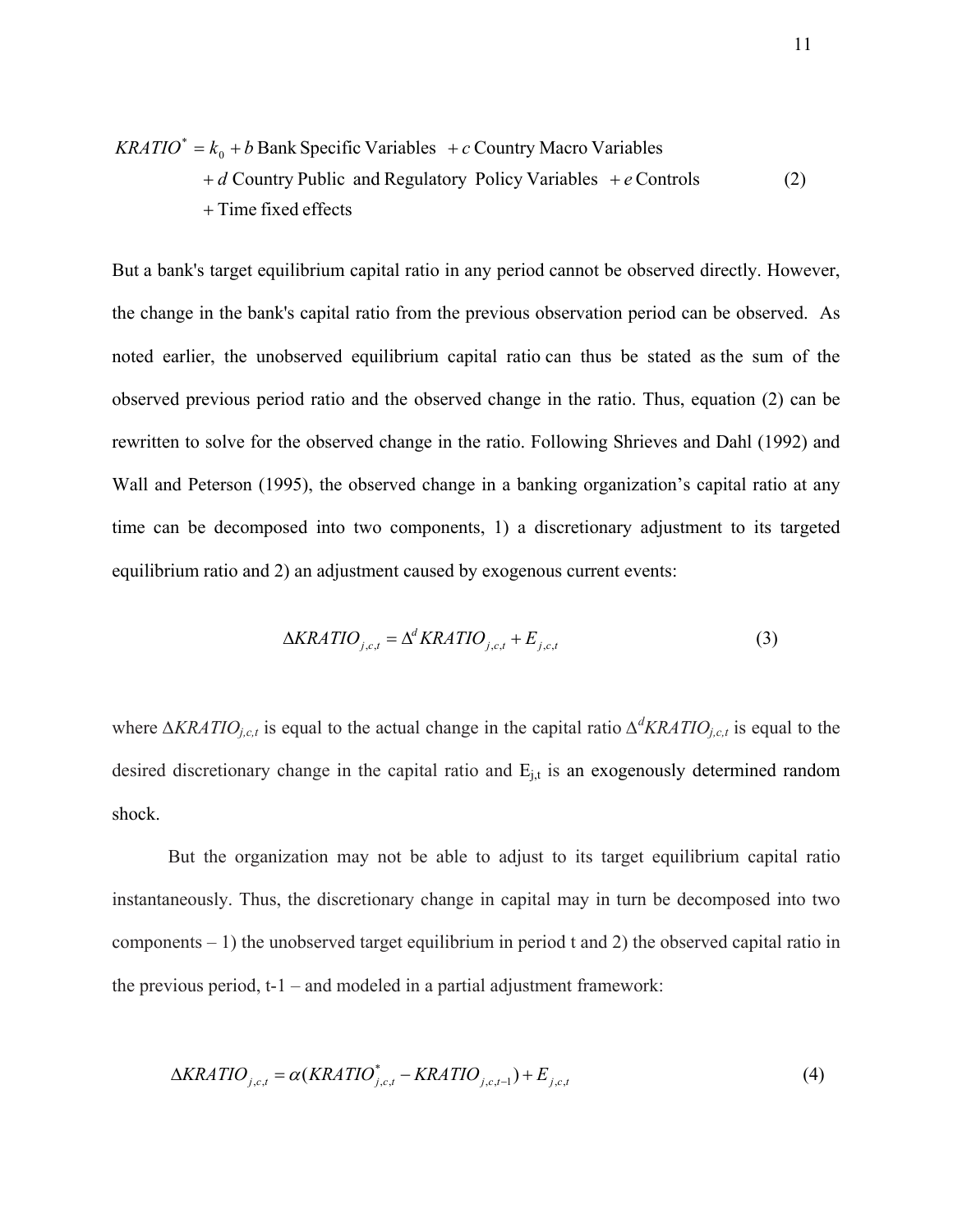Substituting equation (2) into equation (4) gives:

$$
\Delta KRATIO_{j,c,t} = \beta_0 + \alpha \begin{pmatrix} b \text{ Bank Specific Variables}_{j,c,t-1} + c \text{ Country Macro Variables}_{c,t-1} \\ + d \text{ Country Public Policy and Regularory Variables}_{c} \\ + e \text{ controls}_{c,t} + \text{Time fixed effects} \end{pmatrix}
$$
 (5)

This is the basic model we test empirically for large banking organizations across industrial countries. As a robustness check, we also test the model under the assumption that the adjustment is fast and for annual observations the banks are always at their target capital level. In this case we substitute the actual capital level at time *t* for the target ratio in equation (2) yielding:

$$
KRATIO_{j,c,t} = k_0 + b
$$
Bank-specific Variables<sub>j,c,t-1</sub> + c Country Macro Variables<sub>c,t-1</sub>  
+ d Country Public Policy and Regularory Variables<sub>c</sub> + e Controls<sub>c,t</sub> (6)  
+ Time fixed effects

#### **4. Data, variables, and methodology**

The data used in the tests are for banking organizations that are included in the *Bureau Van Dijk BankScope* (BBS) database for the period from 1992 to 2005. We construct a sample of large banking organizations that may be expected to be subject to largely similar economic and financial forces. The first step in the sample is to identify the banks that were ranked in the largest 150 banks of the world in each year during our sample period as reported in *The Banker* magazine's (TB) annual listing of the world's largest 500 to 1000 banks (depending on the year). These banking organizations are headquartered in 12 industrial countries: Australia, Canada, France, Germany, Ireland, Italy, Japan, the Netherlands, Sweden, Switzerland, the United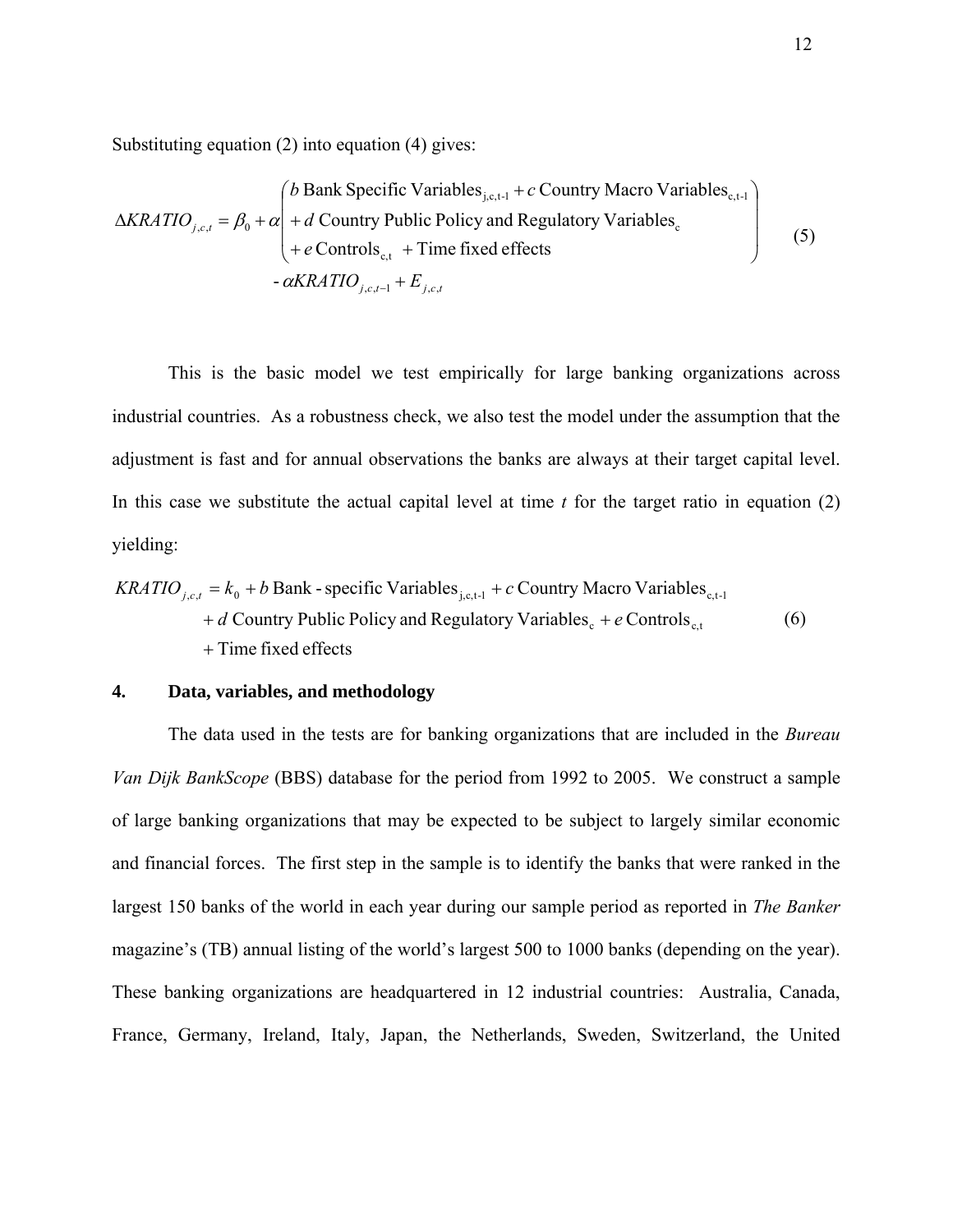Kingdom, and the United States.<sup>12</sup> Banks with cooperative or government ownership are excluded as these banks' objective function is likely to include more than maximizing long-run shareholder value and they may be subject to broader safety-net and other government guarantees. The sample is also purged of entities labeled "banks" by *The Banker*, but whose financial ratios are very different. This purge includes banks in the United States that specialize in credit cards and any bank not classified as a "commercial bank" or a "bank holding company" by BBS. Lastly, banking organization observations in the BBS database with negative capital or a return on equity less than -100% in any given year were excluded in that year. Because several institutions were merged, did not have complete data, or did not satisfy our selection criteria during this period, the same banks are not included in each year and the sample is an unbalanced panel. The resulting sample includes 78 banking organizations that appear in any one of the 14 years for a total of 649 bank-year observations.

 All financial statement data for the banks in the sample are obtained from BBS. Data on additional control variables are obtained from IMF *International Financial Statistics*. Observations with incomplete data are dropped.

Two different measures of bank capital ratios are specified as the dependent variable: 1) the ratio of a banking organization's book value equity to the banking organization's book value total on-balance sheet assets (leverage ratio) and 2) the ratio of a banking organization's book value Tier 1 capital to the banking organization's book value Basel I risk-weighted on and selected off-balance sheet assets (risk-based capital). U.S. regulations set minimum requirements for both the risk-based ratio and for a leverage ratio where the capital measure

 $\overline{a}$ 

<sup>&</sup>lt;sup>12</sup> South Korea was also included in the initial sample selection. However, the one private bank from South Korea that ranked in the top 150 in TB was dropped because BBS lacked the information to calculate its ratio of risk weighted assets to total assets.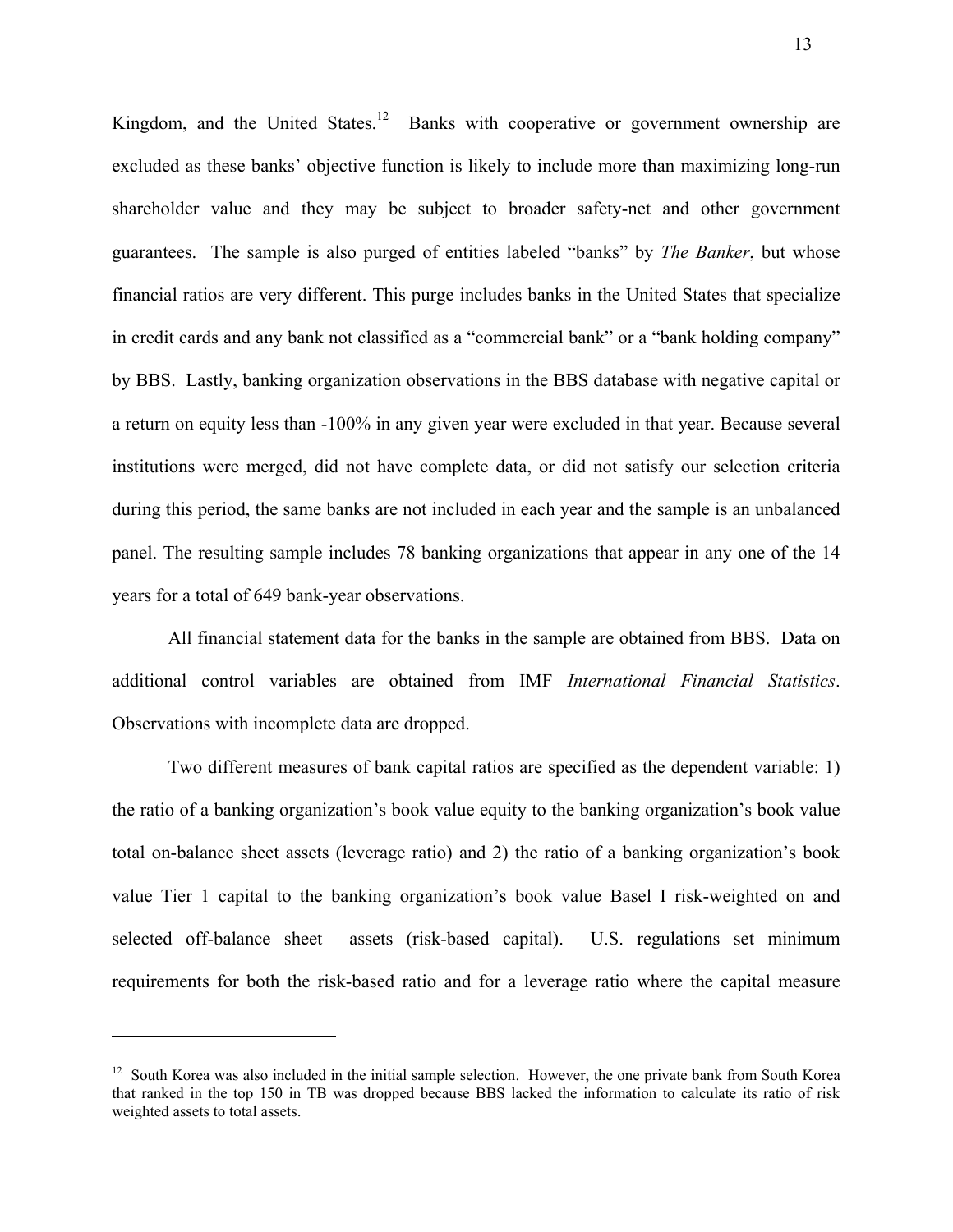consists primarily of equity. European capital regulations generally rely exclusively on the riskbased capital ratio.<sup>13</sup>

All of the bank specific and country macro variables except the fixed effect variables are lagged one period to reduce simultaneity. *SIZE* is the lagged log of total assets. ROA is the banking organization's net income divided by the average of its beginning and end of year onbalance sheet assets. A bank's credit risk exposure, RISK, is proxied by dividing a banking organization's Basel I risk-weighted assets (RWA) by its total on-balance sheet assets. The larger is this ratio, the greater is the banking organization's portfolio credit risk exposure assumed to be.

The variable reflecting the state of the economic conditions in a country is the growth rate of its real gross domestic product (RGDP), computed as the annual percentage change in a country annual rate of RGDP. RGDP is obtained from the IMF *International Financial Statistics* database. The extent to which a country's financial system is bank-based (*BANK)* is estimated by taking the total assets of the banking system divided by the country's gross domestic product.<sup>14</sup>

Public policy variables are specified to capture the degree of external governance (EGOVERN), capital standards (CSTAND), supervisory authority independence (INDEP), and whether a country has a law establishing pre-determined levels of bank solvency deterioration which requires automatic intervention, such as regulatory enforcement actions (PROMPT), are computed from data in Barth, Caprio, and Levine (2006), which in turn is derived from a survey conducted by the World Bank on bank regulation and supervision practices across countries. Following Barth, Bertus, Hartarska, Jiang, and Phumiwasana (2007), we construct EGOVERN using three sets of questions from the World Bank's survey: (1) the strength of external audits;

1

<sup>&</sup>lt;sup>13</sup> Book value data are used for all banks because regulatory requirements are specified in these terms.<br><sup>14</sup> See Demirguc-Kunt and Huizinga (2000).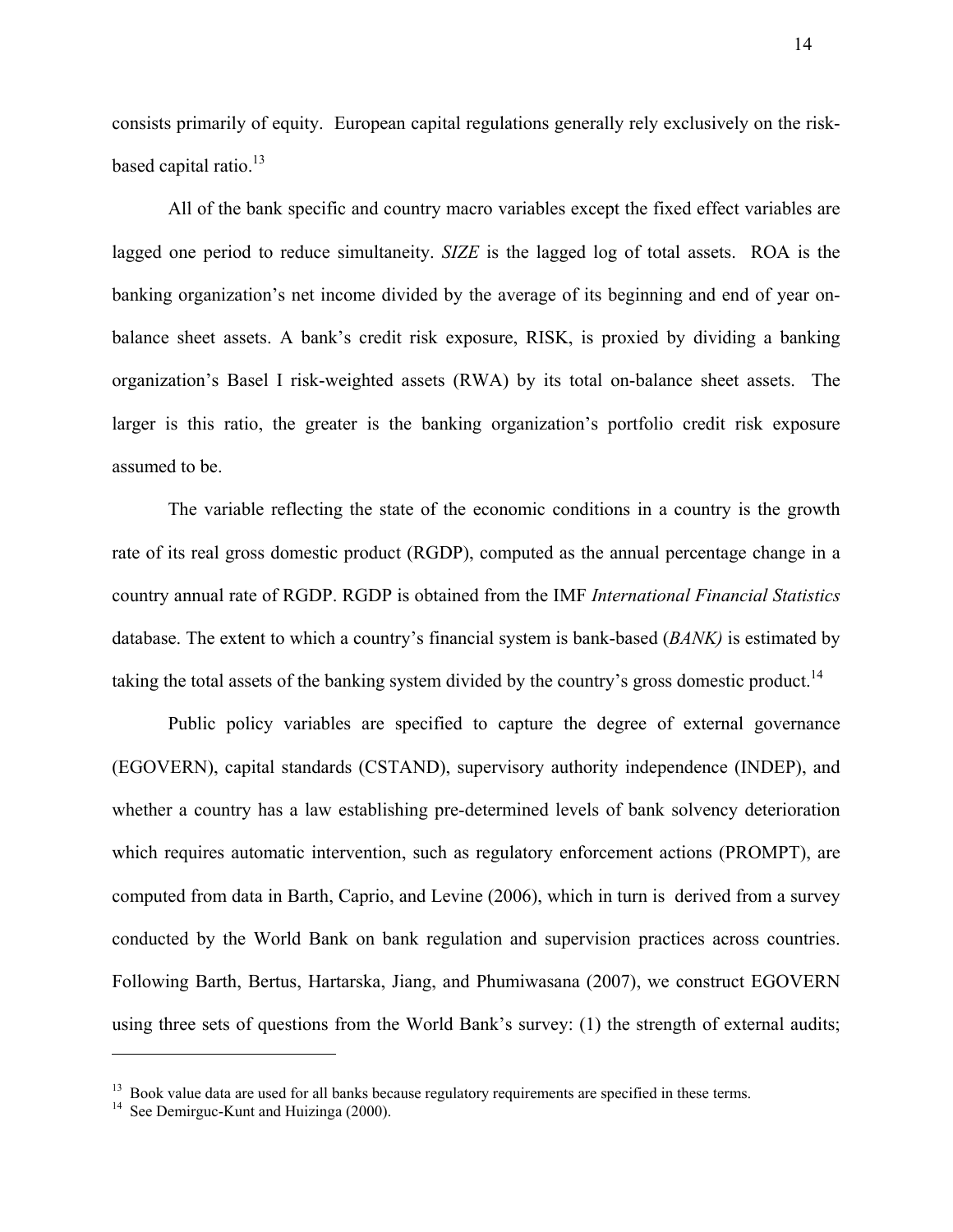(2) the transparency of financial statements; and (3) the use of external credit ratings and reliance on credit monitoring. The greater external governance, the higher the index value. A higher level of external governance index should lead to higher capital ratios as risks would be both recognized and managed more efficiently.

*CSTAND* is used to capture whether a country has explicit regulatory requirements for the amount of capital that a bank must maintain relative to various guidelines. It is based on a country's answers to five questions from the World Bank survey about whether the country has a minimum capital-to-asset ratio that conforms to the Basel standards; whether the minimum capital-to-asset ratio vary with market risk; whether the market value of loans losses is deducted from reported accounting capital; and whether unrealized losses in the securities portfolio or from foreign exchange operations are deducted from reporting accounting capital. *CSTAND* ranges from 0 to 5, with a higher value indicating greater capital stringency. Greater capital stringency should be associated with greater capital maintained by banks.

*INDEP* measures the degree to which a country's supervisory authorities are independent. It is based on a country's answers from the World Bank survey about how is the head of the supervisory agency (and other directors) appointed; to whom are the supervisory bodies responsible; and how is the head of the supervisory agency (and other directors) removed. Barth, Caprio, and Levine (2006) code *INDEP* as 1 for low independence, 2 for medium independence, and 3 for high independence. An independent supervisory agency reduces political capture of the regulatory authorities. and should enhance the governance of banking organizations in the country.<sup>15</sup> A higher level of regulatory governance should lead to increased supervisory

 $\overline{a}$ 

<sup>&</sup>lt;sup>15</sup> Beck, Demirgüç-Kunt and Levine (2003) find that an independent supervisory agency reduces political capture of the regulatory authority. Caprio, Laeven, and Levine find that the independence of the supervisory authority does not influence bank valuation as measured by Tobin's Q and the market-to-book ratio.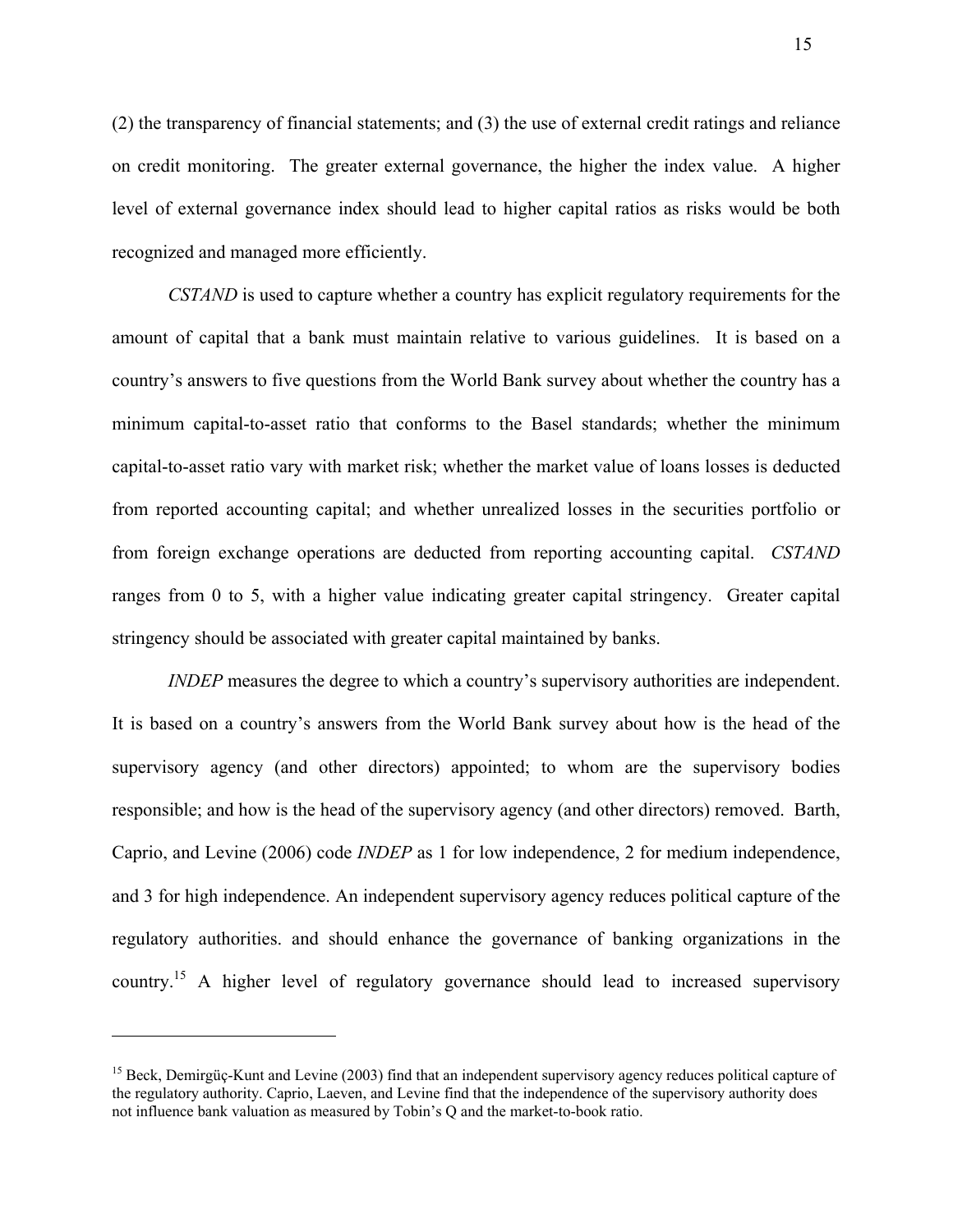discipline, which can lead to either higher bank capital requirements or, to the extent that the market perceives the greater supervisory discipline to be effective, lower capital ratios than otherwise..

PROMPT measures whether a country has a law establishing pre-determined levels of bank solvency deterioration which forces effective automatic enforcement actions by regulators. It is an aggregate index built up from a country's answers to a series of questions from the World Bank survey about whether the supervisory authorities can force a bank to change its internal organizational structure; whether failure to abide by a cease-desist type order can lead to the automatic imposition of civil and penal sanctions on the directors and managers of a banking organization; whether the supervisory authorities can order a bank's directors/managers to increase provisions to cover actual or potential losses; and whether the supervisory authorities can suspend the directors' decision to distribute dividends, bonuses or management fees. *PROMPT* ranges from 0 to 6, with a higher value indicating greater promptness and effectiveness in responding to bank problems. The greater the cost of poor performance imposed by regulators, the greater the capital banks wish to hold as protection.

*SAFETY-NET* proxies the extent of the government safety net. It is the Demirgüç-Kunt and Detragiache's (2002) moral hazard variable, derived from the database assembled by the World Bank. The variable is designed to capture features of deposit insurance systems that are associated with moral hazard behavior by banking organizations. The features include indicators of co-insurance, broadness of scope (e.g., coverage of foreign currency and interbank deposits), extent of explicit coverage, type and source of funding, management, and nature of membership. Higher values of the variable indicate a broader safety net that provides for greater opportunity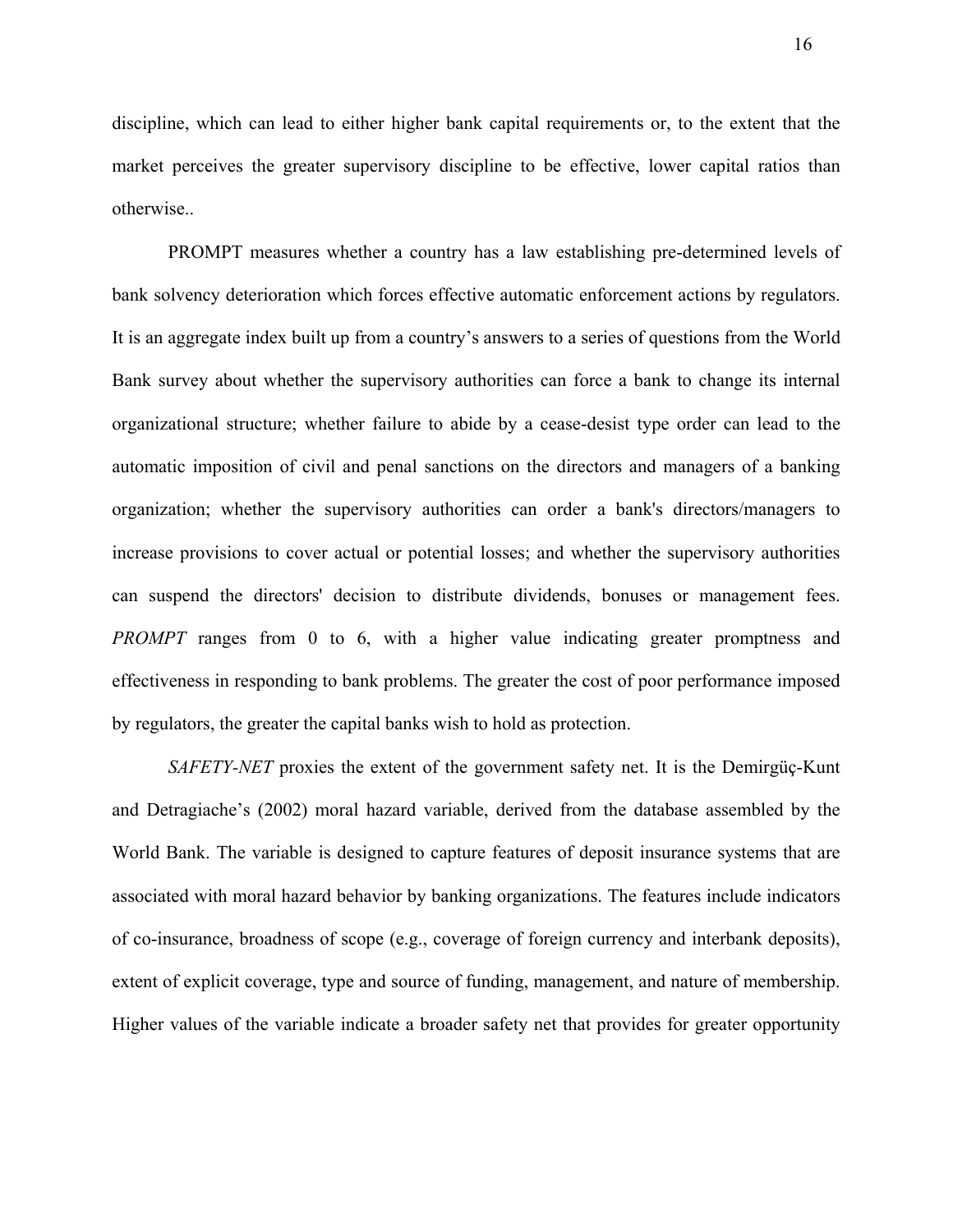for moral hazard behavior by banks, and identify countries that are more vulnerable to banking crises because they permit lower private capital ratios.

*GOVCONT50* proxies for the fraction of banks in a country that is government owned. It is based on data obtained from La Porta and Lopez-de-Silanes and Shleifer (2002), and is the percent of the top 10 banks in which the government owns more than 50 percent of the stock. A high level of government ownership should be associated with lower private capital ratios..*CONTROLCF* measures the extent to which a country's ownership structure influences its bank capital ratio. It is based on bank-country level data from Caprio, Laeven, and Levine (2007) on control rights that reflect controlling shareholders ownership and on cash flow rights that reflect the fraction of the firm's cash flow owned by its controlling shareholder. *CONTROLCF* measure the wedge between the country-average control rights and cash flow rights. Caprio, Laeven, and Levine (2007) argue that a large value of *CONTROLCF* "may reflect both an owner's ability (large voting rights) and incentives (small cash-flow rights) to expropriate bank resources." Higher values of CONTROLCF thus are likely to be associated with greater risk taking by banks and lower capital ratios.

The complete partial-adjustment model to be estimated is:

$$
\Delta KRATIO_{j,c,t} = \beta_0 + \alpha \begin{pmatrix} k_1 SIZE_{j,c,t-1} + k_2 ROA_{j,c,t-1} + k_3 RISK_{j,c,t-1} + c_1 RDGP_{c,t-1} + c_2 BANK_{c,t-1} \\ + d_1 PROMPT_c + d_2 EGOVERN_c + d_3SAFETY - NET_c + d_4 CTAND_c \\ + d_3 INDEP_c + d_6 GOVCONTROL50_c + d_7 CONTCF_c \\ + e_1 Controls_c + \sum_{t=2}^{T} k_{o,t} TIND_t \\ - \alpha KRATIO_{j,c,t-1} + E_{j,c,t} \end{pmatrix}
$$
\n(7)

Where  $TIND_t$  ( $I=2,...,T$ ) is a time-period indicator variable.

#### **5. Empirical results –Adjustment to the target**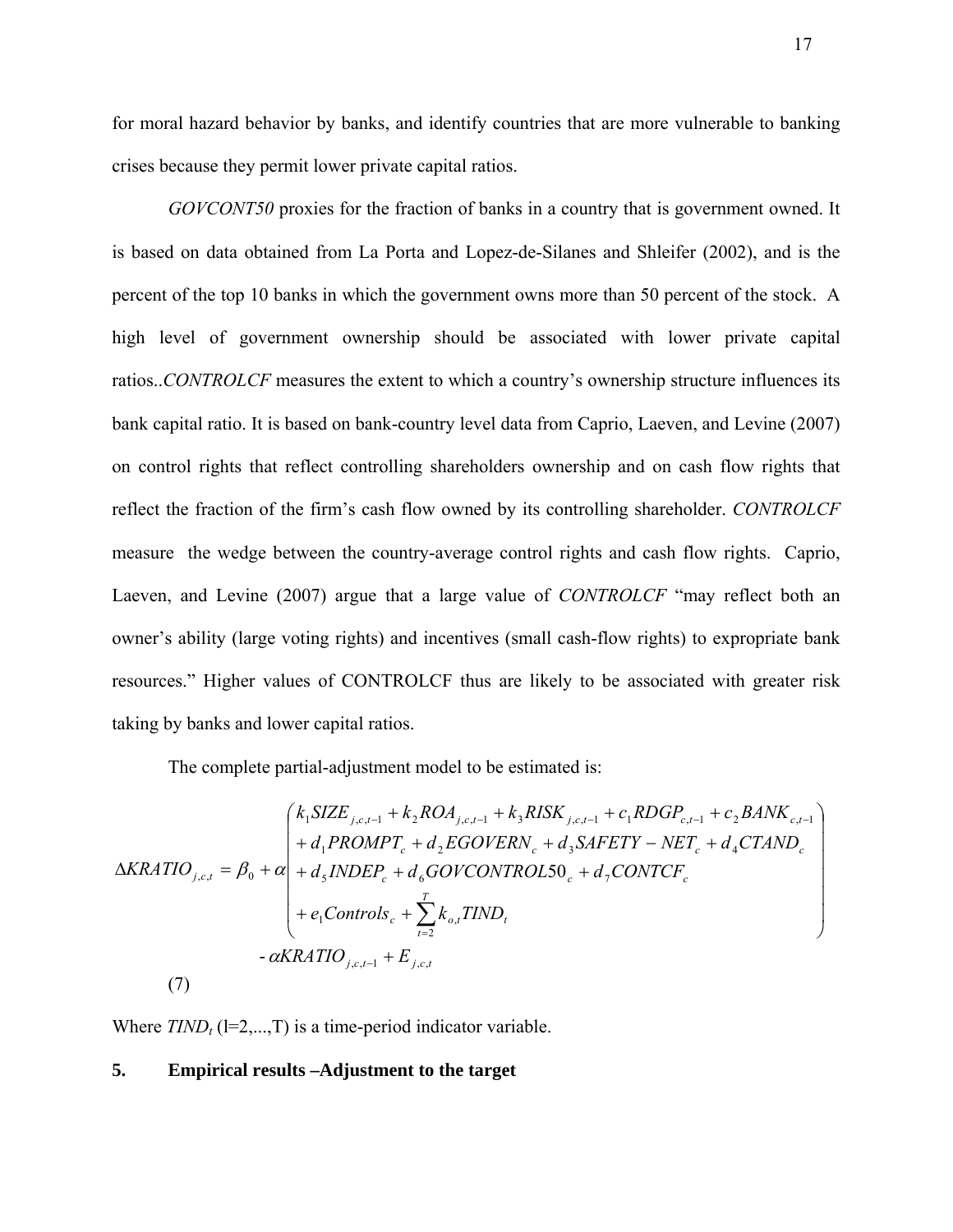Summary statistics are presented in Table 2. The mean change in both capital ratios is small (around 7 basis points) but the standard deviations are approximately 10 times as large, indicating substantial variation across observations. The lagged tier 1 ratio risk-based capital is well above the Basel I requirements. The simple correlations among the variable is provided in Table 3. The change in the tier 1 capital ratio is correlated with most of the explanatory variables in the model. The change in the leverage ratio is less correlated with the other variables and most highly correlated with the public policy variables *PROMPT, EGOVERN*, *SAFETY-NET*, and *GOVCONT50.*

 Equation (7) is estimated for a pooled cross-section time series panel of 78 very large banking organizations headquartered in industrial countries. The panel estimation technique used to obtain the coefficients  $\alpha$  and  $\beta_0$  corrects the standard errors of the coefficient estimates using Rogers' procedure (see Rogers, 1993; and Williams, 2000). This procedure corrects for both that the error terms for a given banking organization may be correlated across years (time series dependence) and that the error terms of a given year may be correlated across different banking organizations (cross-sectional dependence). The corrected (Rogers') standard errors are White's standard errors adjusted to account for possible correlation within a cluster.

 The adjusted estimated regression coefficients are the product of the rate of adjustment coefficient, α, and the variable's contribution to the banks' target capital ratios. In order to obtain the parameter value of the contribution of each variable to the banks' target capital, we divide the estimated regression coefficient for that variable by α. As a result, the usual statistical tests are not appropriate. Rather the Wald test of statistical significance which is included in the statistical package LIMDEP is used instead. Table 4 reports the estimated contribution of each of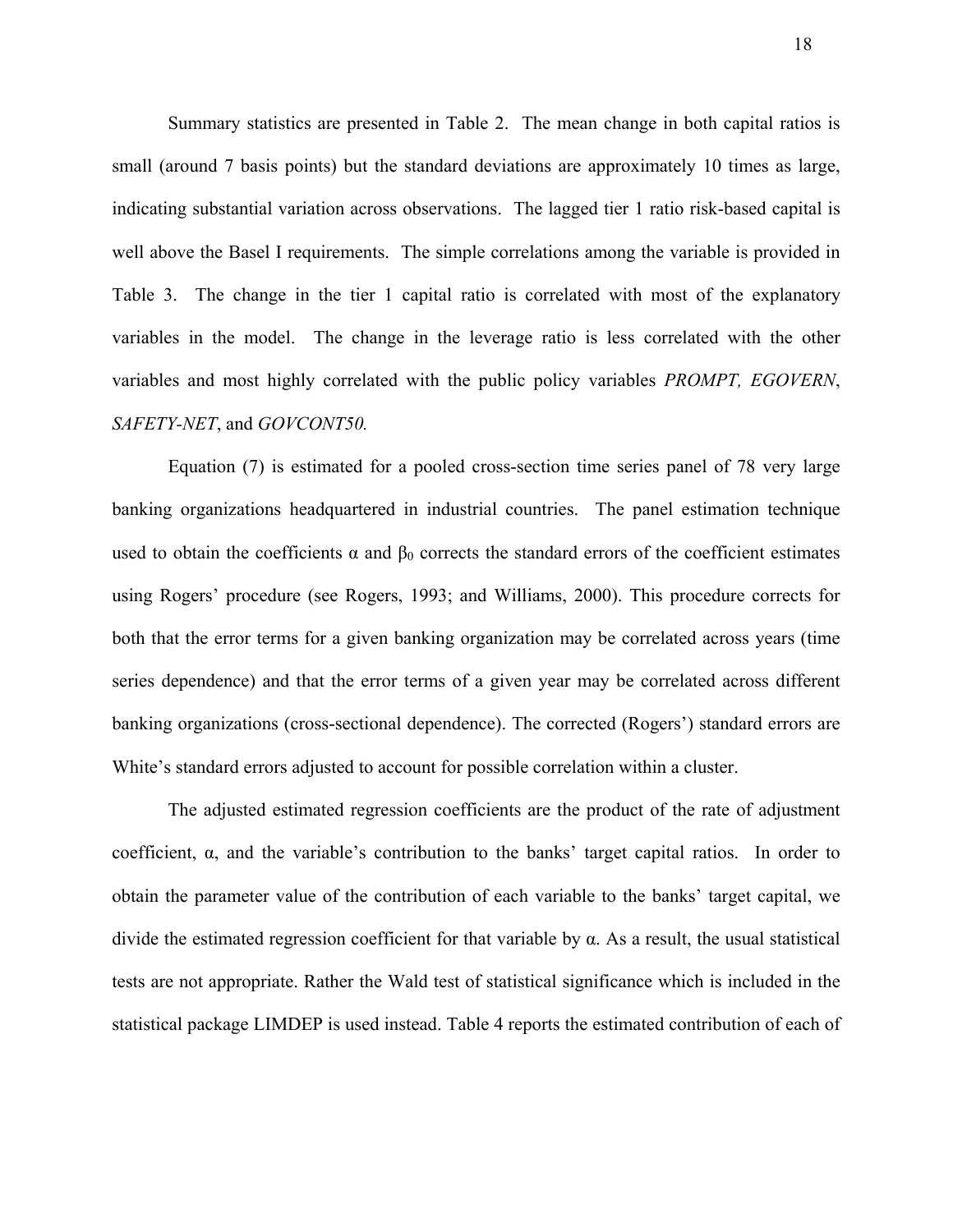the variables to each of the two capital targets.<sup>16</sup> For example, it reports the value of  $k_1$ , which is calculated as the estimated regression coefficient on  $SIZE<sub>i.c.t-1</sub>$  divided by  $\alpha$ .

 Observations are annual from 1992 through 2005. Because the specific banking organization included each year varies due to changes in bank size, mergers, or missing information, the panel is unbalanced. As noted, two measures of capital are specified. One is the simple leverage ratio and the other is the Basel I risk-based capital ratio. The numerator of both ratios is basically the same. The major differences occur in the denominators.

The regression results are shown in columns (1) - (4) of Table 4 for the leverage ratio and in columns  $(5) - (8)$  for the Tier 1 ratio. Columns  $(1)$  and  $(5)$  show the results for a basic model that specifies each capital measure only as a function of 3 bank-specific factors plus year-fixed effects. The model is progressively expanded to include country fixed-effects in columns (2) and (6), then country macro variables in columns (3) and (7) in place of the country fixed-effects and finally with 7 public policy and regulatory variables in columns (4) and (8). The impact of the public policy and regulatory variables across countries can be quantified by comparing the results of the expanded specifications with the baseline models.

#### 5.1 Baseline model results: Without country-binary variables

1

Columns (1) and (5) of Table 4 show that the changes in both capital ratios are negatively correlated with the logarithm of total assets, but the results are only significant for the leverage equation. Bank risk is positively and significantly related to the change in bank's leverage ratio, but inversely related to the Tier 1 ratio. The latter reflects that the risk-weighted assets, RWA, appear in both the numerator of our risk measure and in the denominator of the Tier 1 capital

<sup>&</sup>lt;sup>16</sup> Except for the coefficient on lagged capital,  $\alpha$  which measures the rate adjustment towards the target.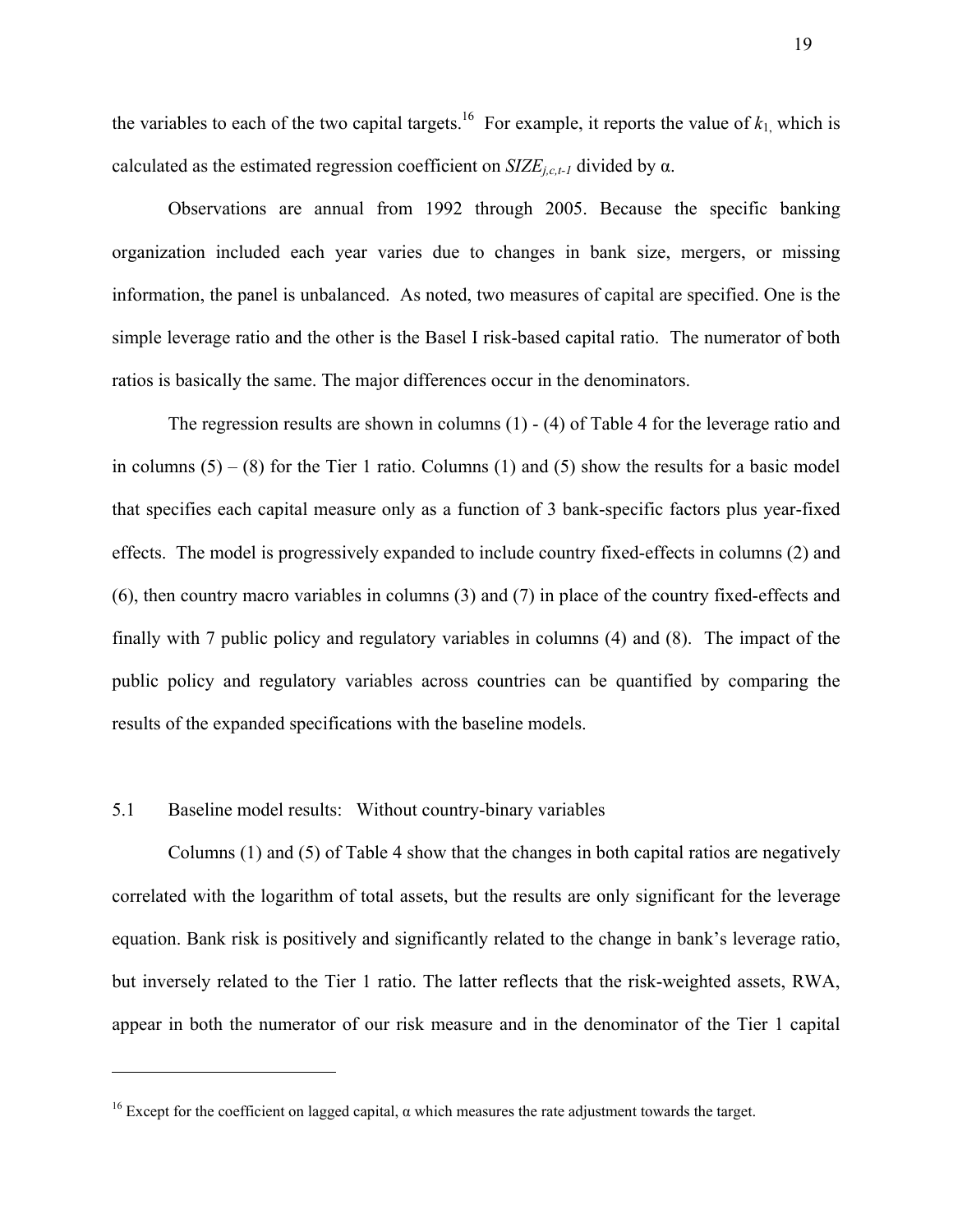ratio. This introduces a negative bias in the correlation between the two series. Profitability is positively related to both capital ratios, at the 5% level of statistical significance in the Tier 1 equation but only at the 10% level in the leverage equation. The Wald test is also used to provide a test of whether the bank-specific variables collectively make a significant contribution to explaining the banking organizations' target capital. The test statistic is 182.00, statistically significant at better than the 1% level, indicating that the bank-specific variables collectively make a significant contribution in explaining banking organizations' target leverage ratio. For the Tier 1 capital ratio, the test statistic is 65.04, statistically significant at the 1% level.

The coefficient on the lagged on *KRATIO<sub>it−1</sub>* which captures the rate of adjustment towards the target capital ratio is also shown in columns (1) and (5). For the leverage ratio the rate of adjustment is 0.1162 and for Tier 1 ratio the rate of adjustment is 0.2118. This indicates that the average banking organization moves only 12% and 21%, respectively, of the way towards their target on average in a given year and requires some 5 years to reach target equilibrium. These estimated rates of adjustment are similar to that reported in Wall and Peterson (1988) but smaller than that reported in Marcus (1983).

#### 5.2 With country-binary variables

Columns (2) and (6) of Table 4 add country fixed effects to the specifications in columns (1) and (5). The omitted country is Japan. The results in columns (2) and (6) are qualitatively similar to those in columns (1) and (5). SIZE is negatively correlated with both measures of capital and is now statistically significantly different from zero in both equations. RISK remains positively and statistically correlated with changes in the leverage ratio, and negatively and statistically correlated with changes in the Tier 1 ratio. ROA is positively correlated with changes in both capital ratios, but neither coefficient is statistically different from zero. In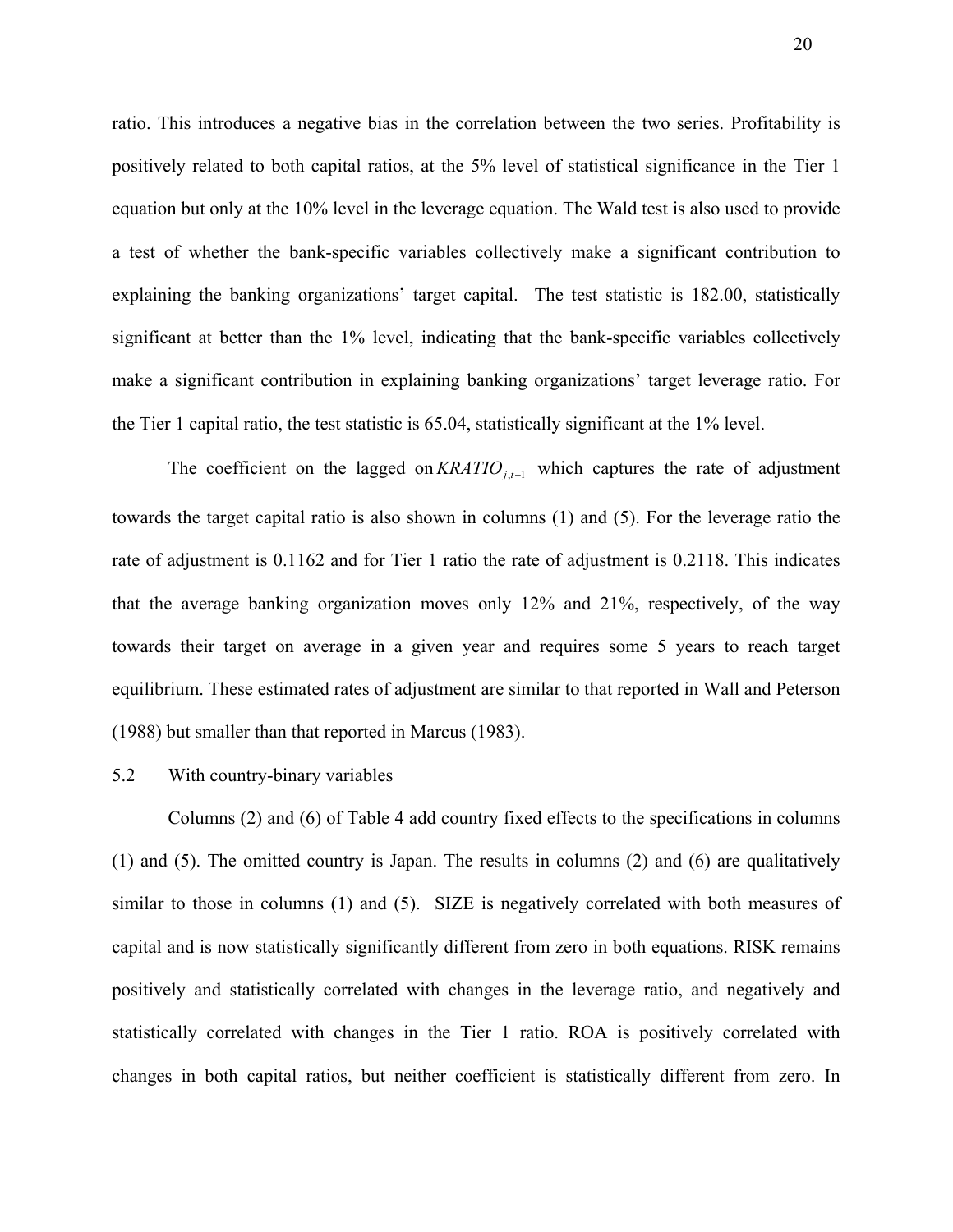column (2), 4 of the 10 country binary variables are significant, 3 negatively correlated and 1 positively correlated with the target capital ratio.<sup>17</sup> The Wald statistic of 54.70 indicates that collectively the country binary variables make a significant contribution in explaining the target capital ratio in column (2). As for leverage ratios, the country binary variables collectively make a significant contribution in explaining banking organizations' changes in their Tier 1 capital ratios, the Wald statistic is 38.16. In column (6), 6 of the 10 country binary variables are positive and significantly correlated with the change in Tier 1 capital ratios. These results indicate that the differences in capital ratios are explained by home country factors in addition to bank-specific factors.

#### 5.3 Model results with country macroeconomic variables

 $\overline{a}$ 

Columns (3) and (7) of Table 4 drop the country binary variables and instead include two lagged country macroeconomic variables -- the annual percentage change in real GDP and the ratio of aggregate bank assets to nominal GDP. As hypothesized, the coefficients on the change in real GDP are positive. But they are not statistically significantly related to either measures of capital. However, the impact of real GDP may be partially captured by the time fixed effects. The coefficients on BANK are negative, also as hypothesized, but only marginally statistically significant in the leverage equation at the 10 percent level. In addition, the adjusted R-squared statistics decline. This suggests that the country effects in columns (2) and (6) capture more than just these two macroeconomic variables. This may reflect that these banking organizations tend to operate in countries beside their home country and in instances, such as the Dutch and Swiss banking organizations, are likely to be affected as much, if not more, by macroeconomic conditions in host countries.

<sup>&</sup>lt;sup>17</sup> The country coefficients are measured relative to the omitted country of Japan. The coefficient estimates are not reported in Table 4, but are available from the authors upon request..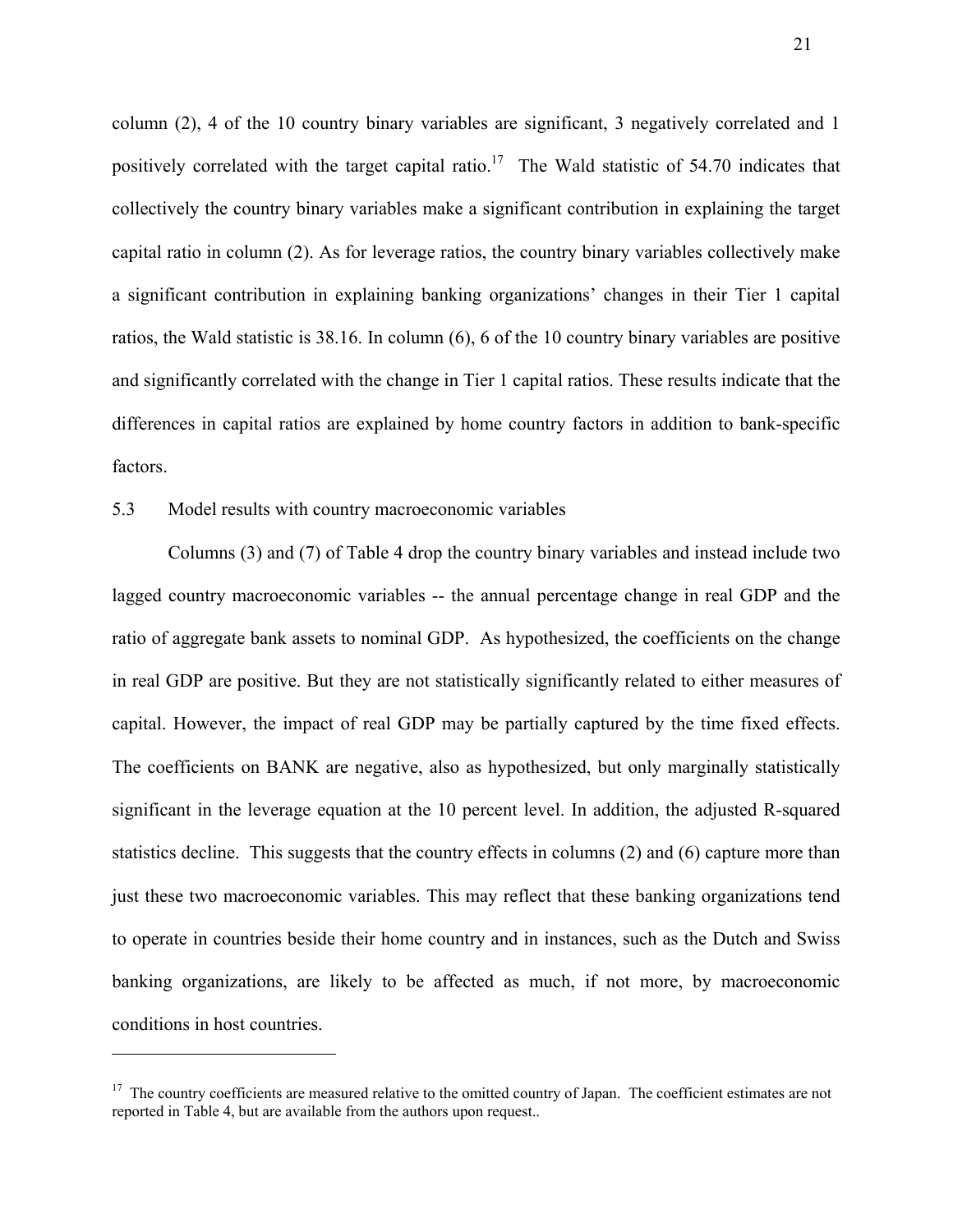#### 5.4 Model results with country public and regulatory policy variables

Columns (4) and (8) add seven country policy variables: PROMPT; EGOVERN; SAFETY-NET; CSTAND; INDEP; GOVCONT50; and CONTROLCF to the baseline model in columns (3) and (7). The coefficient estimates on the previously specified variables, lagged capital ratios, SIZE, ROA, RISK, RGDP, and BANK, are qualitatively similar to those in regressions reported in columns (3) and (7). The partial-adjustment coefficients in columns (4) and (8) of 0.1826 and 0.2613 are slightly higher than 0.1231 and 0.2124 in columns (3) and (7), respectively. As in column (3) changes in the leverage ratio in column (4) are positively correlated with both RISK and ROA and negatively correlated with SIZE, with the coefficients on RISK and SIZE statistically different from zero. Likewise compared to column (7) results changes in Tier 1 capital ratio in column (8) are negatively correlated with RISK and SIZE and positively correlated with ROA. Now the coefficients on both SIZE and RISK are statistically significant, but as noted earlier the coefficient on RISK has the wrong sign. The coefficient on RGDP in both equations is not significant at usual levels. The negative coefficient on BANK in the leverage equation is statistically significant while it remains insignificant in the Tier 1 equation.

Of the seven regulatory and public policy variables, five are statistically significant in the leverage equation shown in column (4). Changes in the leverage ratio tend to be higher in countries with better external governance, better provisions for prompt corrective action, and a greater emphasis on explicit regulatory requirements regarding the amount of capital banks must maintain relative to specific guidelines. The coefficients on both the supervisory authority independence and the difference between control rights and cash flow rights variables are negative and only marginally statistically significant. The safety-net variable that measures the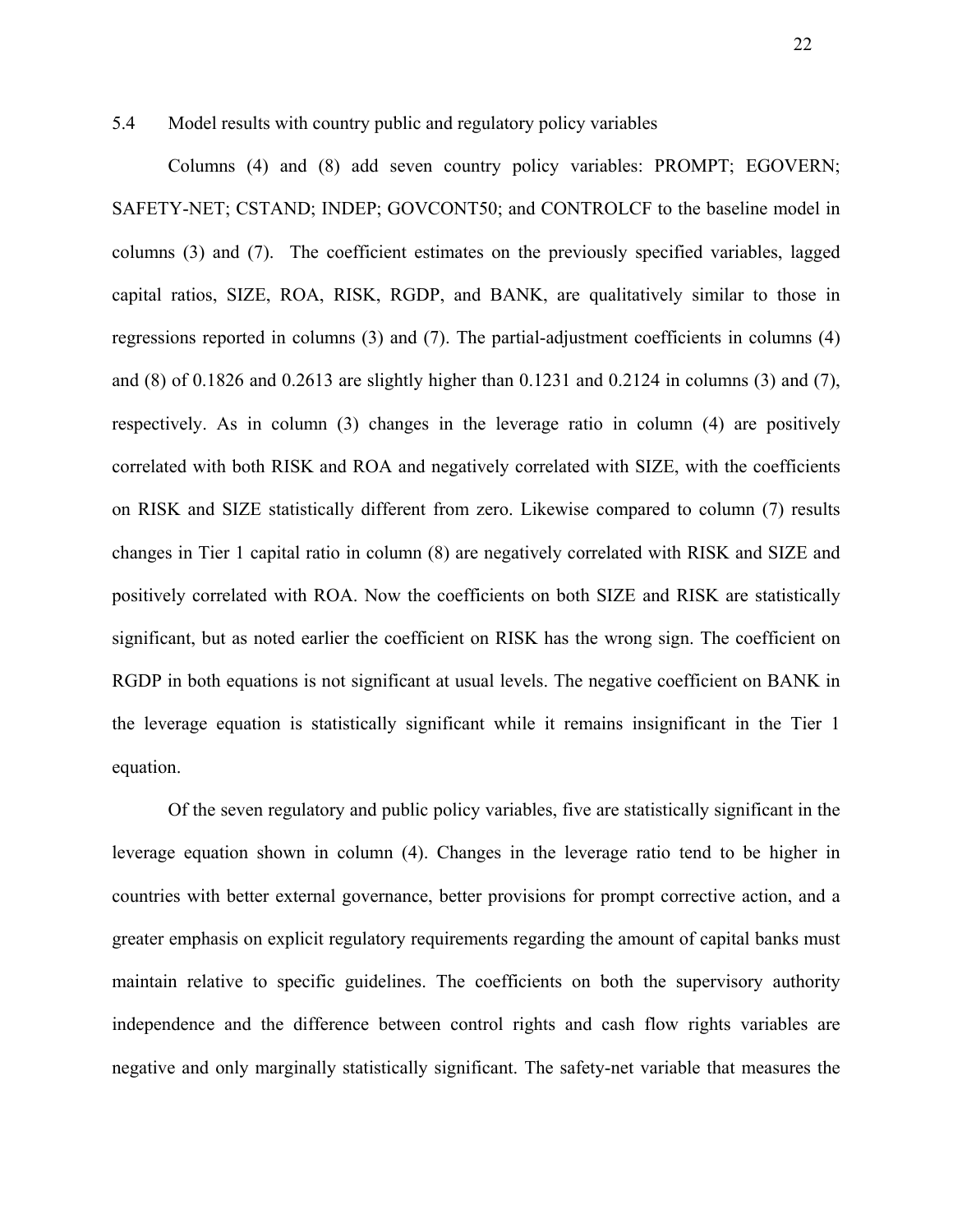incentive for moral hazard and the government ownership of banks variable are statistically insignificant. The addition of the regulatory variables both increases the adjusted  $\mathbb{R}^2$  and produces a significant Wald test statistic of 38.05. Both statistics indicate that the regulatory and public policy variables collectively make a significant contribution to explain changes in banking organizations' leverage ratios.

Only two of the country public policy and regulatory variables also enter statistically significant in the Tier 1 ratio equation shown in column (8). Similar to the leverage ratio, changes in Tier 1 are positively and statistically significantly related with quality of external governance. But unlike for the leverage ratio, changes in Tier 1 are insignificantly related to prompt corrective action and the capital standard index (*CSTAND*). The safety-net variable is insignificant in the changes in Tier 1 equation. Unlike for the leverage ratio, changes in Tier 1 are marginally significantly negatively related to the government ownership of banks variable. Once again, the adjusted R-squared statistic increases and the Wald test takes the statistically significant value of 22.45.

#### **6. Expanded specifications**

 The public policy and regulatory variables may also affect desired bank capital ratios nonlinearly and depend on the values of other independent bank or country macro specific variables. Thus, for example, regulatory monitoring and enforcement of capital standards may be stronger for riskier banks, for whom failure is more likely, or weaker for banks in countries in which the banking system is relatively more important, so that the banks may wield greater political power and capture regulatory agencies more easily. Accordingly, we expand the model developed in the previous sections to incorporate public policy variables interactively with other independent variables where theoretically persuasive.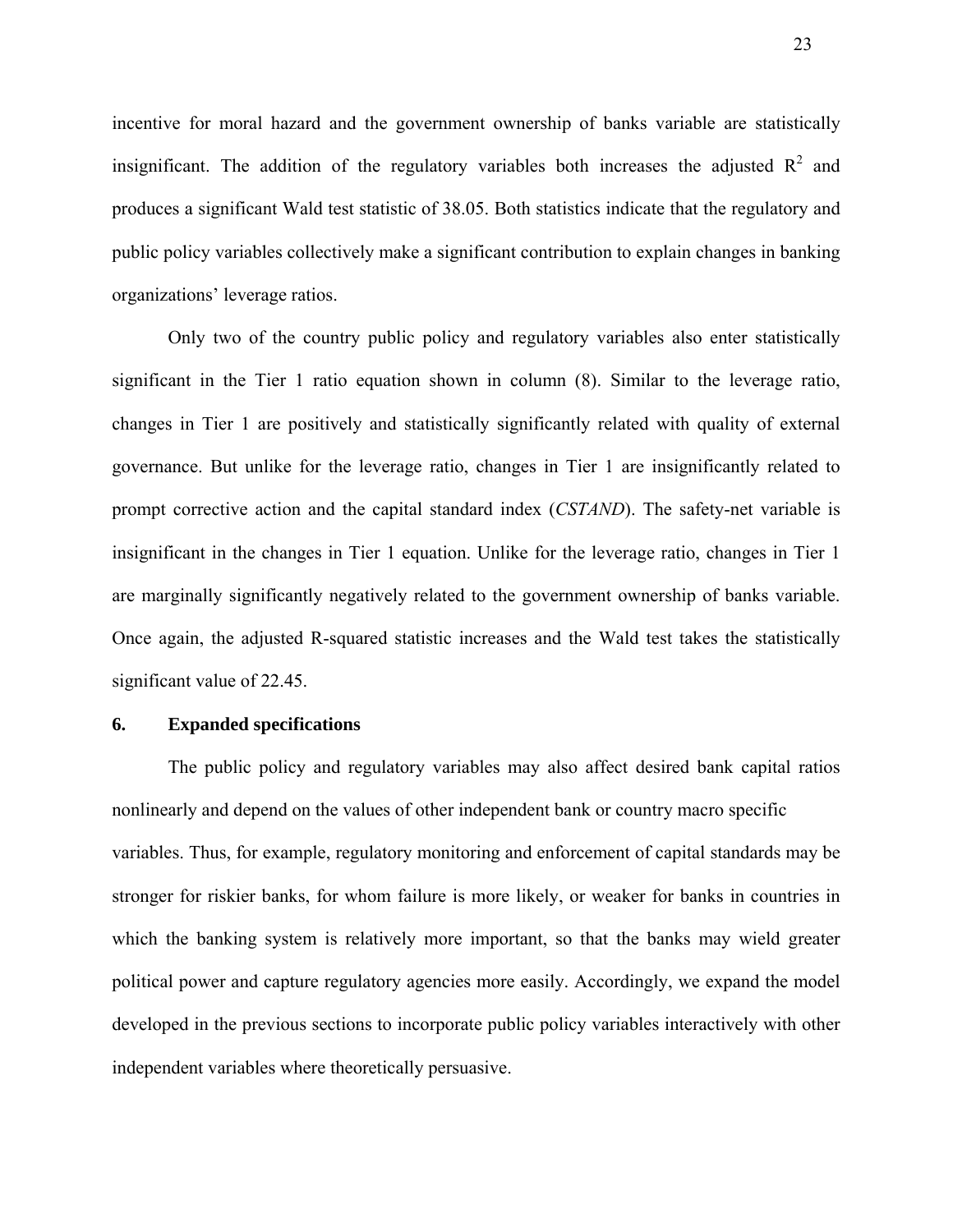Table 5 reports the results of expanding the model in column (4) of Table 4 by including all seven public policy variables interactively with RISK and BANK, respectively. Two results are readily evident. First, few of the interactive variables are statistically significant. Second, their introduction tends to dramatically reduce both the statistical and economic significance of the macro-country and stand alone public policy and regulatory variables estimated in the previous models. Similar negative results were obtained for a wide range of specifications of alternative interactive terms. As a result, we have less confidence in the meaningfulness of the estimated results in this section than in those of the previous sections.

#### **7. Robustness tests**

As indicated previously, because our observations are limited by data availability to only annually, we cannot observe adjustments that are completed within one year. Thus, for purposes of robustness, we also estimate specifications of the capital equation that allow the observed capital ratios to be also the equilibrium ratios. These results are reported in Table 6. The level of both measures of capitalization is more completely explained than are the changes. As for the changes in capital ratios, the model explains the leverage ratio better than Tier 1. Eleven of the 12 explanatory variables for the leverage ratio are significant at the 5% level with the hypothesized sign. Both capital measures are negatively and statistically related to SIZE and positively and statistically related ROA. These results, especially for ROA, are consistently stronger across both level measures of capital than those reported earlier for the change specifications. Like the results for the change specifications, RISK is positively and statistically related to the leverage ratio and negatively and statistically related to the Tier 1 ratio. The two country macro variables are statistically significant in both of the leverage equations. The level of the leverage ratio decreases as hypothesized with BANK, but also decreases with the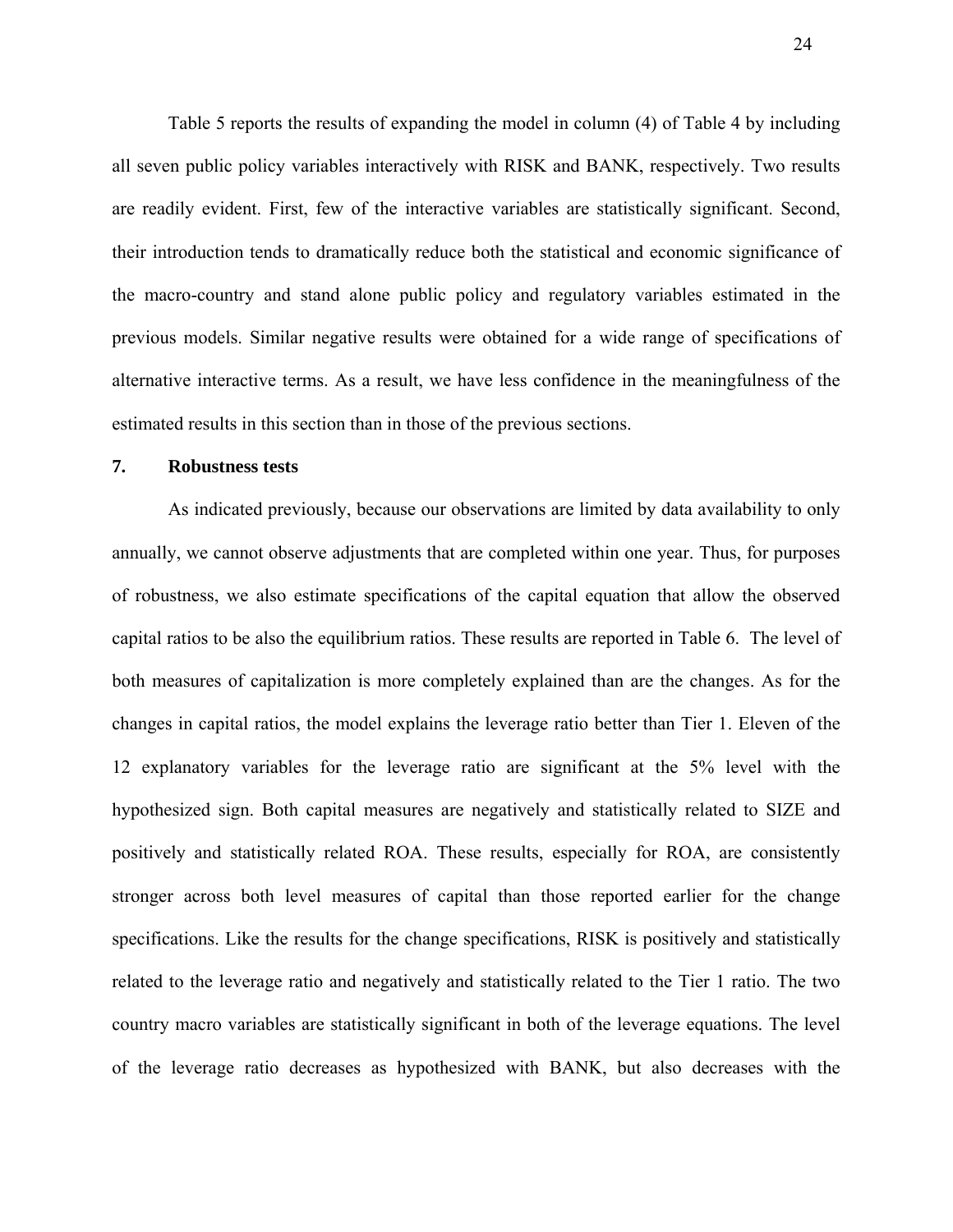percentage change in real GDP, contrary to expectations. The level of the Tier 1 capital ratio also decreases with both BANK and RGDP. Unlike for the leverage ratio, the Tier 1 capital ratio and RGDP relation is insignificant in both of the regressions, column (8) of Table 6.

The leverage ratio is explained by six of the seven regulartory and public policy variables at the 5% level of statistical significance and five in the hypothesized direction. As in the change specification for the leverage ratio, the level of the leverage ratio is statistically significantly higher, as hypothesized, in countries that practice regulatory prompt corrective action, better external corporate governance, and a greater emphasis on explicit regulatory requirements regarding the amount of capital their banks must maintain relative to specific guidelines. The level of the leverage ratio is also significantly negatively related, as hypothesized, to the supervisory authority independence variable, the government ownership of banks variable, and the difference between control rights and cash flow rights variables. Like the results for the change in Tier 1 capital, the level of Tier 1 capital is positively and statistically significantly related to EGOVERN, and insignificantly related to PROMPT, SAFETY-NET, CSTAND, and CONTROLFL. The government share ownership of banks variable enters the Tier 1 level equation with a negative sign and is statistically significantly different from zero. As expected, the adjusted  $R^2$  statistics are substantially higher than those for the change regressions. Thus, the level regressions suggest that country regulatory and public policy variables are even more significant determinates of bank capital ratios in the country than for changes in capital ratios.

#### **8. Conclusions**

 This paper attempts to explain the observed substantial differences across countries in the capital structure of the largest banks in industrial countries by characteristics unique to the individual banks and to the country in which these banks are headquartered. The paper extends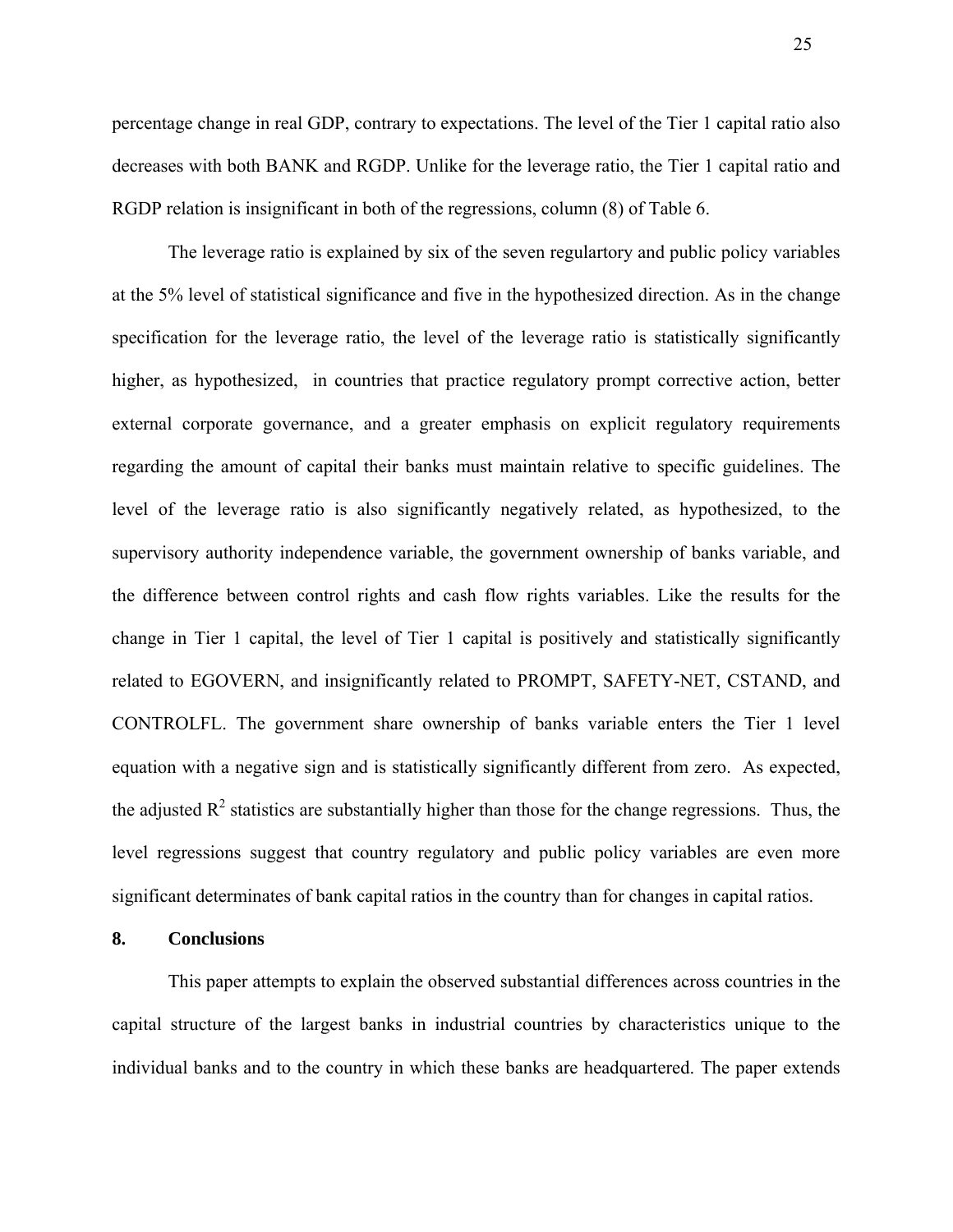the existing literature by modeling capital structure not only as a function of factors capturing bank specific variables and the macro-economic and financial characteristics of the bank's home country, but also important public policy and bank regulatory characteristics of the home country. These forces affect the capital structure of banks by affecting the intensity of competition in the banking sector, the extent of any bank safety-net, the extensiveness of capital standards, and the ability of bank regulators to intervene promptly and effectively in troubled banks.

 Capital structure is measured by two capital ratios—1) the ratio of book value equity to total book value on-balance sheet assets (leverage ratio) and 2) the ratio of tier 1 capital to Basel I risk-weighted assets (risk-based capital), also in terms of book value. The bank-specific variables include profitability, credit risk, and asset size. The country-specific macro variables include changes in GDP and the relative size of the banking sector in the home country. The country regulatory and public policy variables include seven variables reflecting the intensity of external corporate governance in the home country, the strength of prompt corrective action legislation, and extent of the bank safety-net. In addition, a number of control and fixed effect variables are specific. In response to changes in these variables, the banks are assumed to adjust their capital ratios to their unobserved target equilibrium values. This adjustment process is modeled in a partial-adjustment framework.

The model is estimated for annual data for an unbalanced panel of the 78 largest private banks in the world headquartered in 12 industrial countries over the period between 1992 and 2005, after the implementation of Basel I. The results indicate that the variables specified explain the leverage ratio better in the hypothesized direction than the Basel risk-weighted ratio, although the latter is the sole capital ratio specified in the minimum capital directives in all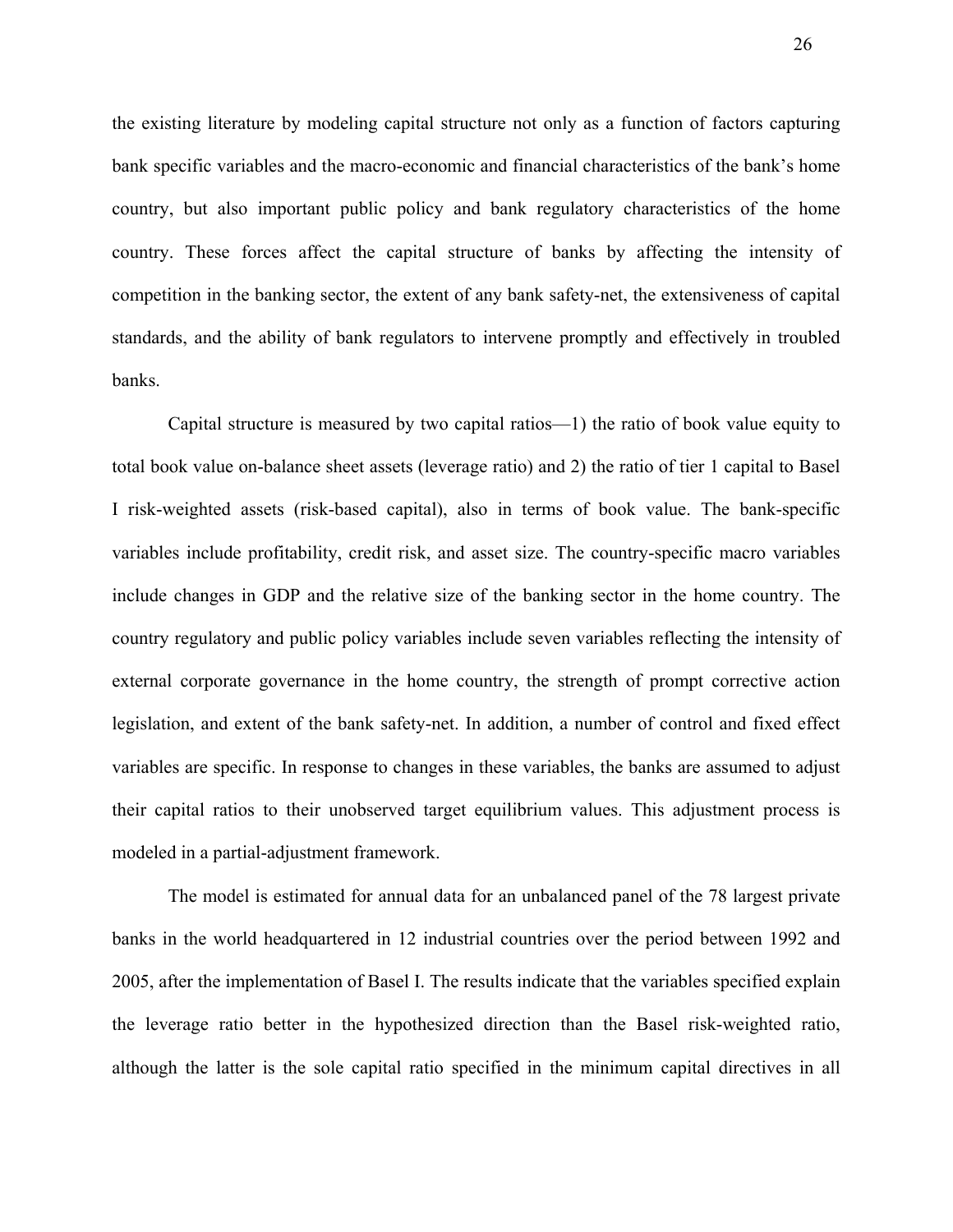countries but the United States. As for any firm, bank capital ratios are significantly affected in the hypothesized directions by most of the bank-specific variables. But these results cannot differentiate among the competing theories of capital structure. Given these relations, banks maintain higher capital ratios in home countries in which the bank sector is relatively smaller and in countries that practice prompt corrective actions more actively, have more stringent capital requirements, and have more effective corporate governance structures. These results are basically unchanged if banks are assumed to adjust their capital structure quickly so that the observed capital ratios are assumed to be the equilibrium ratios. Thus, the observed differences in capital ratios across countries may be in part explained by the public policy and regulatory regimes the countries themselves put in place. These effects appear to limit the attempts of Basel I to reduce differences in cross-country capital ratios among large banking organizations.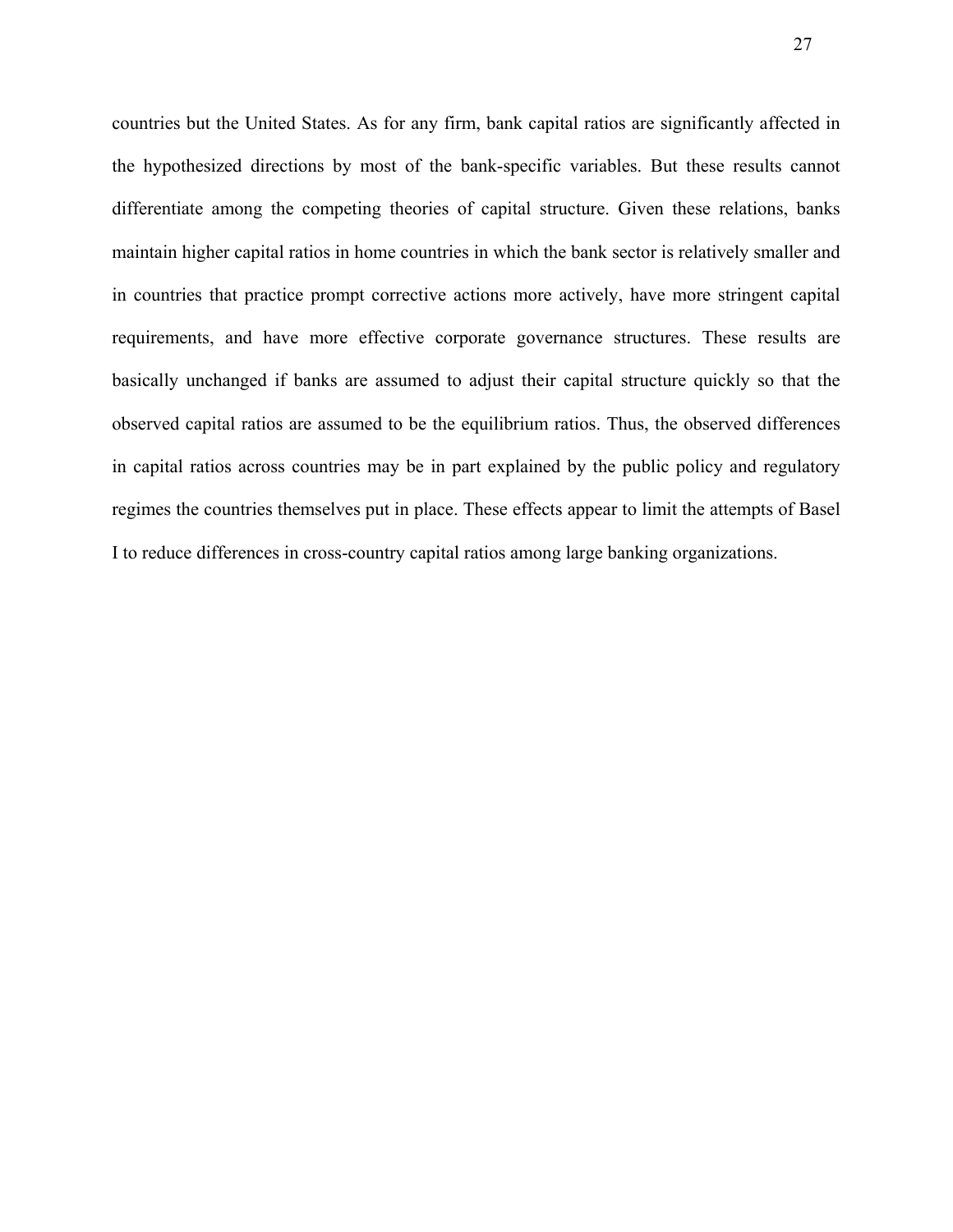- Ayuso, Juan, Daniel Perez, and Jesus Taurina. (2004). "Are Capital Buffers Pro-Cyclical? Evidence from Spanish Panel Data." *Journal of Financial Intermediation*, 13 (April): 249-264.
- Barrios, Victor E. and Juan M Blanco. (2003). "The Effectiveness of Bank Capital Adequacy Regulation: A Theoretical and Empirical Approach." *Journal of Banking and Finance,* 27 (October): 1935-1958.
- Barth, James R. Mark J. Bertus, Valentina Hartarska, Hai Jason Jiang, and Triphon Phumiwasana. (2007). "A Cross-country Analysis of Bank Performance: The Role of External Governance." in Gup, Benton E. (ed), *Corporate Governance in Banking: An International Perspective* Edward Elgar, Northhampton.
- Barth, James R., Gerald Caprio, Jr. and Ross Levine. (2006). "Rethinking Bank Regulation: Till Angels Govern." Cambridge: Cambridge University Press.
- Basel Committee on Bank Supervision, (1998). *International convergence of capital measurement and capital standards*, available on January 9, 2008 at < http://www.bis.org/publ/bcbsc111.htm >.
- Baumann, Ursel, and Erlend Nier. (2003). "Market Discipline and Financial Stability: Some Empirical Evidence." *Financial Stability Review*, Bank of England, 14 (June):, 134-141.
- Berger, Allen N. (1995). "The Relationship between Capital and Earnings in Banking." *Journal of Money, Credit and Banking* 27, 432-456*.*
- Berger, Allen N., Richard J. Herring and Giorgio P. Szegö. (1995). "The Role of Capital in Financial Institutions." *Journal of Banking and Finance*, 19 (June): 393-430.
- Berger, Allen N., Robert DeYoung, and Mark J. Flannery. (2008). "Why Do Large Banking Organizations Hold So Much Capital?" Forthcoming, *Journal of Financial Services Research*.
- Caprio, Gerard, Luc Laeven, and Ross Levine. (2007). "Governance and Bank Valuation," *Journal of Financial Intermediation*, 16 (October): 584-617.
- Demirgüç-Kunt, Asli and Enrica Detragiache. (2002). "Does Deposit Insurance Increase Banking System Stability? An Empirical Investigation." *Journal of Monetary Economics,*  49 (October): 1373-1406
- Demirgüç-Kunt, Asli and Edward J. Kane. (2002). "Deposit Insurance around the Globe: Where Does It Work?" *The Journal of Economic Perspectives*, 16 (Spring): 175-195.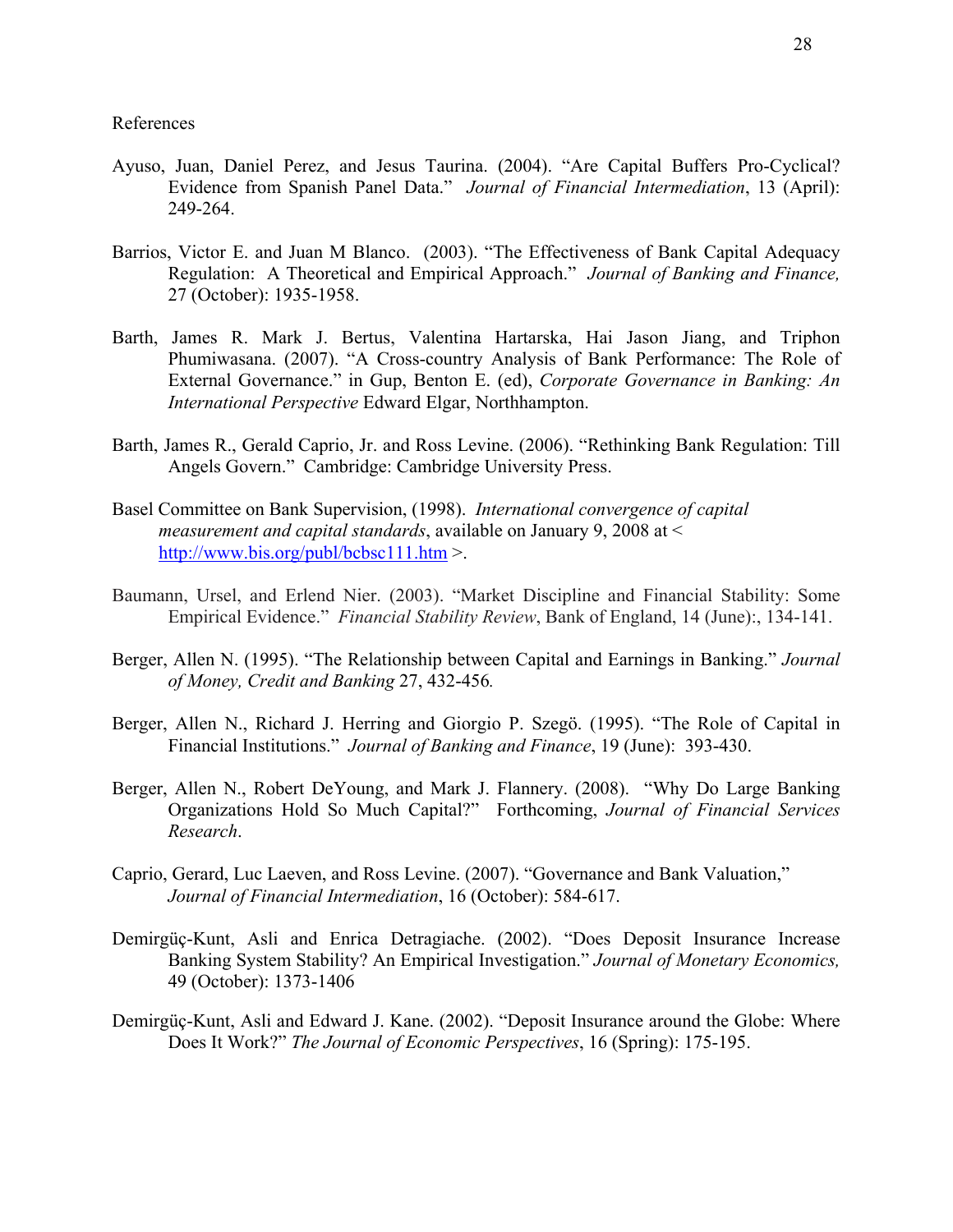- Demirgüç-Kunt, Asli and Harry Huizinga. (2000). "Financial Structure and Bank Profitability." (August), World Bank Policy Research Working Paper No. 2430. Available at SSRN: http://ssrn.com/abstract=632501
- Demirgüç-Kunt, Asli and Harry Huizinga. (1999). "Determinants of Commercial Bank Interest Margins and Profitability: Some International Evidence." *World Bank Economic Review*  13, 379-408*.*
- Fama, Eugene F. and Kenneth R. French. (2002). "Testing Trade-Off and Pecking Order Predictions about Dividends and Debt." *Review of Financial Studies*, 15 (Spring): 1-33.
- Gropp, Reint and Heider, Florian, (2007) "What Can Corporate Finance Say about Banks' Capital Structures?" (February). Available at SSRN: http://ssrn.com/abstract=967417
- Jackson, Patricia, Craig Furfine, Hans Groeneveld, Diana Hancock, David Jones, William Perraudin, Lawrence Radecki and Masao Yoneyama. (1999). "Capital Requirements and Bank Behavior: The Impact of the Basle Accord." Basle Committee on Banking Supervision Working Paper no. 1 (April). http://www.bis.org/publ/bcbs\_wp1.pdf
- Jeitschko, Thomas D. and Shin Dong Jeung. (2005). "Incentives for Risk-Taking in Banking A Unified Approach," *Journal of Banking and Finance,* 29 (March): 759-777.
- Kaufman. George G. (2005). "Basel II Capital Standards: Appropriate for the United States?" Before the Committee on Banking, Housing and Urban Affairs, United States Senate, (November 10).
- Kaufman. George G. (1992). "Capital in banking: Past, Present and Future." *Journal of Financial Services Research,* 5, 385-402*.*
- La Porta, Rafael, Florencio Lopez-de-Silances, and Andrei Shleifer. (2002). "Government Ownership of Banks," *Journal of Finance*, 57 (February): 265-301.
- Marcus, Alan J. (1983). "The Bank Capital Decision: A Time Series-Cross Section Analysis." *Journal of Finance*, 38 (September): 1217-1232.
- Marshall, David A. and Edward Simpson Prescott. (2001). "Bank Capital Regulation With and Without State-Contingent Penalties." *Carnegie-Rochester Conference Series on Public Policy*, 54: 139-184.
- Petersen, Mitchell A. (2007). "Estimating Standard Errors in Finance Panel Data Sets: Comparing Approaches." Unpublished Working Paper. Northwestern University, January.
- Peura, Samu and Jussi Keppo. (2006). "Optimal Bank Capital with Costly Recapitalization." *Journal of Business,* 79 (July): 2163-2201.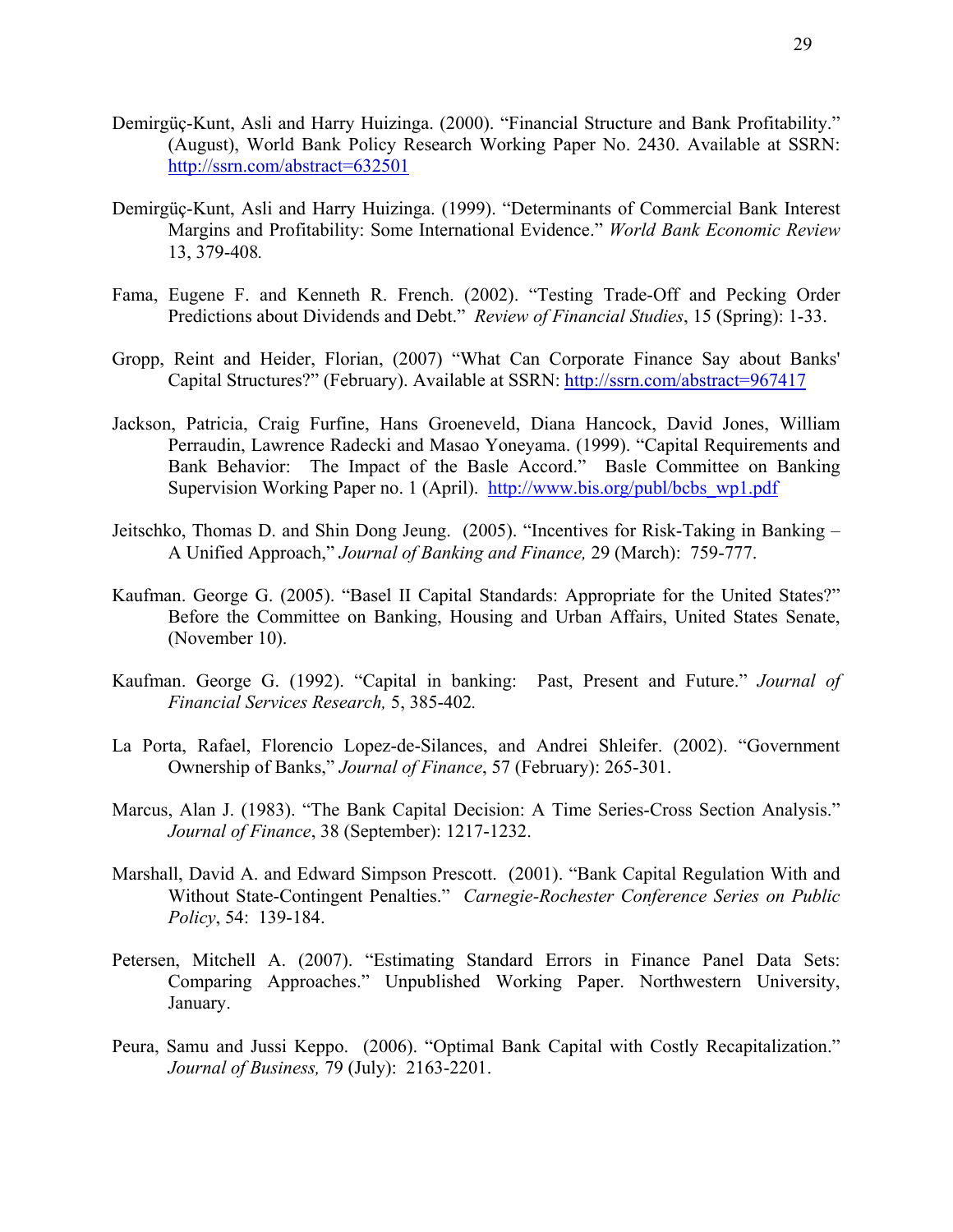- Rogers, William. (1993). "Regression Standard Errors in Clustered Samples." *Stata Technical Bulletin* 13, 19-23.
- Schaeck, Klaus and Čihák, Martin. (2007) "Banking Competition and Capital Ratios."<br>
(September) IMF Working Paper No. 07/216. Available at SSRN: (September) IMF Working Paper No. 07/216. Available at SSRN: http://ssrn.com/abstract=1016246
- Shrieves, Ronald E. and Drew Dahl. (1992). "The Relationship Between Risk and Capital in Commercial Banks." *Journal of Banking and Finance,* 16 (April): 439-457.
- Wall, Larry R., and David R. Peterson. (1987). "The Effect of Capital Adequacy Guidelines on Large Bank Holding Companies." *Journal of Banking and Finance,* 11 (December): 581- 600.
- Wall, Larry R., and David R. Peterson. (1988). "Capital Changes at Large Affiliated Banks." *Journal of Financial Services Research,* 1 (June): 253-275.
- Wall, Larry R., and David R. Peterson. (1995). "Bank Holding Company Capital Targets in the Early 1990s: The Regulators Versus the Market." *Journal of Banking and Finance,* 19 (June): 563-574.
- Williams, Rick. (2000). "A Note on Robust Variance Estimation for Cluster-Correlated Data." *Biometrics* 56, 645-646.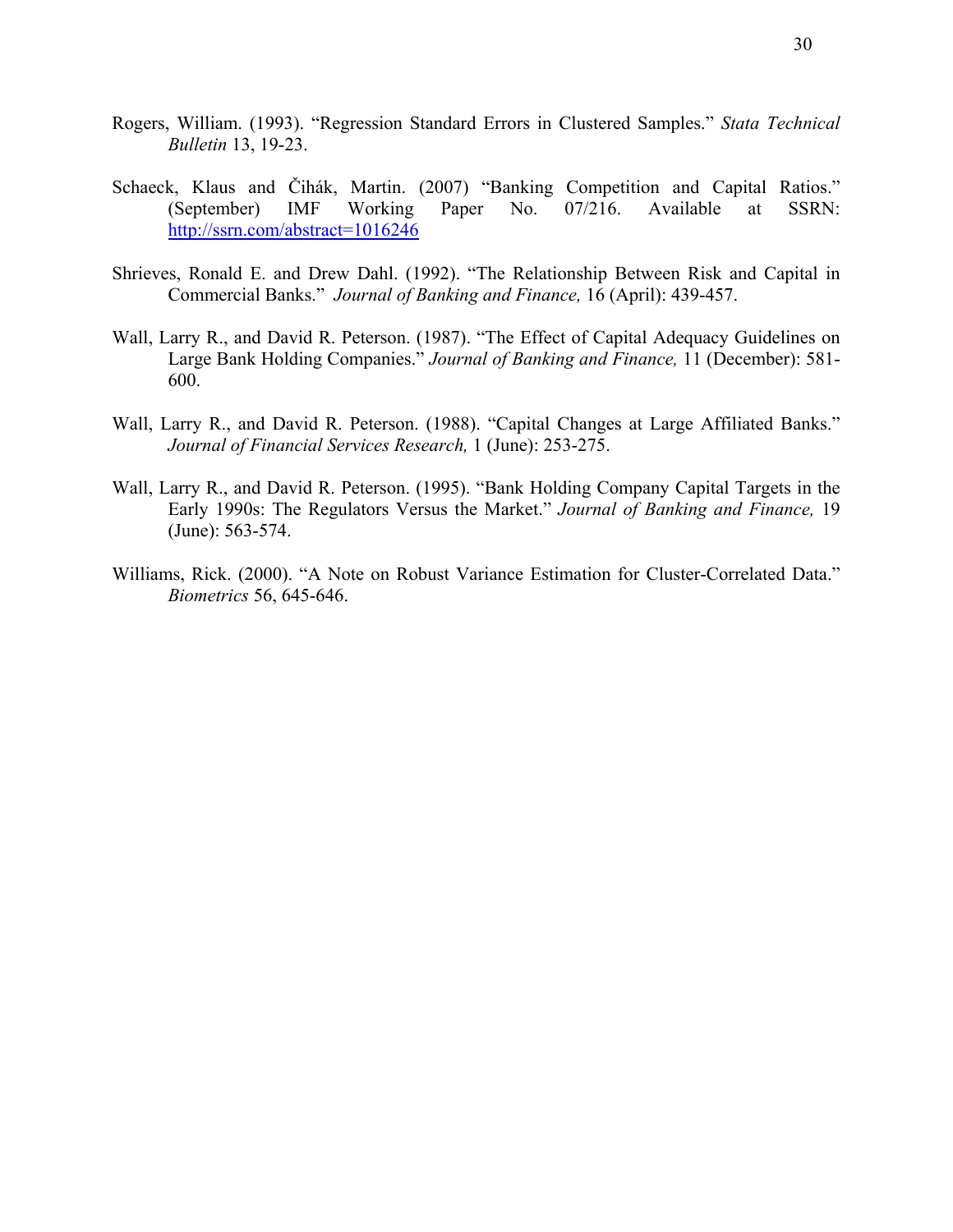#### **Table 1 Large bank capitalization ratios, by country covering the period 1992-2005 All ratios expressed as percentages**

This table reports the mean values of book equity to total on-balance sheet assets (leverage) ratios and the Basel Tier 1 risk-based capital ratio of (mostly) equity to risk weighted on and selected off-balance sheet assets of the banks headquartered in twelve countries in our sample in descending order of ratio. Government owned and coop banks are excluded. Banks are also excluded if they report a negative value for equity capital and or a return on average equity (ROAE) less than -100 percent.

|                      | Number of banks | Equity to total | Tier 1 capital |  |  |
|----------------------|-----------------|-----------------|----------------|--|--|
| Country              | In 2000         | asset ratio     | ratio          |  |  |
| <b>United States</b> | 13              | 8.40            | 8.11           |  |  |
| Australia            | $\overline{4}$  | 6.97            | 7.48           |  |  |
| Ireland              | 1               | 5.89            | 7.72           |  |  |
| United               | $\overline{4}$  |                 |                |  |  |
| Kingdom              |                 | 5.22            | 7.86           |  |  |
| Italy                | $\overline{4}$  | 5.10            | 6.97           |  |  |
| Canada               | $\overline{4}$  | 4.94            | 8.48           |  |  |
| Japan                | 16              | 4.46            | 6.28           |  |  |
| Switzerland          | $\overline{2}$  | 4.33            | 10.04          |  |  |
| Sweden               | $\overline{2}$  | 4.15            | 7.75           |  |  |
| France               | $\overline{2}$  | 3.74            | 7.23           |  |  |
| The Netherlands      |                 | 3.61            | 7.38           |  |  |
| Germany              | $\overline{2}$  | 3.01            | 6.27           |  |  |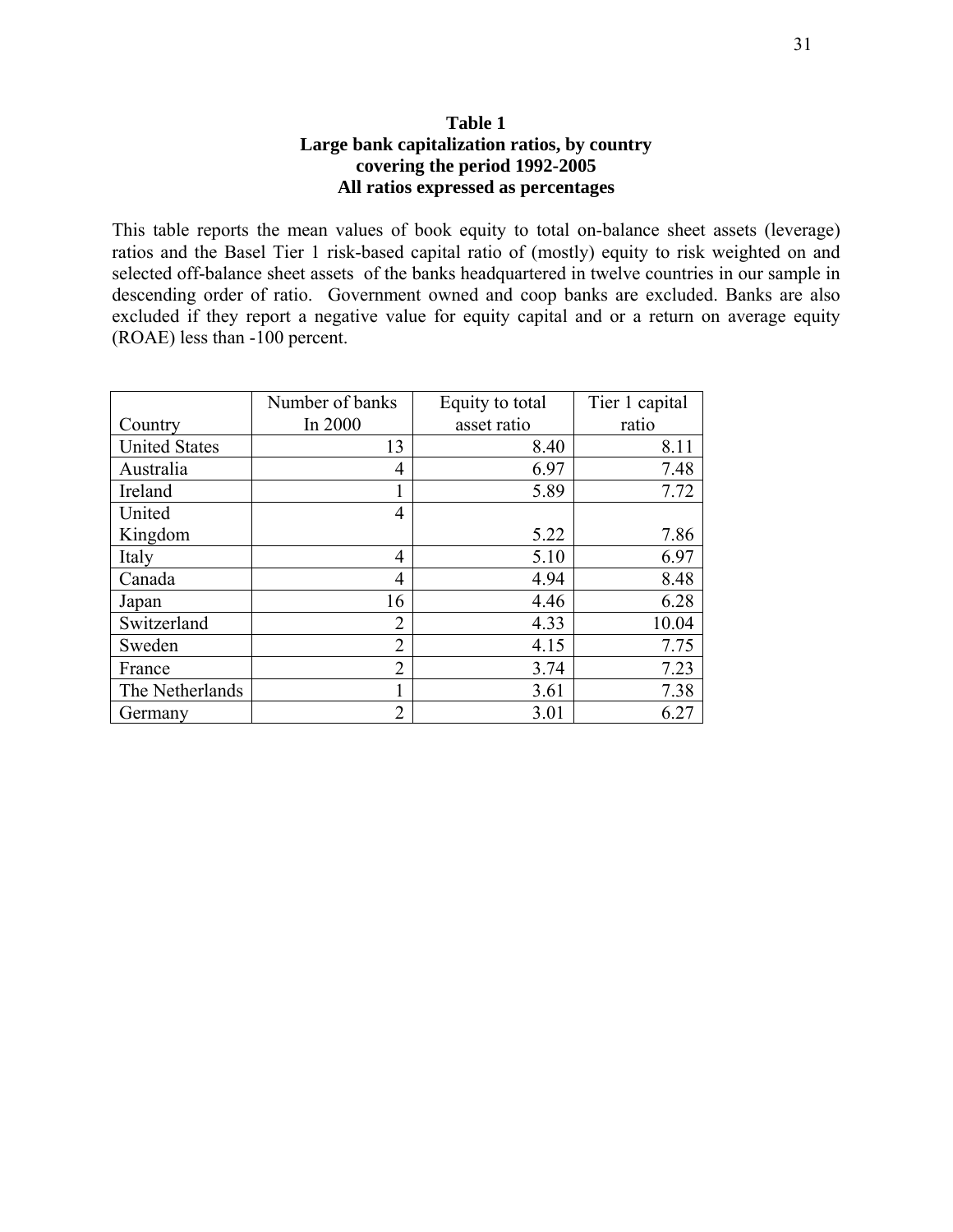#### **Table 2 Summary statistics covering the period 1992-2005**

| Variable                                                                                             | Mnemonic          | Mean    | Standard<br>Deviation |  |  |  |  |  |  |  |  |  |
|------------------------------------------------------------------------------------------------------|-------------------|---------|-----------------------|--|--|--|--|--|--|--|--|--|
| Dependent variables and bank-specific, country<br>Macro-economic factors, and country policy factors |                   |         |                       |  |  |  |  |  |  |  |  |  |
|                                                                                                      |                   |         |                       |  |  |  |  |  |  |  |  |  |
| Dependent variables                                                                                  |                   |         |                       |  |  |  |  |  |  |  |  |  |
| Change in capital-to-asset ratio                                                                     | <b>ALEVERAGE</b>  | 0.0669  | 0.6842                |  |  |  |  |  |  |  |  |  |
| Change in Tier 1 capital-to-asset ratio                                                              | <b>ATIER</b>      | 0.0753  | 0.8973                |  |  |  |  |  |  |  |  |  |
| Bank-specific variables                                                                              |                   |         |                       |  |  |  |  |  |  |  |  |  |
| Lagged KRATIO                                                                                        | LEVERAGE.         | 5.6270  | 2.0526                |  |  |  |  |  |  |  |  |  |
| Lagged TKRATIO                                                                                       | $TIER-1$          | 7.4301  | 1.6709                |  |  |  |  |  |  |  |  |  |
| Lagged log total assets                                                                              | <b>SIZE</b>       | 18.9102 | 0.9217                |  |  |  |  |  |  |  |  |  |
| Lagged return on average assets                                                                      | <b>ROA</b>        | 0.6131  | 0.6773                |  |  |  |  |  |  |  |  |  |
| Risk-weighted assets to total assets                                                                 | <b>RISK</b>       | 0.6700  | 0.1688                |  |  |  |  |  |  |  |  |  |
| Country macro-economic factors                                                                       |                   |         |                       |  |  |  |  |  |  |  |  |  |
| Percentage change in real gross                                                                      |                   |         |                       |  |  |  |  |  |  |  |  |  |
| domestic product                                                                                     | <b>RGDP</b>       | 0.0231  | 0.0199                |  |  |  |  |  |  |  |  |  |
| Bank assets to nominal gross                                                                         |                   |         |                       |  |  |  |  |  |  |  |  |  |
| domestic product                                                                                     | <b>BANK</b>       | 1.7586  | 0.9949                |  |  |  |  |  |  |  |  |  |
| Country policy factors                                                                               |                   |         |                       |  |  |  |  |  |  |  |  |  |
| Prompt corrective action index                                                                       | <b>PROMPT</b>     | 2.8459  | 2.7890                |  |  |  |  |  |  |  |  |  |
| External governance index                                                                            | <b>EGOVERN</b>    | 9.8120  | 1.8713                |  |  |  |  |  |  |  |  |  |
| Moral hazard index                                                                                   | <b>SAFETY-NET</b> | 1.7516  | 1.9924                |  |  |  |  |  |  |  |  |  |
| Capital standard index                                                                               | <b>CSTAND</b>     | 4.2034  | 1.1648                |  |  |  |  |  |  |  |  |  |
| Independence of Supervisory Authority index                                                          | <b>INDEP</b>      | 3.4777  | 0.6333                |  |  |  |  |  |  |  |  |  |
| Share of the assets of the top 10 banks                                                              |                   |         |                       |  |  |  |  |  |  |  |  |  |
| controlled by the government at the 50 percent level                                                 | GOVCONT50         | 7.9652  | 12.1379               |  |  |  |  |  |  |  |  |  |
| Control rights divided by cash flow rights                                                           | <b>CONTROLCF</b>  | 2.1121  | 6.1895                |  |  |  |  |  |  |  |  |  |
| Accounting standard                                                                                  | <b>ACCT</b>       | 0.3683  | 0.4827                |  |  |  |  |  |  |  |  |  |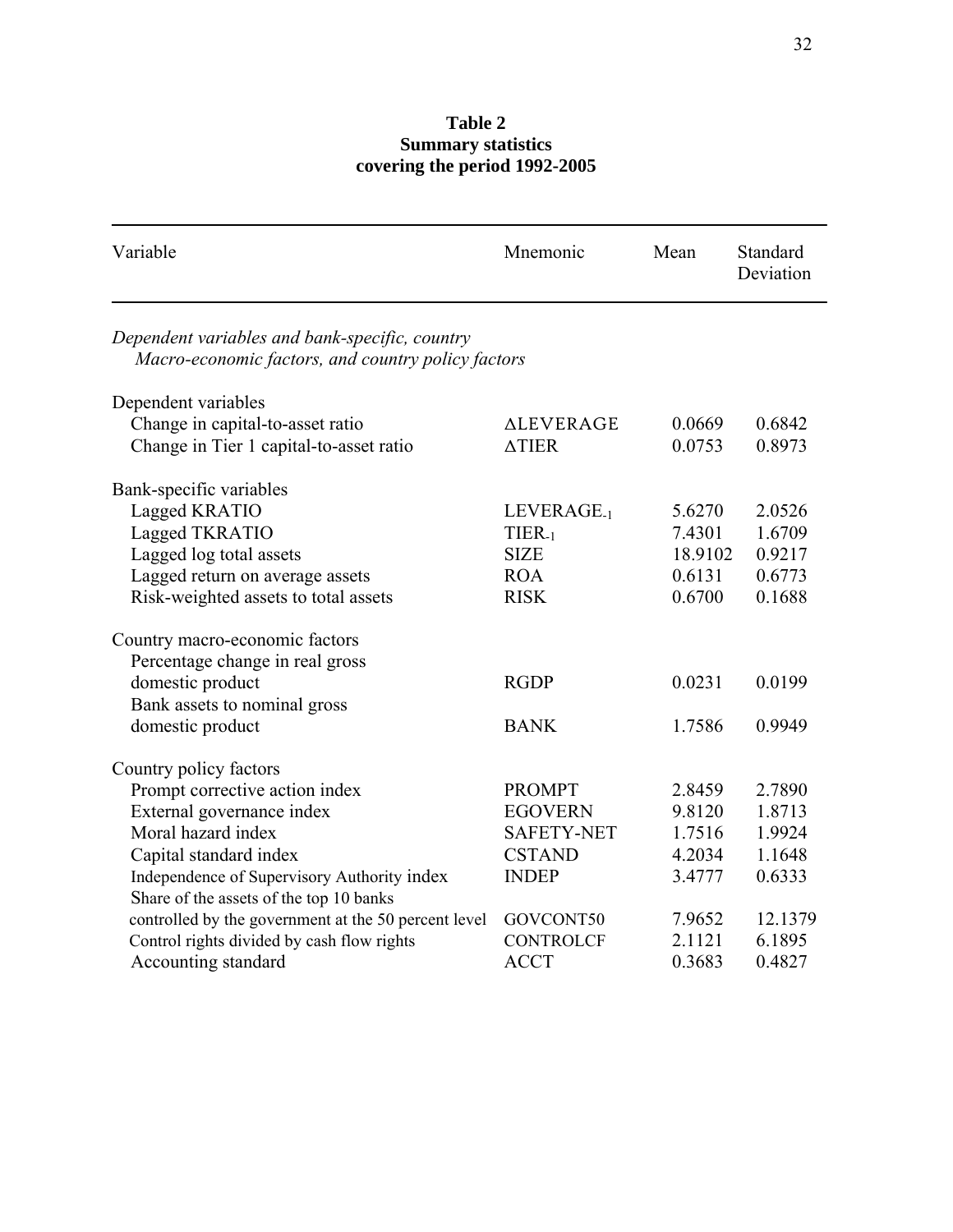#### **Table 3 Correlation coefficients of variables used in the regression analysis**

This table reports the correlation coefficients of the variables used in the regression analysis. LEVERAGE is the ratio of a banking organization's book value equity to the banking organization's book value total assets; TIER is the ratio of a banking organization's book value Tier 1 capital to the banking organization's book value Basel I risk-weighted assets (Risk-based capital); SIZE is the log of total assets (SIZE); RISK is the banking organization's Basel I risk-weighted assets (RWA) divided by its total assets; ROA the banking organization's net income divided by the average of its on-balance sheet assets at the beginning and end of the year; RGDP is the percentage change in real gross domestic product; BANK is the bank assets to nominal gross domestic product; PROMPT is the Barth, Caprio, and Levine's (2006) "Prompt Corrective Action" variable; EGOVERN is a version of the external governance index derived by Barth, Bertus, Hartarska, Jiang, and Phumiwasana (2007); SAFETY-NET is Demirgüç-Kunt and Detragiache's (2002) moral hazard variable; CSTAND is the Barth, Caprio, and Levine's (2006) "Overall Capital Stringency" variable; INDEP is the Barth, Caprio, and Levine's (2006) "Independence of Supervisory Authority" variable; GOVCONT50 is the La Porta, Lopez-de-Silanes, and Shleifer's (2002) "share of the assets of the top 10 banks in a given country controlled by the government at the 50 percent level" variable; CONTROLFL is the difference between control rights and cash flow rights; and ACCT takes the value of 1 if the bank is reporting in a standard other than its local GAAP, zero otherwise. Panel A reports the correlation coefficients between the capital ratios used in the regression equations; panel B provides the correlation coefficients between the independent variables and the capital ratios; and panel C provides the correlation coefficients for the independent variables used in the regression equations. \* indicates significance at the 10% level; \*\* indicate significance at the 5% level; and \*\*\* indicate significance at the 1% level.

Panel A: Correlation coefficients between the capital ratios used in the regression equations

| Variables              | <b>ALEVERAGE</b>   <b>ATIER1</b> |           | LEVERAGE <sub>-1</sub> | TIER <sub>1.1</sub> |
|------------------------|----------------------------------|-----------|------------------------|---------------------|
| <b>ALEVERAGE</b>       | -00                              |           |                        |                     |
| <b>ATIER1</b>          | $0.51***$                        | 1.00      |                        |                     |
| LEVERAGE <sub>-1</sub> | 0.05                             | $0.14***$ | 1.00                   |                     |
| TIER1.                 | $0.13***$                        | $0.27***$ | $0.42$ <sup>***</sup>  | 1.00                |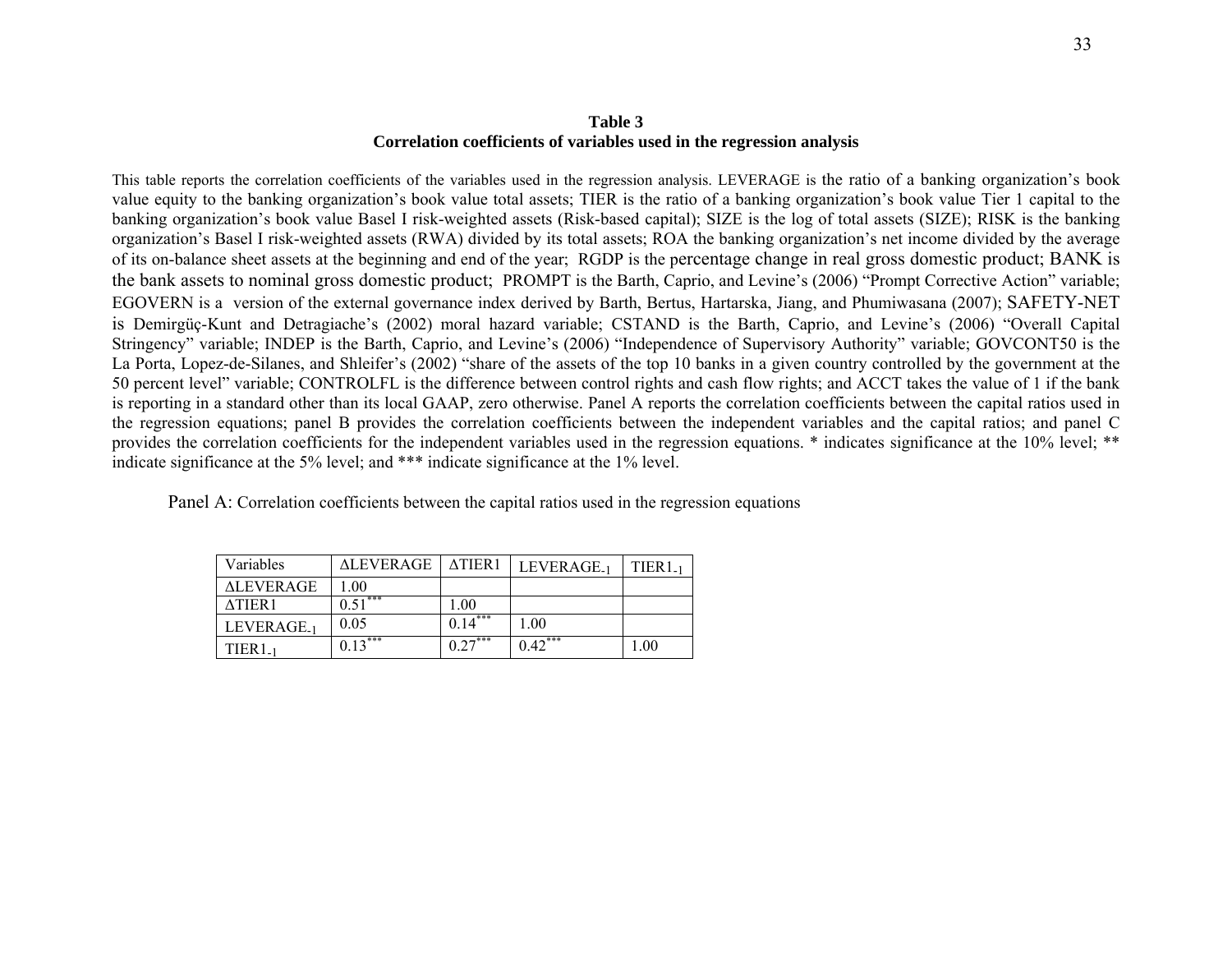| Variables         | <b>ALEVERAGE</b>     | $\Delta$ TIER1 | LEVERAGE <sub>-1</sub> | $TIER1_{-1}$   |
|-------------------|----------------------|----------------|------------------------|----------------|
| <b>SIZE</b>       | $-0.03$              | $0.08*$        | $0.39***$              | $0.14***$      |
| <b>RISK</b>       | 0.06                 | $-0.03$        | $-0.64***$             | $0.25***$      |
| <b>ROA</b>        | $-0.02$              | $-0.13***$     | $-0.70***$             | $-0.47***$     |
| <b>RGDP</b>       | 0.03                 | $-0.04$        | $-0.33***$             | $-0.24***$     |
| <b>BANK</b>       | $-0.03$              | 0.06           | $0.51***$              | $0.21***$      |
| <b>PROMPT</b>     | $0.13***$            | $-0.04$        | $-0.18***$             | $0.25***$      |
| <b>EGOVERN</b>    | $-0.07$ <sup>*</sup> | $-0.02$        | $-0.34***$             | $-0.47***$     |
| <b>SAFETY-NET</b> | $0.09$ **            | 0.00           | $-0.08$ **             | 0.01           |
| <b>CSTAND</b>     | $-0.00$              | $-0.01$        | $-0.12***$             | $0.10***$      |
| <b>INDEP</b>      | $-0.01$              | $-0.00$        | $-0.47***$             | $-0.30***$     |
| GOVCONT50         | $-0.09$ **           | 0.01           | $0.26***$              | 0.02           |
| <b>CONTROLCF</b>  | $-0.06$ <sup>*</sup> | 0.05           | $0.24***$              | $-0.21$ ***    |
| <b>ACCT</b>       | 0.02                 | $-0.06$        | ***<br>$-0.41$         | ***<br>$-0.11$ |

Panel B: Correlation coefficients of the independent variables with the capital ratios

Panel C: Correlation coefficients of the independent variables

|                   | <b>SIZE</b> | <b>RISK</b>    | <b>ROA</b> | <b>RGDP</b> | <b>BANK</b> | <b>PROMPT</b> | <b>EGOVERN</b>   | SAFETY-     | <b>CSTAND</b>     | <b>INDEP</b> | GOVCONT50  | <b>CONTROLCF</b> | <b>ACCT</b> |
|-------------------|-------------|----------------|------------|-------------|-------------|---------------|------------------|-------------|-------------------|--------------|------------|------------------|-------------|
|                   |             |                |            |             |             |               |                  | <b>NET</b>  |                   |              |            |                  |             |
| <b>SIZE</b>       | $1.00\,$    |                |            |             |             |               |                  |             |                   |              |            |                  |             |
| <b>RISK</b>       | $-0.41$ *** | 00.1           |            |             |             |               |                  |             |                   |              |            |                  |             |
| <b>ROA</b>        | $-0.21***$  | $0.34^{\circ}$ | 00.1       |             |             |               |                  |             |                   |              |            |                  |             |
| <b>RGDP</b>       | $-0.20***$  | $0.17***$      | $0.58***$  | .00.        |             |               |                  |             |                   |              |            |                  |             |
| <b>BANK</b>       | $0.30***$   | $-0.39***$     | $-0.45***$ | $-0.24$ *** | $1.00\,$    |               |                  |             |                   |              |            |                  |             |
| <b>PROMPT</b>     | $-0.06$     | $0.39***$      | $-0.14***$ | $-0.23***$  | $0.10^{**}$ | 00.1          |                  |             |                   |              |            |                  |             |
| <b>EGOVERN</b>    | 0.04        | $-0.05$ **     | $0.57***$  | $0.42***$   | $-0.35***$  | $-0.61$ ***   | 1.00             |             |                   |              |            |                  |             |
| <b>SAFETY-NET</b> | $0.19***$   | $0.08^*$       | $-0.09$ ** | $-0.26$ *** | 0.02        | $0.65***$     | $-0.32$ ***      | 1.00        |                   |              |            |                  |             |
| <b>CSTAND</b>     | 0.06        | $0.18***$      | $0.13***$  | ***<br>0.11 | $0.22$ ***  | $-0.18$ ***   | $0.20***$        | $-0.28$ *** | 1.00              |              |            |                  |             |
| <b>INDEP</b>      | $-0.04$     | $0.25***$      | $0.57***$  | $0.45***$   | $-0.21$ *** | $-0.08$ **    | $-0.58***$       | $-0.11$ *** | $\overline{0.27}$ | 00.          |            |                  |             |
| GOVCONT50         | 0.06        | $-0.31***$     | $-0.12$    | $-0.06$     | $-0.15***$  | $-0.67***$    | $0.35***$        | $-0.52***$  | 0.03              | $-0.31$      | 1.00       |                  |             |
| <b>CONTROLCF</b>  | $0.27***$   | $-0.41$ ***    | $-0.04$    | $-0.04$     | $-0.05$     | $-0.30***$    | $\frac{1}{0.27}$ | $-0.06$     | $-0.25***$        | $-0.01$      | $0.22***$  | 1.00             |             |
| <b>ACCT</b>       | $0.17***$   | $0.30***$      | $0.32***$  | $0.09$ **   | $-0.18***$  | $0.38***$     | $0.29***$        | $0.47***$   | $-0.07$           | $0.35***$    | $-0.19***$ | 0.02             | 1.00        |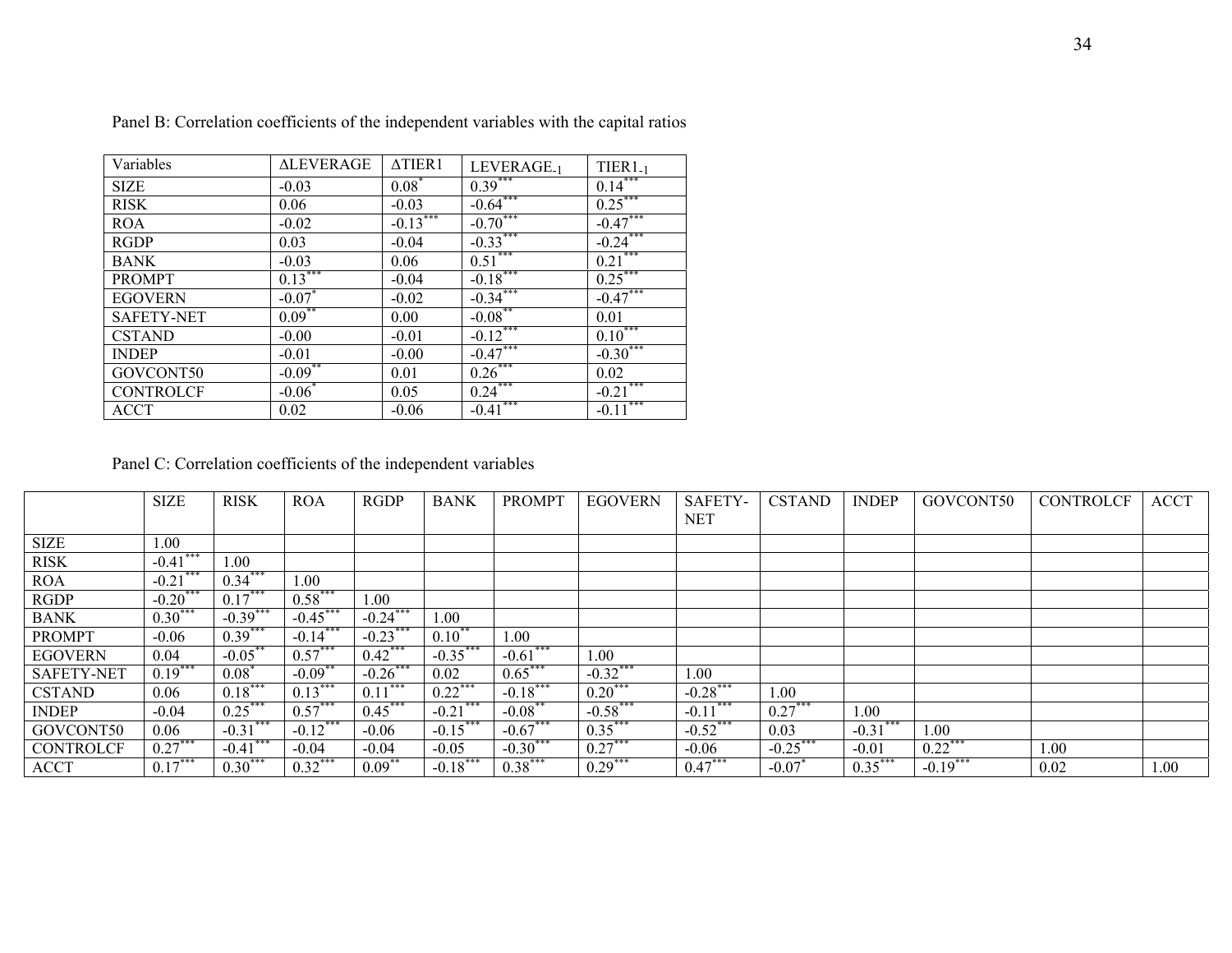#### **Table 4 Models of changes in bank capital ratios**

This table reports the regression results of estimating the relation between changes in the capital ratios and a set of bank-specific, country macro and country policy and regulatory factors over the period 1992-2005. The change in the capital ratios specified as the dependent variable are 1) the ratio of a banking organization's book value equity to the banking organization's book value total assets and 2) the ratio of a banking organization's book value Tier 1 capital to the banking organization's book value Basel I risk-weighted assets (Risk-based capital). The coefficient on the lagged capital ratio (*LAGGED KRATIO*) gives the rate of adjustment of the bank towards its capital structure. The coefficients on the remaining variables give their contribution to the bank's capital target. The bank-specific variables are the log of total assets (*SIZE*); banking organization's Basel I risk-weighted assets (RWA) divided by its total assets (*RISK*); and the banking organization's net income divided by the average of its on-balance sheet assets at the beginning and end of the year (*ROA*). The country macro variables are is the percentage change in real gross domestic product (*RGDP*) and bank assets to nominal gross domestic product (*BANK*). The bank-specific and country macro variables are lagged one period. The set of country policy and regulatory variables includes Barth, Caprio, and Levine's (2006) "Prompt Corrective Action" variable, (*PROMPT*), a version of the external governance index derived by Barth, Bertus, Hartarska, Jiang, and Phumiwasana (2007) (*EGOVERN*); Demirgüç-Kunt and Detragiache's (2002) moral hazard variable, (*SAFETY-NET*); "Overall Capital Stringency" variable, (*CSTAND*), and "Independence of Supervisory Authority" variable, (*INDEP*); La Porta, Lopez-de-Silanes, and Shleifer's (2002) "share of the assets of the top 10 banks in a given country controlled by the government at the 50 percent level" variable, (*GOVCONT50*); and the difference between control rights and cash flow rights, (*CONTROLCF*). The control variable is an indicator variable capturing the accounting standard used in the various countries. *ACCT* takes the value of 1 if the bank is reporting in the International Accounting Standards or U.S. GAAP, zero otherwise. Fixed time effects are included in all specification. Country fixed effects are included in the column (2). The numbers in parentheses below the coefficient estimates are t-statistics; \* indicates significance at the 10% level; \*\* indicate significance at the 5% level; and \*\*\* indicate significance at the 1% level. We use Rogers' standard errors to perform the tests of the hypotheses for the constant and *LAGGED KRATIO* (see Rogers, 1993; and Williams, 2000). All other tests of significance are Wald tests of the significance of the variable's contribution to the target's capital ratio (i.e., the regression coefficient on that variable divided by the rate of adjustment coefficient (coefficient on *LAGGED KRATIO*)).

| Variables            | $\Delta$ TIER1<br><b>ALEVERAGE</b> |                  |                 |                  |               |                  |               |                 |
|----------------------|------------------------------------|------------------|-----------------|------------------|---------------|------------------|---------------|-----------------|
|                      |                                    | (2)              | (3)             | (4)              | (5)           | (6)              |               | (8)             |
|                      |                                    |                  |                 |                  |               |                  |               |                 |
| <b>CONSTANT</b>      | .6915                              | 2.7771           | 1.7094          | .8532            | 3.0578        | 4.7475           | 2.8804        | 3.3002          |
|                      | **<br>(2.31)                       | ***<br>(3.50)    | **<br>(2.32)    | **<br>(2.25)     | ***<br>(3.00) | ***<br>(4.19)    | ***<br>(2.73) | ***<br>(2.77)   |
| <b>LAGGED KRATIO</b> | 0.1162                             | 0.1958           | 0.1231          | 0.1826           | 0.2118        | 0.2922           | 0.2124        | 0.2613          |
|                      | ***<br>(4.87)                      | ***<br>(6.21)    | ***<br>(4.81)   | ***<br>(6.11)    | ***<br>(6.83) | ***<br>(7.88)    | ***<br>(6.70) | ***<br>(7.45)   |
| Bank-specific        |                                    |                  |                 |                  |               |                  |               |                 |
| <b>SIZE</b>          | $-0.7234$                          | $-0.5093$        | $-0.6308$       | $-0.5516$        | $-0.2335$     | $-0.4086$        | $-0.1783$     | $-0.3569$       |
|                      | **<br>$(-2.38)$                    | ***<br>$(-2.70)$ | **<br>$(-2.12)$ | ***<br>$(-2.80)$ | $(-1.17)$     | ***<br>$(-2.79)$ | $(-0.91)$     | **<br>$(-2.19)$ |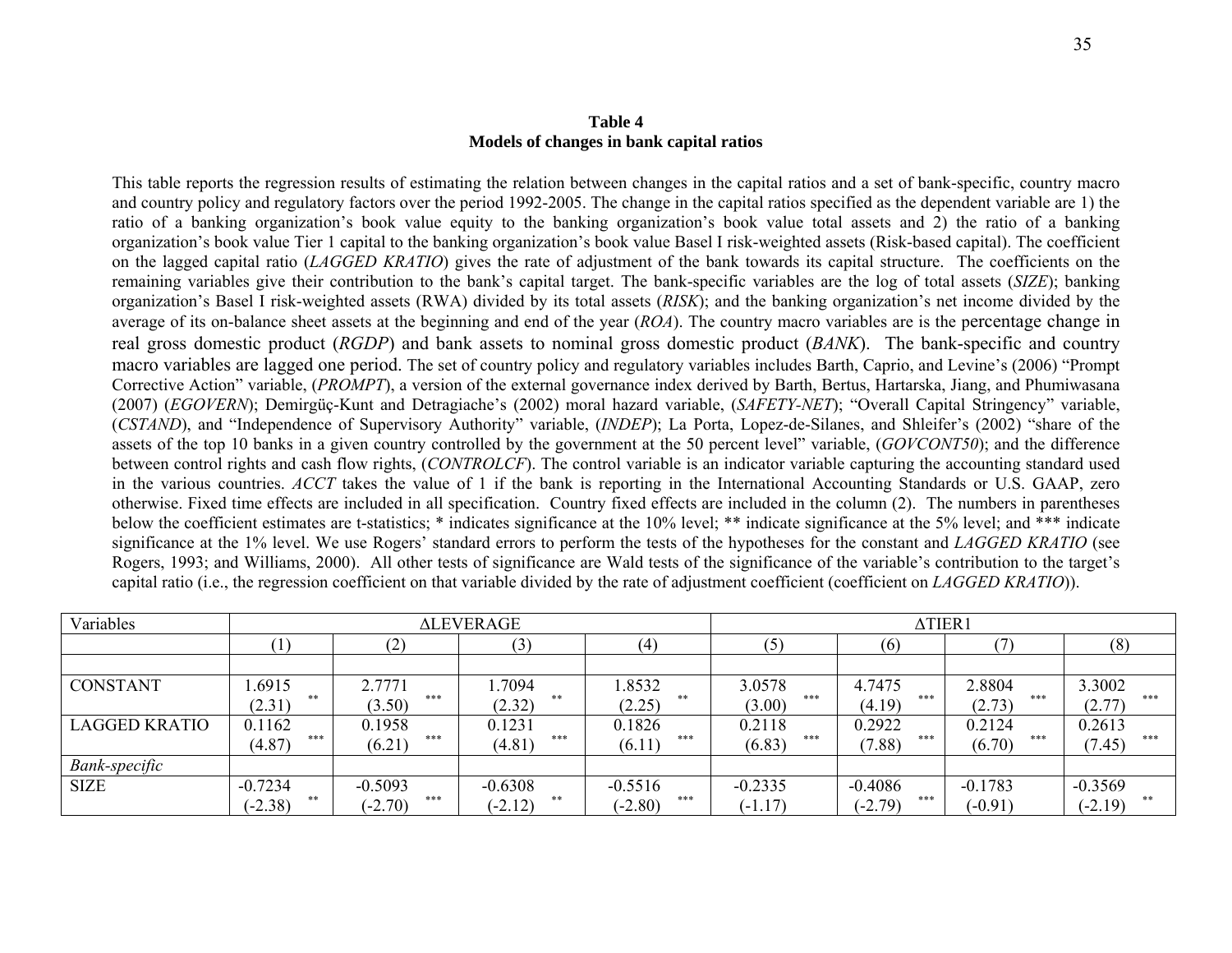| <b>RISK</b>           | 7.7826        | 2.5752               | 7.2488          | 3.2242              | $-4.1690$            | $-2.1893$ | $-4.3044$        | $-2.3013$      |
|-----------------------|---------------|----------------------|-----------------|---------------------|----------------------|-----------|------------------|----------------|
|                       | ***<br>(4.72) | $\ast\ast$<br>(2.06) | $***$<br>(4.90) | $* *$<br>(2.49)     | $***$<br>$(-3.11)$   | $(-1.89)$ | ***<br>$(-3.17)$ | $(-1.86)$      |
| <b>ROA</b>            | 0.7794        | 0.3473               | 0.4289          | 0.4359              | 0.8296               | 0.2526    | 0.4569           | $-0.0494$      |
|                       | (1.68)        | (0.76)               | (0.74)          | (0.90)              | $\ast\ast$<br>(2.48) | (0.64)    | (0.97)           | $(-0.10)$      |
| Country Macro         |               |                      |                 |                     |                      |           |                  |                |
| <b>RGDP</b>           | ------        | ------               | 10.0507         | 10.1354             | ------               | ------    | 17.4432          | 6.6273         |
|                       |               |                      | (0.66)          | (0.95)              |                      |           | (1.36)           | (0.63)         |
| <b>BANK</b>           | ------        | ------               | $-0.4087$       | $-0.7726$           | ------               | ------    | $-0.1733$        | $-0.0122$      |
|                       |               |                      | $(-1.64)$       | ***<br>$(-3.77)$    |                      |           | $(-0.98)$        | $(-0.07)$      |
| Country policy and    |               |                      |                 |                     |                      |           |                  |                |
| regulatory            |               |                      |                 |                     |                      |           |                  |                |
| <b>PROMPT</b>         | ------        | ------               | ------          | 0.4444              | ------               | ------    | ------           | $-0.1051$      |
|                       |               |                      |                 | ***<br>(4.07)       |                      |           |                  | $(-1.03)$      |
| <b>EGOVERN</b>        | ------        | ------               | ------          | 0.5548              | ------               | ------    | ------           | 0.4216         |
|                       |               |                      |                 | $***$<br>(3.12)     |                      |           |                  | (2.44)         |
| <b>SAFETY-NET</b>     | ------        | ------               | ------          | 0.0300              | ------               | ------    | ------           | 0.2007         |
|                       |               |                      |                 | (0.25)              |                      |           |                  | (1.59)         |
| <b>CSTAND</b>         | ------        | ------               | ------          | 0.3899              | ------               | ------    | ------           | $-0.1236$      |
|                       |               |                      |                 | ***<br>(2.76)       |                      |           |                  | $(-0.75)$      |
| <b>INDEP</b>          | ------        | ------               | ------          | $-0.5628$           | ------               | ------    | ------           | 0.1121         |
|                       |               |                      |                 | $(-1.68)$           |                      |           |                  | (0.29)         |
| GOVCONT50             | ------        | $- - - - - -$        | ------          | $-0.0302$           | ------               | ------    | ------           | $-0.0370$      |
|                       |               |                      |                 | $(-1.41)$           |                      |           |                  | $(-1.71)$      |
| <b>CONTROLCF</b>      | ------        | ------               | ------          | $-0.0348$           | ------               | ------    | ------           | $-0.0321$      |
|                       |               |                      |                 | $\ast$<br>$(-1.86)$ |                      |           |                  | $(-1.20)$      |
| Controls              |               |                      |                 |                     |                      |           |                  |                |
| <b>ACCT</b>           | 1.0302        | $-0.8029$            | 1.0205          | $-0.2549$           | 0.1073               | $-0.2835$ | 0.1600           | $-0.5095$      |
|                       | (1.84)        | $(-1.61)$            | (1.90)          | $(-0.51)$           | (0.28)               | $(-0.64)$ | (0.41)           | $(-1.05)$      |
| Country fixed effects | No            | Yes                  | N <sub>o</sub>  | N <sub>o</sub>      | N <sub>o</sub>       | Yes       | N <sub>o</sub>   | N <sub>o</sub> |
| Year fixed effects    | Yes           | Yes                  | Yes             | Yes                 | Yes                  | Yes       | Yes              | Yes            |
|                       |               |                      |                 |                     |                      |           |                  |                |
| Adjusted R-squared    | 0.0836        | 0.1224               | 0.0851          | 0.1207              | 0.1609               | 0.2004    | 0.1631           | 0.1883         |
| F-statistic           | 4.28          | 4.12                 | 4.01            | 4.29                | 7.90                 | 6.60      | 7.32             | 6.57           |
| Number of             |               |                      |                 |                     |                      |           |                  |                |
| observations          | 649           | 649                  | 649             | 649                 | 649                  | 649       | 649              | 649            |
|                       |               |                      |                 |                     |                      |           |                  |                |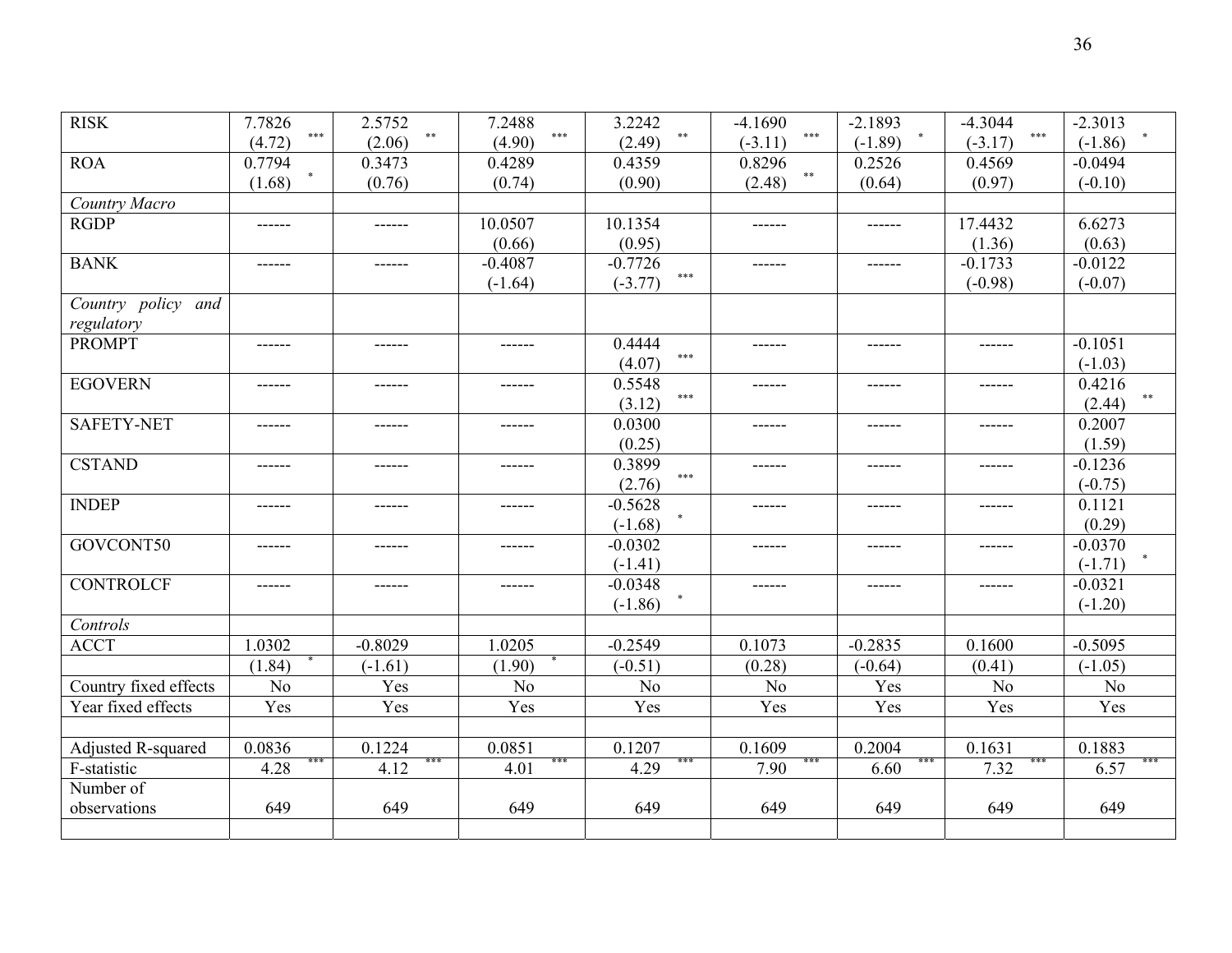#### **Table 5**

#### **Models of changes in bank capital ratios - with interactions between bank importance in a country and government asset share and a country's policy and regulatory variables**

This table reports the regression results of estimating the relation between changes in the capital ratios and a set of bank-specific, country macro and country policy and regulatory factors over the period 1992- 2005. The change in the capital ratios specified as the dependent variable is the ratio of a banking organization's book value equity to the banking organization's book value total assets. The coefficient on the lagged capital ratio (*LAGGED KRATIO*) gives the rate of adjustment of the bank towards its capital structure. The coefficients on the remaining variables give their contribution to the bank's capital target. The bank-specific variables are the log of total assets (*SIZE*); banking organization's Basel I riskweighted assets (RWA) divided by its total assets (*RISK*); and the banking organization's net income divided by the average of its on-balance sheet assets at the beginning and end of the year (*ROA*). The country macro variables are is the percentage change in real gross domestic product (*RGDP*) and bank assets to nominal gross domestic product (*BANK*). The bank-specific and country macro variables are lagged one period. The set of country policy and regulatory variables includes Barth, Caprio, and Levine's (2006) "Prompt Corrective Action" variable, (*PROMPT*), a version of the external governance index derived by Barth, Bertus, Hartarska, Jiang, and Phumiwasana (2007) (*EGOVERN*); Demirgüç-Kunt and Detragiache's (2002) moral hazard variable, (*SAFETY-NET*); "Overall Capital Stringency" variable, (*CSTAND*), and "Independence of Supervisory Authority" variable, (*INDEP*); La Porta, Lopez-de-Silanes, and Shleifer's (2002) "share of the assets of the top 10 banks in a given country controlled by the government at the 50 percent level" variable, (*GOVCONT50*); and the difference between control rights and cash flow rights, (*CONTROLCF*). The control variable is an indicator variable capturing the accounting standard used in the various countries. *ACCT* takes the value of 1 if the bank is reporting in the International Accounting Standards or U.S. GAAP, zero otherwise. Fixed time effects are included in all specification. Country fixed effects are included in the column (2). The numbers in parentheses below the coefficient estimates are t-statistics; \* indicates significance at the 10% level; \*\* indicate significance at the 5% level; and \*\*\* indicate significance at the 1% level. We use Rogers' standard errors to perform the tests of the hypotheses for the constant and *LAGGED KRATIO* (see Rogers, 1993; and Williams, 2000). All other tests of significance are Wald tests of the significance of the variable's contribution to the target's capital ratio (i.e., the regression coefficient on that variable divided by the rate of adjustment coefficient (coefficient on *LAGGED KRATIO*)).

| Variables            | <b>ALEVERAGE</b> |
|----------------------|------------------|
|                      |                  |
| <b>CONSTANT</b>      | 7.9554           |
|                      | ***<br>(3.03)    |
| <b>LAGGED KRATIO</b> | 0.2145           |
|                      | ***<br>(6.10)    |
| Bank-specific        |                  |
| <b>SIZE</b>          | $-0.2792$        |
|                      | $(-1.55)$        |
| <b>RISK</b>          | $-2.0081$        |
|                      | $(-0.19)$        |
| <b>ROA</b>           | 0.2799           |
|                      | (0.63)           |
| Country Macro        |                  |
| <b>RGDP</b>          | 4.2284           |
|                      | (0.47)           |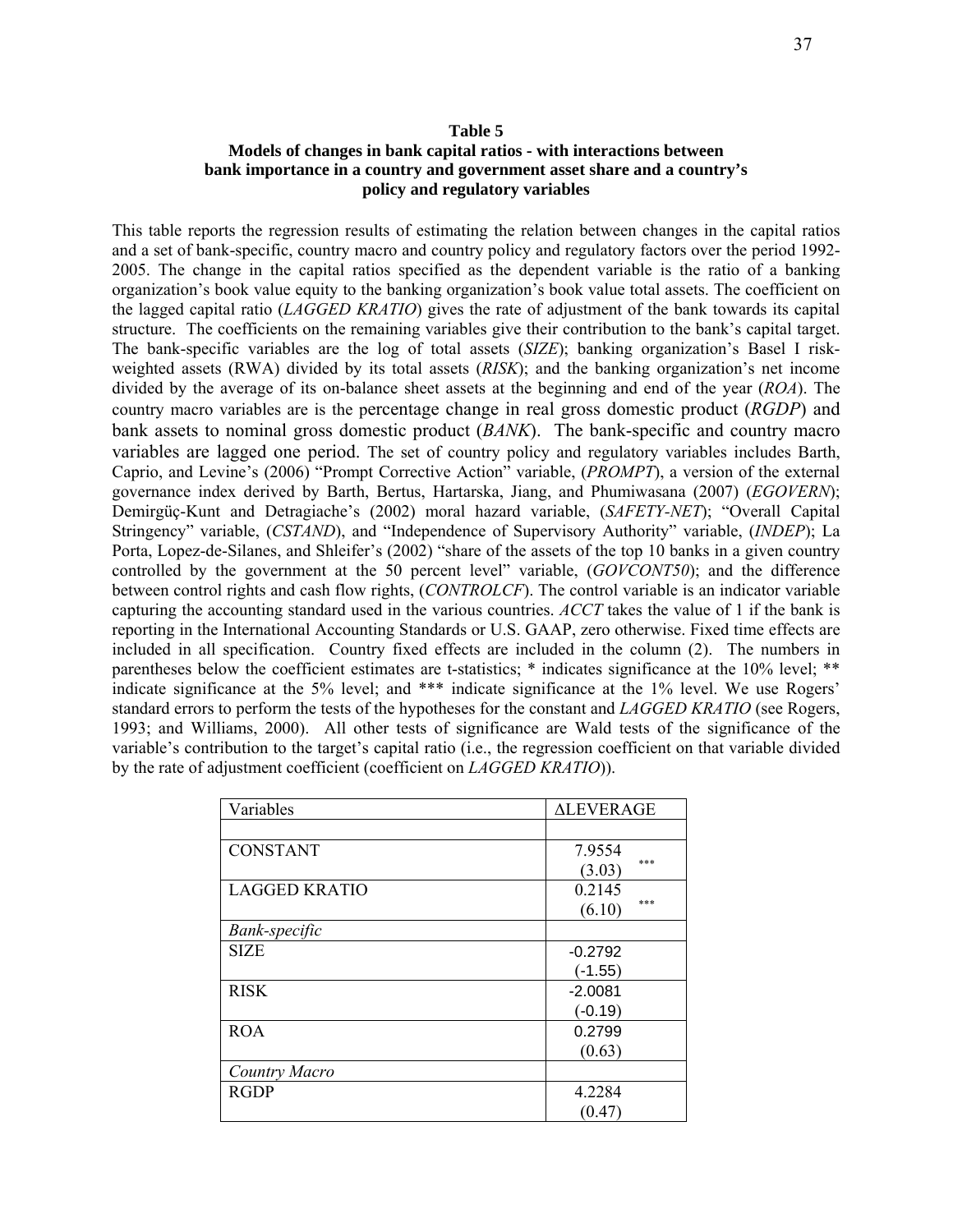| <b>BANK</b>                   | $-15.8783$<br>$\ast$ |
|-------------------------------|----------------------|
|                               | $(-1.88)$            |
| Country policy and regulatory |                      |
| <b>PROMPT</b>                 | 1.3709<br>*          |
|                               | (1.70)               |
| <b>EGOVERN</b>                | $-4.8815$<br>***     |
|                               | $(-3.37)$            |
| <b>SAFETY-NET</b>             | $-1.0221$            |
|                               | $(-1.49)$            |
| <b>CSTAND</b>                 | 1.7187               |
|                               | (1.37)               |
| <b>INDEP</b>                  | 3.7479               |
|                               | (1.39)               |
| GOVCONT50                     | 0.1755               |
|                               | (1.41)               |
| <b>CONTROLCF</b>              | 0.0985               |
|                               | (0.87)               |
| <i>Interactions</i>           |                      |
| PROMPT x RISK                 | $-0.5616$            |
|                               | $(-0.61)$            |
| <b>EGOVERN x RISK</b>         | 2.9103               |
|                               | **<br>(2.24)         |
| SAFETY-NET x RISK             | 0.3959               |
|                               | (0.40)               |
| CSTAND $x$ RISK               | $-2.1961$            |
|                               | $(-1.27)$            |
| INDEP $x$ RISK                | $-3.5221$            |
|                               | $(-1.09)$            |
| <b>GOVCONT50 x RISK</b>       | $-0.1172$            |
|                               | $(-0.72)$            |
| <b>CONTROLCF x RISK</b>       | $-0.2870$            |
|                               | *<br>$(-1.85)$       |
| PROMPT x BANK                 | $-0.0096$            |
|                               | $(-0.02)$            |
| EGOVERN x BANK                | 1.9332               |
|                               | ***<br>(2.66)        |
| SAFETY-NET x BANK             | 0.3508               |
|                               | *                    |
| CSTAND x BANK                 | (1.80)               |
|                               | $-0.3566$            |
|                               | $(-0.75)$            |
| INDEP $x$ BANK                | $-0.7230$            |
|                               | $(-0.77)$            |
| <b>GOVCONT50 x BANK</b>       | $-0.0750$<br>**      |
|                               | $(-2.20)$            |
| <b>CONTROLCF x BANK</b>       | $-0.0675$            |
|                               | $(-1.42)$            |
| Adjusted R-squared            | 0.1354<br>***        |
| F-statistic                   | 3.48                 |
| Number of observations        | 649                  |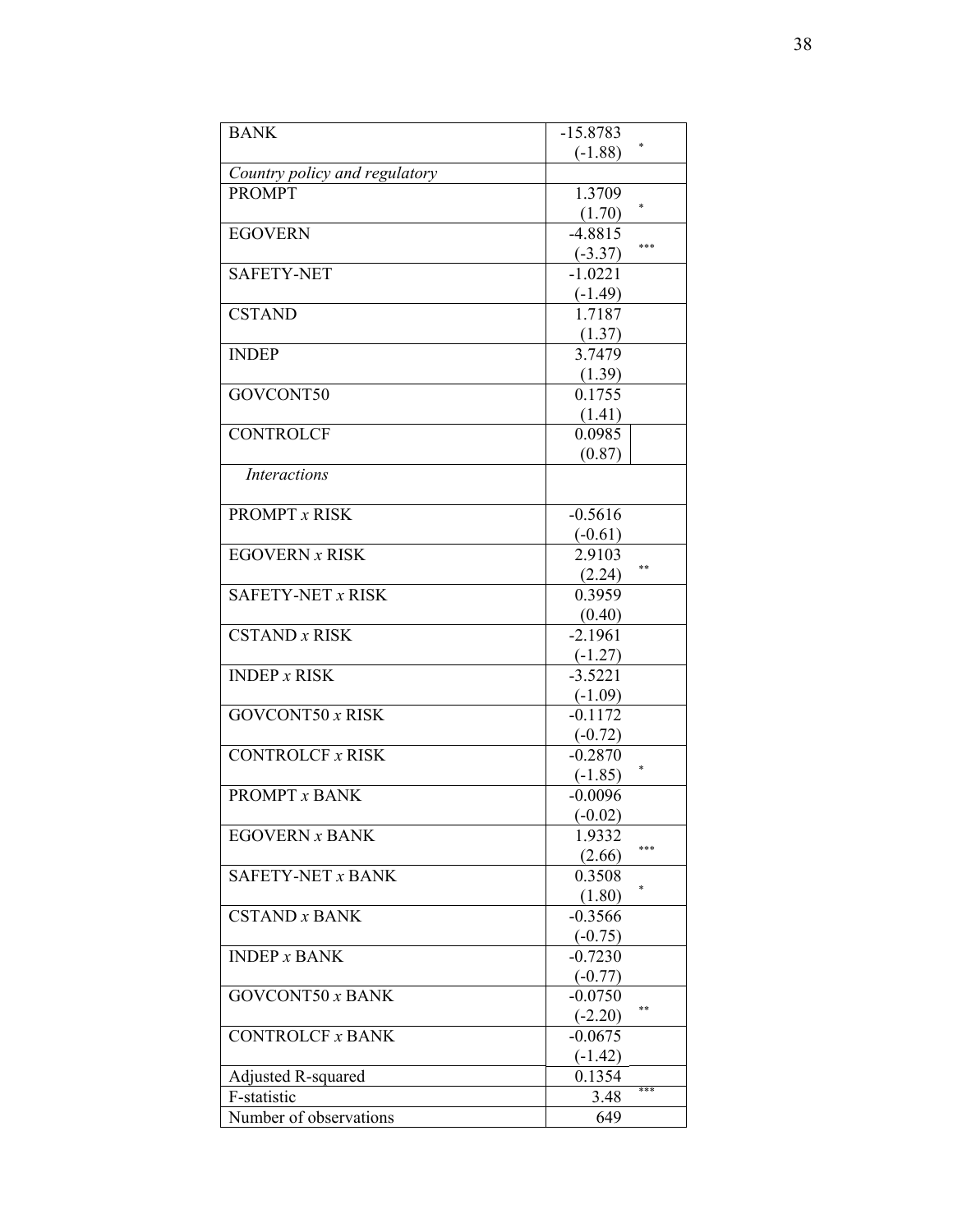#### **Table 6 Relation between the level of the capital ratio, bank-specific and country policy and regulatory factors over the period 1992-2005**

This table reports the regression results of estimating the relation between the level of the capital ratio and bank-specific and country policy and regulatory factors. The capital ratios specified as the dependent variable are 1) the ratio of a banking organization's book value equity to the banking organization's book value total assets and 2) the ratio of a banking organization's book value Tier 1 capital to the banking organization's book value Basel I risk-weighted assets (Risk-based capital). The bank-specific variables are the log of total assets (*SIZE*); banking organization's Basel I riskweighted assets (RWA) divided by its total assets (*RISK*); and the banking organization's net income divided by the average of its on-balance sheet assets at the beginning and end of the year (*ROA*). The country macro variables are is the percentage change in real gross domestic product (*RGDP*) and bank assets to nominal gross domestic product (*BANK*). The bank-specific and country macro variables are lagged one period. The set of country policy and regulatory variables includes Barth, Caprio, and Levine's (2006) "Prompt Corrective Action" variable, (*PROMPT*), a version of the external governance index derived by Barth, Bertus, Hartarska, Jiang, and Phumiwasana (2007) (*EGOVERN*); Demirgüç-Kunt and Detragiache's (2002) moral hazard variable, (*SAFETY-NET*); "Overall Capital Stringency" variable, (*CSTAND*), and "Independence of Supervisory Authority" variable, (*INDEP*); La Porta, Lopez-de-Silanes, and Shleifer's (2002) "share of the assets of the top 10 banks in a given country controlled by the government at the 50 percent level" variable, (*GOVCONT50*); and the difference between control rights and cash flow rights, (*CONTROLCF*). The control variable is an indicator variable capturing the accounting standard used in the various countries. *ACCT* takes the value of 1 if the bank is reporting in the International Accounting Standards or U.S. GAAP, zero otherwise. Fixed time effects are included in all specification. Country fixed effects are included in the columns (2) and (5). The numbers in parentheses below the coefficient estimates are tstatistics; \* indicates significance at the 10% level; \*\* indicate significance at the 5% level; and \*\*\* indicate significance at the 1% level. We use Rogers' standard errors to perform the tests of the hypotheses (see Rogers, 1993; and Williams, 2000).

| Variables       |                               | TIER1<br>Capital Ratio        |                               |                               |                                |                                |                                |                                |
|-----------------|-------------------------------|-------------------------------|-------------------------------|-------------------------------|--------------------------------|--------------------------------|--------------------------------|--------------------------------|
|                 | (1)                           | (2)                           | (3)                           | (4)                           | (5)                            | (6)                            |                                | (8)                            |
|                 |                               |                               |                               |                               |                                |                                |                                |                                |
| <b>CONSTANT</b> | .6067<br>***<br>(5.85)        | 11.4899<br>***<br>(9.08)      | 11.1816<br>***<br>(7.85)      | 9.2835<br>***<br>(7.22)       | 19.7432<br>***<br>(15.59)      | 19.3924<br>***<br>(13.59)      | 19.7986<br>***<br>(15.34)      | 18.5209<br>***<br>(12.36)      |
| Bank-specific   |                               |                               |                               |                               |                                |                                |                                |                                |
| <b>SIZE</b>     | $-0.3275$<br>***<br>$(-5.19)$ | $-0.4297$<br>***<br>$(-7.19)$ | $-0.4543$<br>***<br>$(-6.04)$ | $-0.4632$<br>***<br>$(-7.95)$ | $-0.4917$<br>***<br>$(-8.16)$  | $-0.5002$<br>***<br>$(-7.67)$  | $-0.4638$<br>***<br>$(-7.59)$  | $-0.5237$<br>***<br>$(-8.19)$  |
| <b>RISK</b>     | 6.1604<br>***<br>(18.36)      | 3.0936<br>***<br>(7.44)       | 5.0409<br>***<br>(15.78)      | 3.5861<br>***<br>(8.69)       | $-5.3841$<br>***<br>$(-11.69)$ | $-4.6690$<br>***<br>$(-10.09)$ | $-5.5718$<br>***<br>$(-12.08)$ | $-4.6051$<br>***<br>$(-10.79)$ |
| <b>ROA</b>      | .4353<br>***<br>(16.38)       | 0.6879<br>***<br>(5.14)       | 1.2262<br>***<br>(10.74)      | 0.8437<br>***<br>(6.29)       | 1.2378<br>***<br>(13.32)       | 0.5937<br>***<br>(4.00)        | 1.1348<br>***<br>(9.24)        | 0.5875<br>(3.71)               |
| Country Macro   |                               |                               |                               |                               |                                |                                |                                |                                |